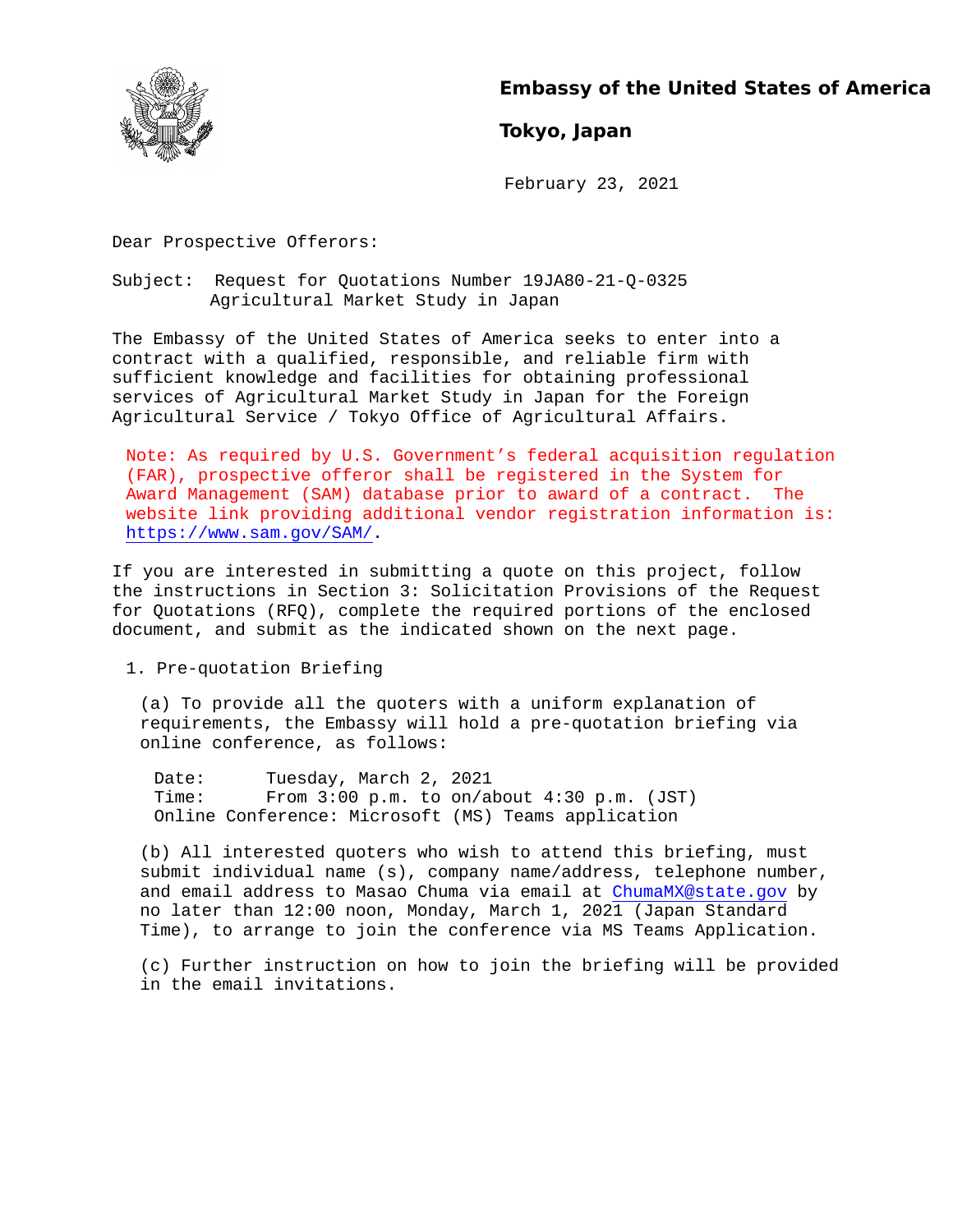2. Questions

Following the conference, quoters may submit questions (in English) in regard to this RFQ by 3:00 p.m., Friday, March 5, 2021 (JST) via email at ChumaMX@state.gov. All questions will be consolidated and one response will be prepared and posted on the Embassy's website, the same website from where you obtained the solicitation documents.

3. Quotations

Quotations must be received by no later than **12:00 noon, Tuesday, March 16, 2021 (Japan Standard Time)** to Masao Chuma of U.S. Embassy Tokyo, via **email** to the indicated below. No quotation will be accepted after this time.

Point of Contact: Masao Chuma – Procurement Agent Email: ChumaMX@state.gov Subject: RFQ 19JA80-21-Q-0325

Mobile: 090-1110-9306 Embassy Telephone Operator: 03-3224-5000

It is understood that no payment will be made for preparation and submission of your quotation.

Thank you in advance for your interest and your time in participating in the request for quotations process.

Sincerely,

Saring S. Sharrisaid

Darin A. Phaovisaid Contracting Officer

Enclosure: Request for Quotations 19JA80-21-Q-0325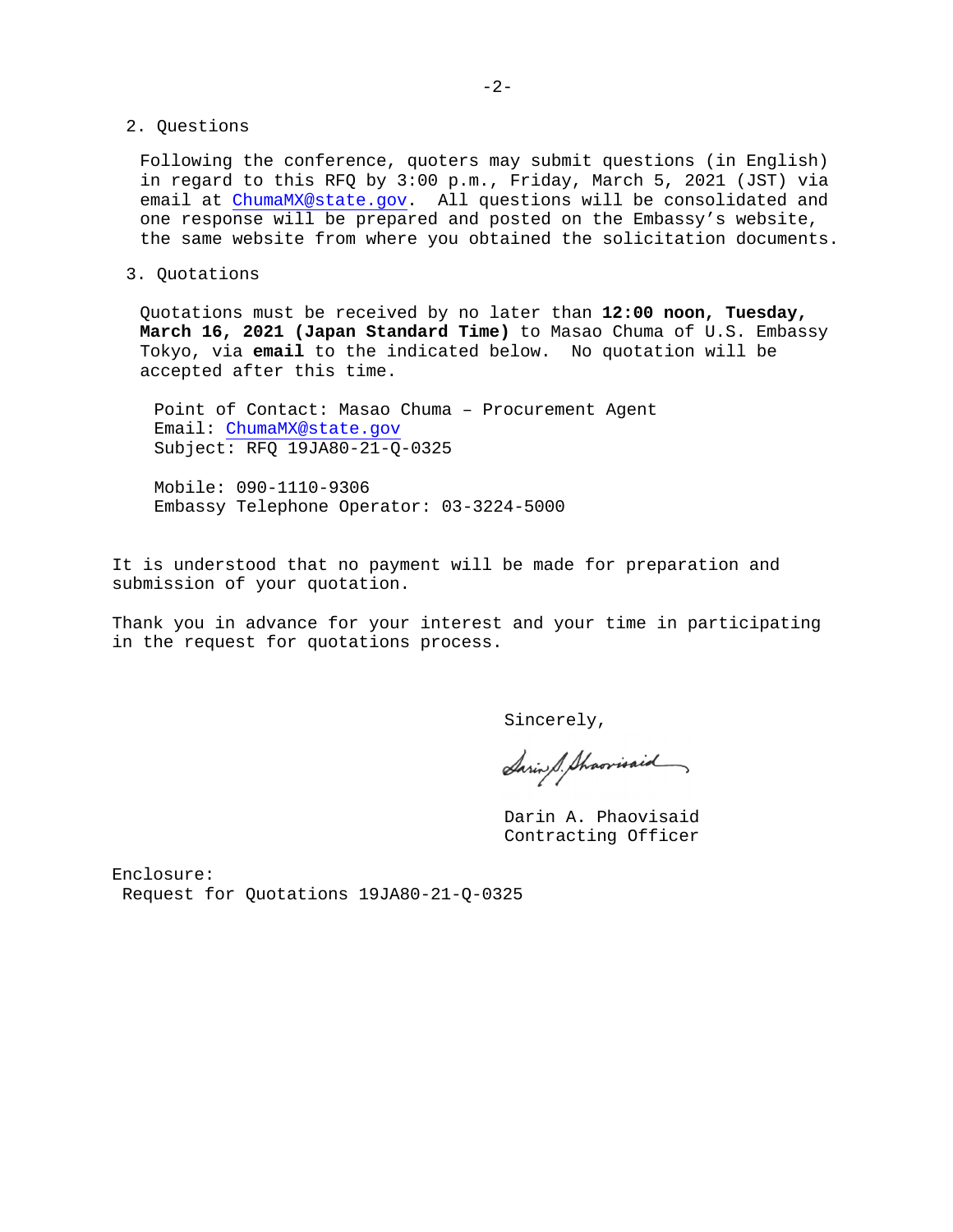| <b>REQUEST FOR QUOTATIONS (RFQ)</b><br>(THIS IS NOT AN ORDER)                                                                                                                                                                                                                                                                                                                                                                                                                                                                                                                                                                                                                                               |                                                                                                                                                                                                  |  |                                                                      |                                                                   |                                    | THIS RFQ [ ] IS [ x ] IS NOT A SMALL BUSINESS-<br>SMALL PURCHASE SET-ASIDE (52.219-4) |                                                                         |                                      |                           | PAGE<br>1 | OF | PAGES<br>49 |
|-------------------------------------------------------------------------------------------------------------------------------------------------------------------------------------------------------------------------------------------------------------------------------------------------------------------------------------------------------------------------------------------------------------------------------------------------------------------------------------------------------------------------------------------------------------------------------------------------------------------------------------------------------------------------------------------------------------|--------------------------------------------------------------------------------------------------------------------------------------------------------------------------------------------------|--|----------------------------------------------------------------------|-------------------------------------------------------------------|------------------------------------|---------------------------------------------------------------------------------------|-------------------------------------------------------------------------|--------------------------------------|---------------------------|-----------|----|-------------|
| 1. REQUEST NO.                                                                                                                                                                                                                                                                                                                                                                                                                                                                                                                                                                                                                                                                                              | 2. DATE ISSUED<br>February 23, 2021<br>19JA80-21-Q-0325                                                                                                                                          |  |                                                                      | 3. REQUISITION/PURCHASE REQUEST NO.<br>PR9706071                  |                                    |                                                                                       | 4. CERT. FOR NAT. DEF.<br><b>UNDER BDSA REG. 2</b><br>AND/OR DMS REG. 1 |                                      | <b>RATING</b>             |           |    |             |
|                                                                                                                                                                                                                                                                                                                                                                                                                                                                                                                                                                                                                                                                                                             | 5A. ISSUED BY                                                                                                                                                                                    |  |                                                                      |                                                                   |                                    |                                                                                       |                                                                         | 6. DELIVER BY (Date)                 |                           |           |    |             |
| GSO/Procurement Unit<br>U.S. Embassy<br>$1-10-5$ Akasaka<br>Minato-ku, Tokyo 107-8420                                                                                                                                                                                                                                                                                                                                                                                                                                                                                                                                                                                                                       |                                                                                                                                                                                                  |  |                                                                      |                                                                   |                                    |                                                                                       |                                                                         |                                      |                           |           |    |             |
|                                                                                                                                                                                                                                                                                                                                                                                                                                                                                                                                                                                                                                                                                                             |                                                                                                                                                                                                  |  | 5B. FOR INFORMATION CALL: (Name and telephone no.) (No collect calls |                                                                   |                                    |                                                                                       |                                                                         | 7. DELIVERY                          |                           |           |    |             |
| <b>NAME</b><br>Masao Chuma<br><b>AREA CODE</b><br>+81                                                                                                                                                                                                                                                                                                                                                                                                                                                                                                                                                                                                                                                       |                                                                                                                                                                                                  |  |                                                                      | TELEPHONE NUMBER                                                  | <b>NUMBER</b><br>$3 - 3224 - 5752$ | x                                                                                     | FOB DESTINATION OTHER (See Schedule)                                    |                                      |                           |           |    |             |
|                                                                                                                                                                                                                                                                                                                                                                                                                                                                                                                                                                                                                                                                                                             |                                                                                                                                                                                                  |  |                                                                      | 8. TO:                                                            |                                    |                                                                                       |                                                                         | 9. DESTINATION                       |                           |           |    |             |
| a. NAME                                                                                                                                                                                                                                                                                                                                                                                                                                                                                                                                                                                                                                                                                                     |                                                                                                                                                                                                  |  |                                                                      |                                                                   | b. COMPANY                         |                                                                                       |                                                                         | a. NAME OF CONSIGNEE<br>U.S. Embassy |                           |           |    |             |
| c. STREET ADDRESS                                                                                                                                                                                                                                                                                                                                                                                                                                                                                                                                                                                                                                                                                           |                                                                                                                                                                                                  |  |                                                                      |                                                                   |                                    |                                                                                       |                                                                         | <b>b. STREET ADDRESS</b>             | 1-10-5 Akasaka, Minato-ku |           |    |             |
| d. CITY                                                                                                                                                                                                                                                                                                                                                                                                                                                                                                                                                                                                                                                                                                     |                                                                                                                                                                                                  |  |                                                                      |                                                                   | e. STATE                           |                                                                                       | f. ZIP CODE                                                             | c. CITY<br>Tokyo                     |                           |           |    |             |
|                                                                                                                                                                                                                                                                                                                                                                                                                                                                                                                                                                                                                                                                                                             |                                                                                                                                                                                                  |  |                                                                      |                                                                   |                                    |                                                                                       |                                                                         | d. STATE                             | e. ZIP CODE<br>107-8420   |           |    |             |
| 10. PLEASE FURNISH QUOTATIONS TO THE ISSUING<br><b>IMPORTANT:</b> This is a request for information, and quotations furnished are not offers. If you are unable to quote,<br>OFFICE IN BLOCK 5A ON OR BEFORE:<br>please so indicate on this form and return it to the address in Block 5A. This request does not commit the Government to<br>Tuesday, March 16, 2021;<br>pay any costs incurred in the preparation of the submission of this quotation or to contract for supplies or services. Supplies<br>are of domestic origin unless otherwise indicated by quoter. Any representations and/or certifications attached to this<br>12:00 noon<br>Request for Quotations must be completed by the quoter |                                                                                                                                                                                                  |  |                                                                      |                                                                   |                                    |                                                                                       |                                                                         |                                      |                           |           |    |             |
| 11. SCHEDULE (Include applicable Federal, State and local taxes)                                                                                                                                                                                                                                                                                                                                                                                                                                                                                                                                                                                                                                            |                                                                                                                                                                                                  |  |                                                                      |                                                                   |                                    |                                                                                       |                                                                         |                                      |                           |           |    |             |
| <b>ITEM NO.</b><br>(a)                                                                                                                                                                                                                                                                                                                                                                                                                                                                                                                                                                                                                                                                                      | SUPPLIES/SERVICES<br>(b)                                                                                                                                                                         |  |                                                                      |                                                                   | <b>QUANTITY</b><br>(c)             | <b>UNIT</b><br>(d)                                                                    | <b>UNIT PRICE</b><br>(e)                                                |                                      | <b>AMOUNT</b><br>(f)      |           |    |             |
| 1                                                                                                                                                                                                                                                                                                                                                                                                                                                                                                                                                                                                                                                                                                           | Agricultural Market Study in Japan for the<br>Foreign Agricultural Service/Tokyo Office of<br>Agricultural Affairs, in accordance with<br>terms and conditions of the request for<br>quotations. |  |                                                                      |                                                                   |                                    |                                                                                       | (See subsection 1.1.3 Grand Total Price<br>under Section 1)             |                                      |                           |           |    |             |
|                                                                                                                                                                                                                                                                                                                                                                                                                                                                                                                                                                                                                                                                                                             | This RFQ incorporates FAR clause 52.212-4 and<br>provision 52.212-1 by reference.                                                                                                                |  |                                                                      |                                                                   |                                    |                                                                                       |                                                                         |                                      |                           |           |    |             |
| a. 10 CALENDAR DAYS<br>12 DISCOUNT FOR PROMPT PAYMENT<br>$\frac{0}{0}$                                                                                                                                                                                                                                                                                                                                                                                                                                                                                                                                                                                                                                      |                                                                                                                                                                                                  |  | b.20<br><b>CALENDAR</b>                                              |                                                                   | c. 30 CALENDAR DAYS                |                                                                                       | d. CALENDAR DAYS                                                        |                                      |                           |           |    |             |
|                                                                                                                                                                                                                                                                                                                                                                                                                                                                                                                                                                                                                                                                                                             |                                                                                                                                                                                                  |  |                                                                      |                                                                   |                                    | %                                                                                     |                                                                         | <b>NUMBER</b>                        | %                         |           |    |             |
| NOTE: Additional provisions and representations [<br>are not attached.<br>V<br>1 are f                                                                                                                                                                                                                                                                                                                                                                                                                                                                                                                                                                                                                      |                                                                                                                                                                                                  |  |                                                                      |                                                                   |                                    |                                                                                       |                                                                         |                                      |                           |           |    |             |
| 13 NAME AND ADDRESS OF QUOTER                                                                                                                                                                                                                                                                                                                                                                                                                                                                                                                                                                                                                                                                               |                                                                                                                                                                                                  |  |                                                                      | 15 DATE OF QUOTATION<br>14 SIGNATURE OF PERSON AUTHORIZED TO SIGN |                                    |                                                                                       |                                                                         |                                      |                           |           |    |             |
| a. NAME and ADDRESS OF QUOTER (COMPANY)<br><b>DUNS No.:</b>                                                                                                                                                                                                                                                                                                                                                                                                                                                                                                                                                                                                                                                 |                                                                                                                                                                                                  |  |                                                                      | <b>QUOTATION</b>                                                  |                                    |                                                                                       |                                                                         |                                      |                           |           |    |             |
| c. COUNTY                                                                                                                                                                                                                                                                                                                                                                                                                                                                                                                                                                                                                                                                                                   |                                                                                                                                                                                                  |  |                                                                      | b. TELEPHONE<br>16. SIGNER a. NAME (Type or print)                |                                    |                                                                                       |                                                                         |                                      |                           |           |    |             |
| d. CITY<br>e. STATE<br>f. ZIP CODE                                                                                                                                                                                                                                                                                                                                                                                                                                                                                                                                                                                                                                                                          |                                                                                                                                                                                                  |  |                                                                      |                                                                   | c. TITLE (Type or print)           |                                                                                       |                                                                         | AREA CODE                            |                           |           |    |             |
|                                                                                                                                                                                                                                                                                                                                                                                                                                                                                                                                                                                                                                                                                                             |                                                                                                                                                                                                  |  |                                                                      |                                                                   |                                    |                                                                                       |                                                                         | <b>NUMBER</b>                        |                           |           |    |             |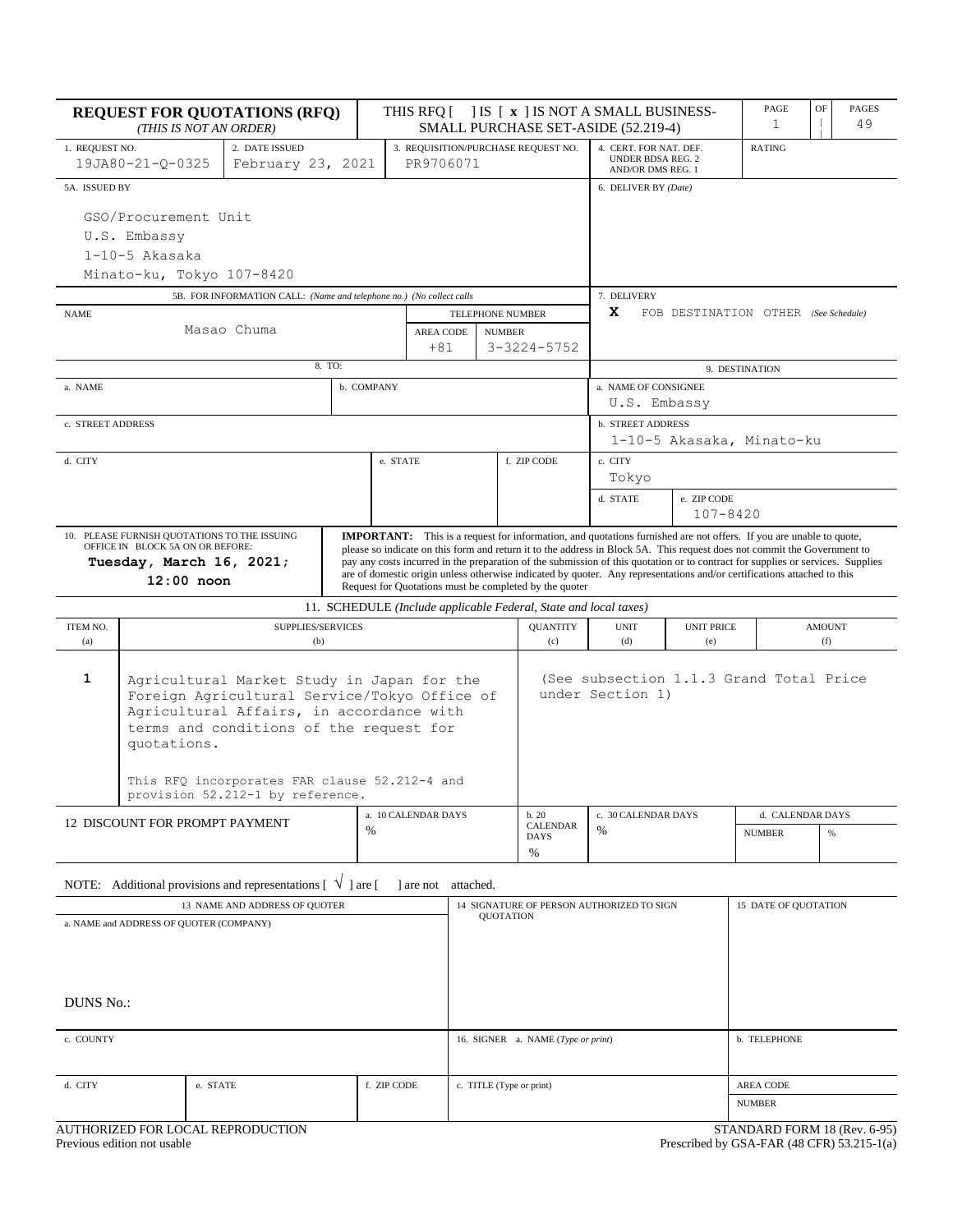Request for Quotations (RFQ) No. 19JA80-21-Q-0325 Page **2** of **49**

## TABLE OF CONTENTS

Standard Form 18 (SF-18), the first page

Section 1: The Schedule

- 1.1 Continuation to SF-18, Request for Quotations (RFQ) Number 19JA80-21-Q-0325, Blocks 11(f), Amount
- 1.2 Continuation to SF-18, Request for Quotations (RFQ) Number 19JA80-21-Q-0325, Block 11(b), Schedule of Supplies/Services
- Section 2: Contract Clauses
	- 2.1 Contract Clauses
	- 2.2 Addendum to Contract Clauses FAR and DOSAR Clauses not Prescribed in Part 12

Section 3: Solicitation Provisions

- 3.1 Solicitation Provisions
- 3.2 Summary of Instructions
- 3.3 Addendum to Solicitation Provisions FAR and DOSAR Provisions not Prescribed in Part 12

Section 4: Evaluation Factors

- 4.1 Evaluation Factors
- 4.2 Addendum to Addendum to Evaluation Factors FAR and DOSAR Provisions not Prescribed in Part 12

Section 5 - Representations and Certifications

- 5.1 Offeror Representations and Certifications
- 5.2 Addendum to Offeror Representations and Certifications FAR and DOSAR Provisions not Prescribed in Part 12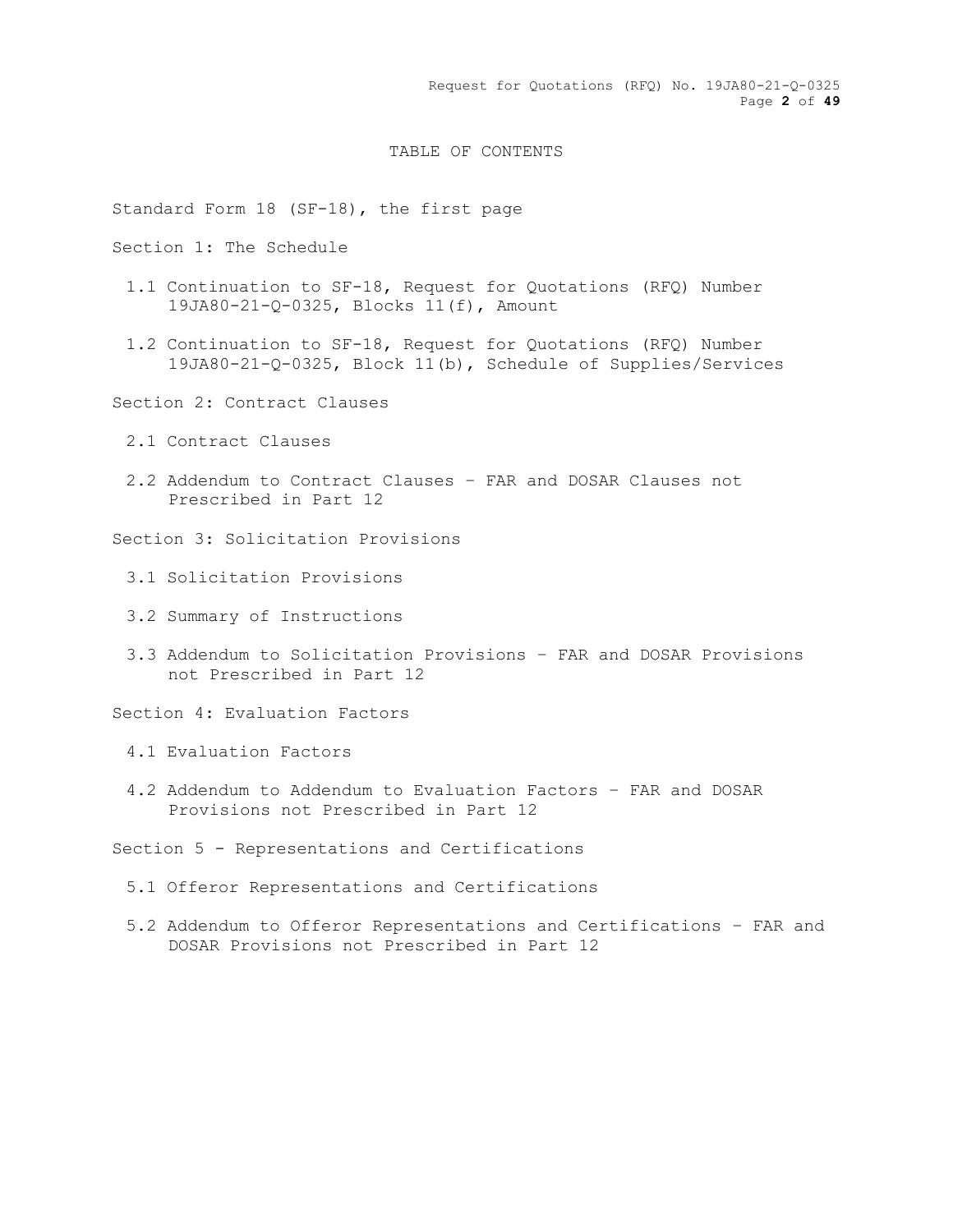Request for Quotations (RFQ) No. 19JA80-21-Q-0325 Page **3** of **49**

Section 1: The Schedule

1.1 Continuation to SF-18, Request for Quotations (RFQ) Number 19JA80-21-Q-0325, Blocks 11(f), Amount

1.1.1 Scope of Contract

(a) The Contractor shall provide professional services of Agricultural Market Study in Japan for the Foreign Agricultural Service/Tokyo Office of Agricultural Affairs, in accordance with the specifications, terms and conditions set forth herein.

(b) The Contractor shall complete all work (including furnishing all labor, material, equipment, and services) required under this contract for a following firm fixed price. This price shall include, but not limited to, all labor, materials, transportation, insurance, overhead, and profit.

1.1.2 Offers and Payment in U.S. Dollars

(a) U.S. firms are eligible to be paid in U.S. dollars. U.S. firms desiring to be paid in U.S. dollars should submit their offers in U.S. dollars. A U.S. firm is defined as a company which operates as a corporation incorporated under the laws of a state within the United States.

(b) Foreign Firms. Any firm, which is not a U.S. firm, is a foreign firm. Any firm that does not meet the above definition of U.S. firm shall submit its prices and receive payment in Japanese Yen.

1.1.3 Pricing

Carry out Agricultural Market Study in Japan, in accordance with subsection 1.2 – Schedule of Supplies/Services:

Grand Total Price:

1.1.4 The U.S. Embassy Tokyo is exempt from Japanese consumption taxes; therefore, such taxes shall not be included in the price nor charged on invoices. After receipt of the Contractor's invoice, the U.S. Government will provide the Contractor with a signed Certificate of Tax Exemption Purchase for Foreign Establishments. (For non-Designated Stores, please visit the following link for registration:

[https://www.nta.go.jp/taxes/tetsuzuki/shinsei/annai/shohi/annai/2312](https://www.nta.go.jp/taxes/tetsuzuki/shinsei/annai/shohi/annai/23120184.htm) [0184.htm](https://www.nta.go.jp/taxes/tetsuzuki/shinsei/annai/shohi/annai/23120184.htm)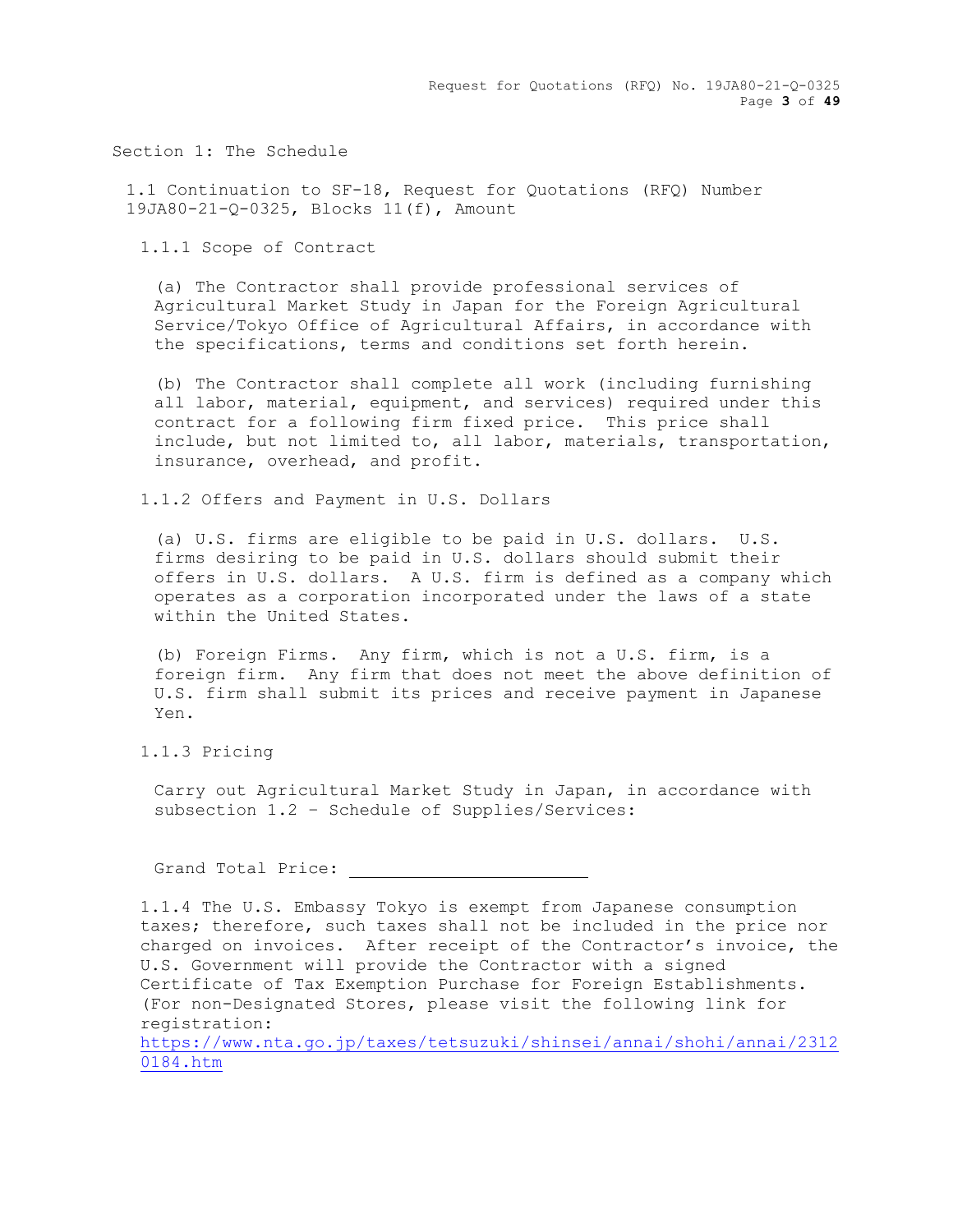Request for Quotations (RFQ) No. 19JA80-21-Q-0325 Page **4** of **49**

1.2 Continuation to SF-18, Request for Quotations (RFQ) Number 19JA80-21-Q-0325, Block 11(b), Schedule of Supplies/Services

1.2.1 Scope of work

Industrial Hemp Market Study in Japan

1.2.2 Objective

The objective of this project is to describe Japan's industrial hemp and hemp product market and relevant regulations, as well as identifying market opportunities for imported hemp products. As the growing U.S. hemp industry explores new overseas markets, this project aims to facilitate the penetration of the Japanese market by U.S. hemp exporters. To that end, the final product should provide a two-part assessment of Japan's current and future market, and identify relevant regulatory concerns for hemp-derived products for 1) fiber and industrial utilization and 2) food and food processing use.

Anticipated Project Start Date: March 29, 2021

#### 1.2.3 Specifications

(a) The scope of analysis should include the full range of hemp products commercially available in the United States. These include, but are not limited to, hemp fiber, hemp seeds, foods containing hemp as an ingredient and cannabidiol (CBD) oil. The report should identify which hemp products can be imported commercially and are legally available in Japan, and clearly describe Japan's import requirements for those products. The market analysis should also include an overview of Japan's production and consumption of hemp-derived products, as well as other information that would support promotional efforts (e.g., identification of major end-users, explanation of relevant Japanese standards, such as Japan Industrial Standard (JIS) for fabric and Japan Agricultural Standard (JAS) for organic products).

(b) The final product should be available in English in a report format ready for publication. The report should be written in technical prose with thorough interpretative analysis supported by private and public statistics and data sets. In addition, the report should cite all statistics and data sources with URLs where possible, include full data sets in appendices with representative graphics, charts, tables portrayed throughout report body. Key elements that the report must include:

- (1) Market overview, including trends and opportunities, for hemp products in Japan.
- (2) Data on Japan's production, consumption and trade of raw hemp and hemp-derived products.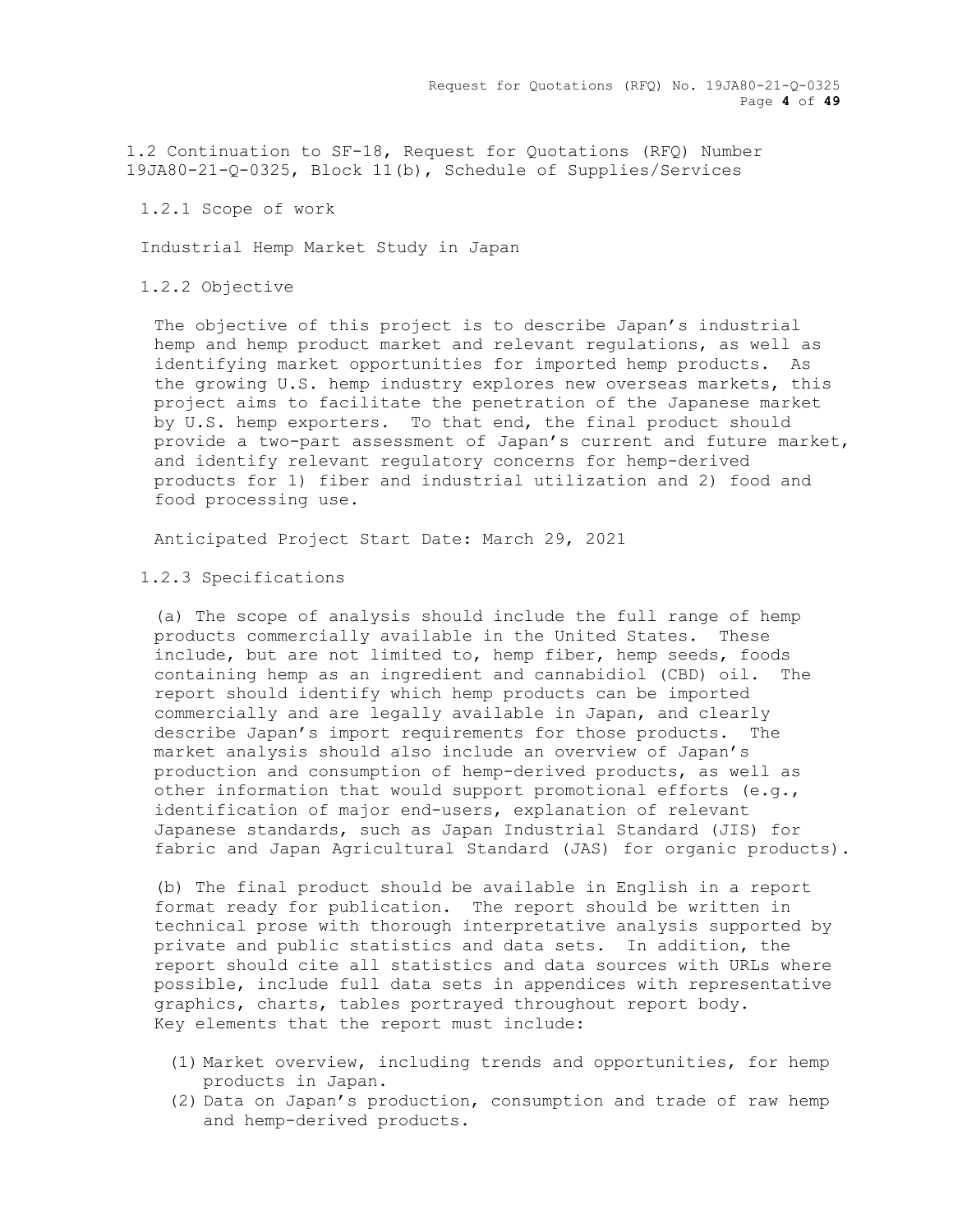- (3) Harmonized System (HS) of tariff codes used to import cannabinoids, hemp seed, hemp oil, and other hemp products into Japan.
- (4) Description of relevant Japanese laws and regulations for raw hemp and industrial hemp products. (Reference: [https://www.fas.usda.gov/data/japan-japanese-import](https://www.fas.usda.gov/data/japan-japanese-import-regulations-industrial-hemp-products)[regulations-industrial-hemp-products](https://www.fas.usda.gov/data/japan-japanese-import-regulations-industrial-hemp-products) )
- (5) List of U.S. hemp and hemp-derived products or product categories that Japan currently bans from commercial distribution and import.

(c) Following completion of initial [draft] studies, USDA/FAS staff will evaluate quality and completeness of the Contractor's reports. Comments, edits and suggestions for further clarification will be returned to the Contractor for development of the final product. The Contractor will also deliver a presentation of project findings for interested exporters.

(d) The Contractor will also provide the list of key contacts in the hemp product industry to USDA/Japan offices.

(e) All work must be completed within six months of award of contract.

(f) The final products will be provided in electronic format and in English. The analytical report will be publicly distributed.

1.2.4 Offerors' proposals should include:

- Description and examples of prior, similar work that establish the offeror's ability to successfully complete this project
- Identification of key project personnel, and applicable work experience of team members
- Proposed implementation processes
- Detailed project timeline with a justification
- Research methodology
- Price overview

1.2.5 Selection criteria:

- 1) Demonstrated ability to perform the work cited, described in Section 4 – Evaluation Factors of this RFQ.
- 2) Price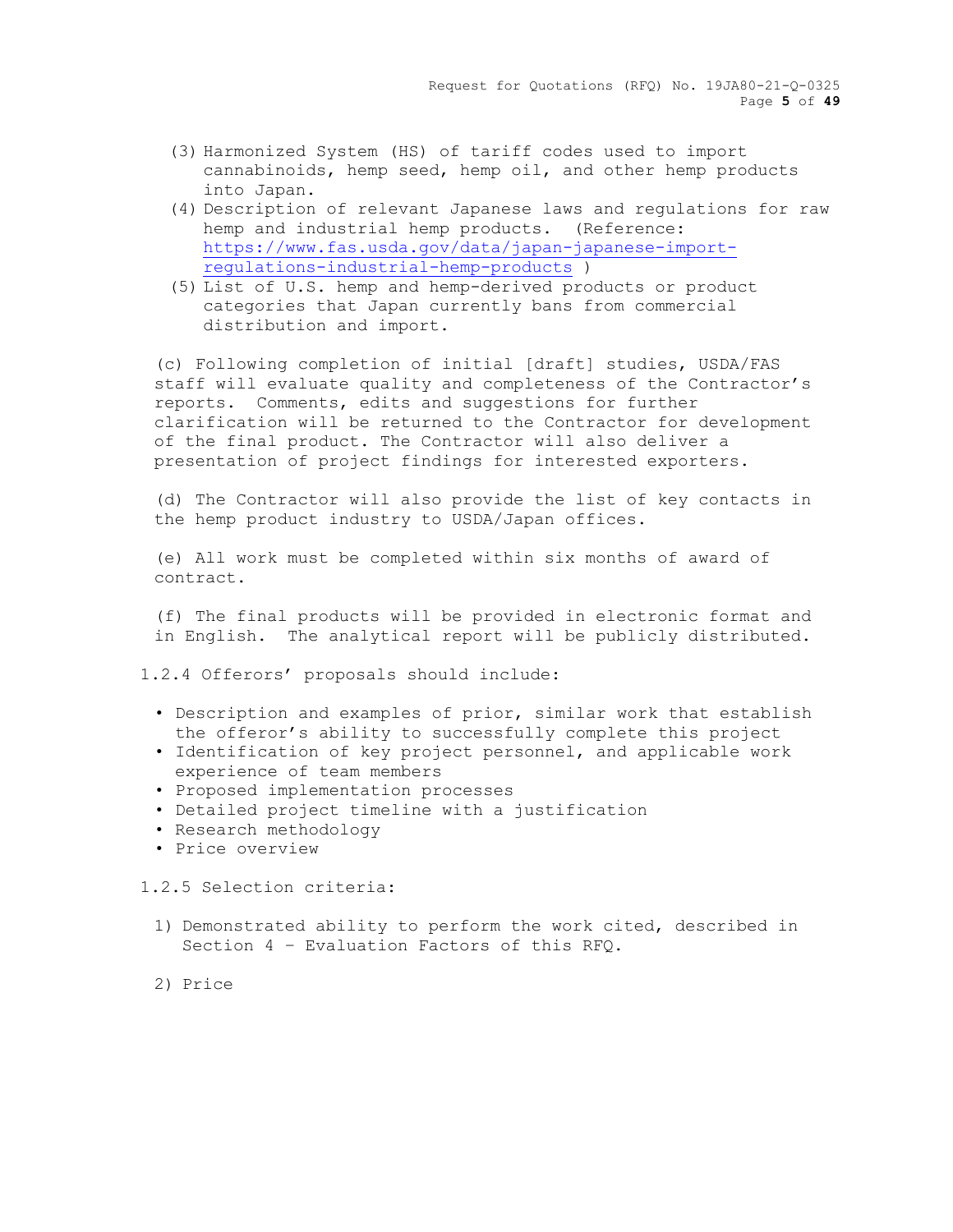Request for Quotations (RFQ) No. 19JA80-21-Q-0325 Page **6** of **49**

Section 2: Contract Clauses

2.1 Contract Clauses

FAR 52.212-4 Contract Terms and Conditions – Commercial Items (OCT 2018) and (Deviation 2017-02) (June 2017), is incorporated by reference (see SF-18, Block 11(b)).

"None"

FAR 52.212-5 Contract Terms and Conditions Required to Implement Statutes or Executive Orders-Commercial Items (NOV 2020)

(a) The Contractor shall comply with the following Federal Acquisition Regulation (FAR) clauses, which are incorporated in this contract by reference, to implement provisions of law or Executive orders applicable to acquisitions of commercial items:

(1) 52.203-19, Prohibition on Requiring Certain Internal Confidentiality Agreements or Statements (Jan 2017) (section 743 of Division E, Title VII, of the Consolidated and Further Continuing Appropriations Act, 2015 (Pub. L. 113-235) and its successor provisions in subsequent appropriations acts (and as extended in continuing resolutions)).

(2) 52.204-23, Prohibition on Contracting for Hardware, Software, and Services Developed or Provided by Kaspersky Lab and Other Covered Entities (JUL 2018) (Section 1634 of Pub. L. 115-91).

(3) 52.204-25, Prohibition on Contracting for Certain Telecommunications and Video Surveillance Services or Equipment. (AUG 2020) (Section 889(a)(1)(A) of Pub. L. 115-232).

(4) 52.209-10, Prohibition on Contracting with Inverted Domestic Corporations (NOV 2015).

(5) 52.233-3, Protest After Award (AUG 1996) (31 U.S.C. 3553).

(6) 52.233-4, Applicable Law for Breach of Contract Claim (OCT 2004) (Public Laws 108-77 and 108-78 (19 U.S.C. 3805 note)).

(b) The Contractor shall comply with the FAR clauses in this paragraph (b) that the Contracting Officer has indicated as being incorporated in this contract by reference to implement provisions of law or Executive orders applicable to acquisitions of commercial items:

\_\_ (1) 52.203-6, Restrictions on Subcontractor Sales to the Government (JUNE 2020), with Alternate I (OCT 1995) (41 U.S.C. 4704 and 10 U.S.C. 2402).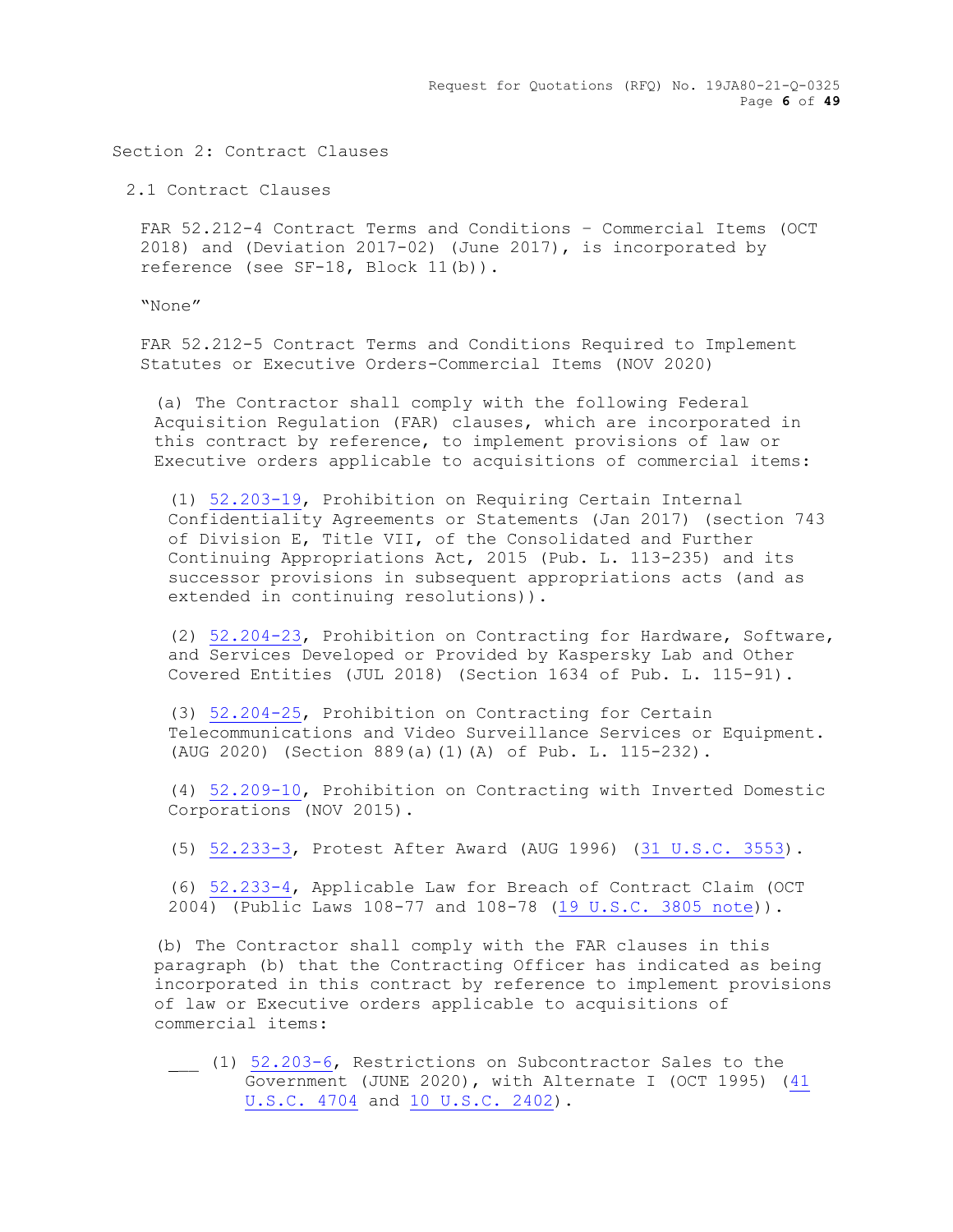Request for Quotations (RFQ) No. 19JA80-21-Q-0325 Page **7** of **49**

- \_\_ (2) 52.203-13, Contractor Code of Business Ethics and Conduct (JUN 2020) (41 U.S.C. 3509)).
- \_\_ (3) 52.203-15, Whistleblower Protections under the American Recovery and Reinvestment Act of 2009 (JUN 2010) (Section 1553 of Pub. L. 111-5). (Applies to contracts funded by the American Recovery and Reinvestment Act of 2009.)
- $\checkmark$  (4) 52.204-10, Reporting Executive Compensation and First-Tier Subcontract Awards (JUN 2020) (Pub. L. 109-282) (31 U.S.C. 6101 note).
	- (5) [Reserved].
- (6) 52.204-14, Service Contract Reporting Requirements (OCT 2016) (Pub. L. 111-117, section 743 of Div. C).
- \_\_ (7) 52.204-15, Service Contract Reporting Requirements for Indefinite-Delivery Contracts (OCT 2016) (Pub. L. 111-117, section 743 of Div. C).
- (8) 52.209-6, Protecting the Government's Interest When Subcontracting with Contractors Debarred, Suspended, or Proposed for Debarment. (JUN 2020) (31 U.S.C. 6101 note).
	- (9) 52.209-9, Updates of Publicly Available Information Regarding Responsibility Matters (OCT 2018) (41 U.S.C. 2313).
		- \_\_ (10) [Reserved].
- \_\_ (11) (i) 52.219-3, Notice of HUBZone Set-Aside or Sole-Source Award (MAR 2020) (15 U.S.C. 657a).
	- (ii) Alternate I (MAR 2020) of 52.219-3.
- (12) (i) 52.219-4, Notice of Price Evaluation Preference for HUBZone Small Business Concerns (MAR 2020) (if the offeror elects to waive the preference, it shall so indicate in its offer) (15 U.S.C. 657a).
	- $(i)$  Alternate I (MAR 2020) of  $52.219-4$ .
- \_\_ (13) [Reserved]
- $(14)$  (i)  $52.219-6$ , Notice of Total Small Business Set-Aside (NOV 2020)  $(15 \text{ U.S.C. } 644)$ .
	- (ii) Alternate I (MAR 2020) of 52.219-6.
	- (15) (i) 52.219-7, Notice of Partial Small Business Set-Aside (NOV 2020) (15 U.S.C. 644).
		- $(i)$  Alternate I (MAR 2020) of  $52.219-7$ .
- (16) 52.219-8, Utilization of Small Business Concerns (OCT 2018) (15 U.S.C. 637(d)(2) and (3)).
- \_\_ (17) (i) 52.219-9, Small Business Subcontracting Plan (JUN 2020)  $\overline{(15 \text{ U.S.C. } 637 \text{ (d) } (4))}$ .
	- $\frac{1}{2}$  (ii) Alternate I (NOV  $\frac{2016}{6}$ ) of 52.219-9.
	- $\frac{1}{\sqrt{2}}$  (iii) Alternate II (NOV 2016) of 52.219-9.
	- $\frac{1}{\sqrt{1-\frac{52.219-9}{6}}}$ .
	- \_\_ (v) Alternate IV (JUN 2020) of 52.219-9
- $(18)$  (i)  $52.219-13$ , Notice of Set-Aside of Orders (MAR 2020) (15 U.S.C. 644(r)).
	- (ii) Alternate I (MAR 2020) of 52.219-13.
- $(19)$  52.219-14, Limitations on Subcontracting (MAR 2020) (15 U.S.C. 637(a)(14)).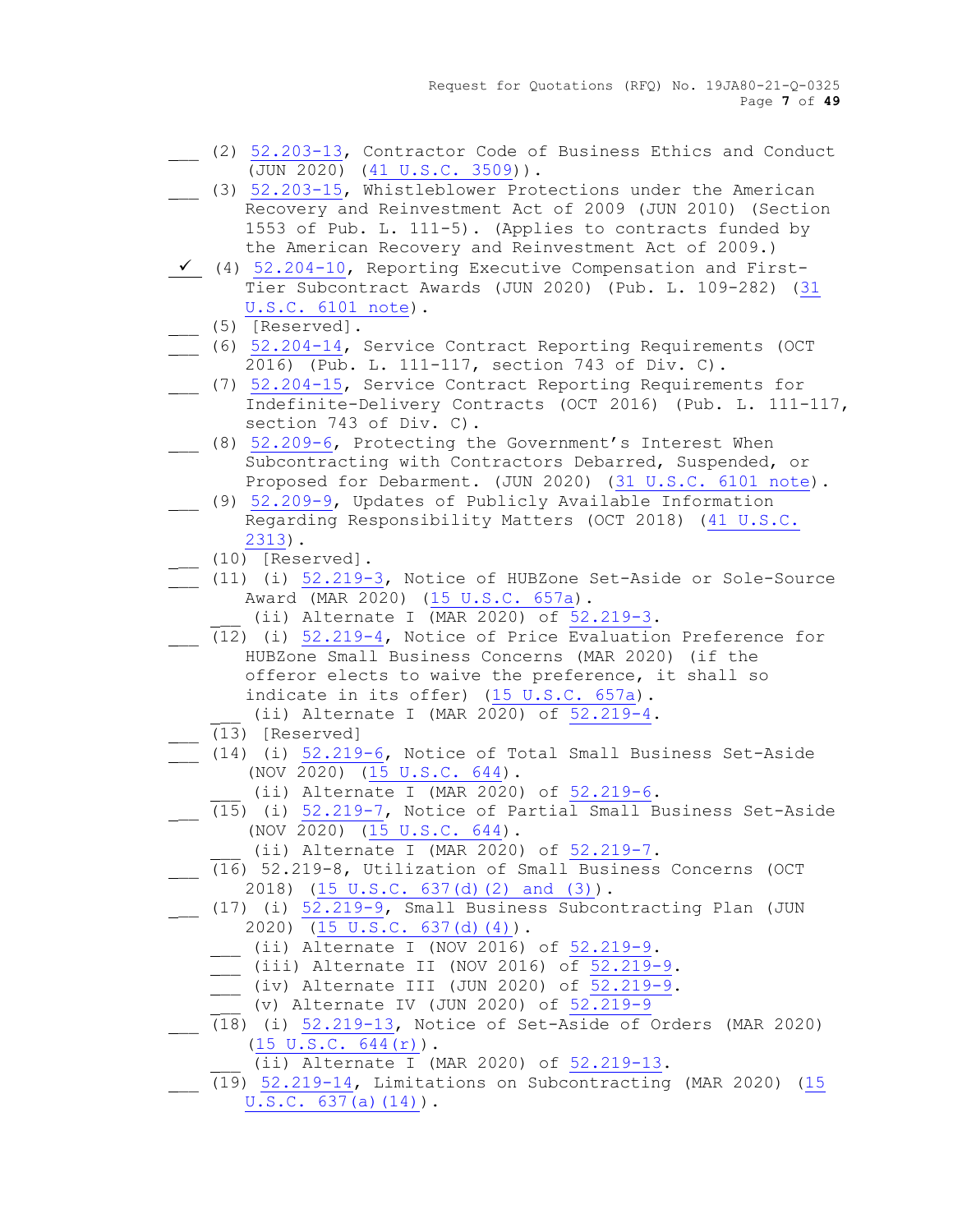Request for Quotations (RFQ) No. 19JA80-21-Q-0325 Page **8** of **49**

- \_\_ (20) [52.219-16,](https://www.acquisition.gov/sites/default/files/current/far/html/52_217_221.html#wp1136186) Liquidated Damages-Subcontracting Plan (JAN 1999) [\(15 U.S.C. 637\(d\)\(4\)\(F\)\(i\)\)](http://uscode.house.gov/uscode-cgi/fastweb.exe?getdoc+uscview+t13t16+492+90++%2815%29%20%20AND%20%28%2815%29%20ADJ%20USC%29%3ACITE%20%20%20%20%20%20%20%20%20).
- (21) [52.219-27,](https://www.acquisition.gov/sites/default/files/current/far/html/52_217_221.html#wp1136387) Notice of Service-Disabled Veteran-Owned
	- Small Business Set-Aside (MAR 2020) [\(15 U.S.C. 657 f\)](http://uscode.house.gov/uscode-cgi/fastweb.exe?getdoc+uscview+t13t16+492+90++%2815%29%20%20AND%20%28%2815%29%20ADJ%20USC%29%3ACITE%20%20%20%20%20%20%20%20%20).
- (22)(i) [52.219-28,](https://www.acquisition.gov/sites/default/files/current/far/html/52_217_221.html#wp1139913) Post Award Small Business Program Representation (NOV 2020) [\(15 U.S.C. 632\(a\)\(2\)\)](http://uscode.house.gov/uscode-cgi/fastweb.exe?getdoc+uscview+t13t16+492+90++%2815%29%20%20AND%20%28%2815%29%20ADJ%20USC%29%3ACITE%20%20%20%20%20%20%20%20%20). (ii) Alternate I (MAR 2020) of [52.219-28.](https://www.acquisition.gov/sites/default/files/current/far/html/52_217_221.html#wp1139913)
- (23) [52.219-29,](https://www.acquisition.gov/sites/default/files/current/far/html/52_217_221.html#wp1144950) Notice of Set-Aside for, or Sole Source Award to, Economically Disadvantaged Women-Owned Small Business Concerns (MAR 2020) [\(15 U.S.C. 637\(m\)\)](http://uscode.house.gov/).
- \_\_ (24) [52.219-30,](https://www.acquisition.gov/sites/default/files/current/far/html/52_217_221.html#wp1144420) Notice of Set-Aside for, or Sole Source Award to, Women-Owned Small Business Concerns Eligible Under the Women-Owned Small Business Program (MAR 2020) [\(15](http://uscode.house.gov/)  [U.S.C. 637\(m\)\)](http://uscode.house.gov/).
- \_\_ (25) 52.219-32, Orders Issued Directly Under Small Business Reserves (MAR 2020) (15 U.S.C. 644(r)).
- \_\_ (26) 52.219-33, Nonmanufacturer Rule (MAR 2020) (15 U.S.C. 637(a)(17)).
	- \_\_ (27) [52.222-3,](https://www.acquisition.gov/sites/default/files/current/far/html/52_222.html#wp1147479) Convict Labor (JUN 2003) (E.O. 11755).
- (28) [52.222-19,](https://www.acquisition.gov/sites/default/files/current/far/html/52_222.html#wp1147630) Child Labor. Cooperation with Authorities and Remedies (JAN 2020) (E.O. 13126).
- (29) [52.222-21,](https://www.acquisition.gov/sites/default/files/current/far/html/52_222.html#wp1147656) Prohibition of Segregated Facilities (APR 2015).
- (30)(i) [52.222-26,](https://www.acquisition.gov/sites/default/files/current/far/html/52_222.html#wp1147711) Equal Opportunity (SEP 2016) (E.O. 11246). (ii) Alternate I (FEB 1999) of 52.222-26.
- \_\_ (31)(i) [52.222-35,](https://www.acquisition.gov/sites/default/files/current/far/html/52_222.html#wp1158632) Equal Opportunity for Veterans (JUN 2020)[\(38 U.S.C. 4212\)](http://uscode.house.gov/uscode-cgi/fastweb.exe?getdoc+uscview+t37t40+200+2++%2838%29%20%20AND%20%28%2838%29%20ADJ%20USC%29%3ACITE%20%20%20%20%20%20%20%20%20).
	- (ii) Alternate I (JUL 2014) of 52.222-35.
- (32)(i) [52.222-36,](https://www.acquisition.gov/sites/default/files/current/far/html/52_222.html#wp1162802) Equal Opportunity for Workers with Disabilities (JUN 2020) [\(29 U.S.C. 793\)](http://uscode.house.gov/uscode-cgi/fastweb.exe?getdoc+uscview+t29t32+2+78++%2829%29%20%20AND%20%28%2829%29%20ADJ%20USC%29%3ACITE%20%20%20%20%20%20%20%20%20).
	- (ii) Alternate I (JUL 2014) of 52.222-36.
- \_\_ (33) [52.222-37,](https://www.acquisition.gov/sites/default/files/current/far/html/52_222.html#wp1148123) Employment Reports on Veterans (JUN 2020) (38  $U.S.C. 4212$ .
- \_\_ (34) [52.222-40,](https://www.acquisition.gov/sites/default/files/current/far/html/52_222.html#wp1160019) Notification of Employee Rights Under the National Labor Relations Act (DEC 2010) (E.O. 13496).
- ✓ (35)(i) [52.222-50,](https://www.acquisition.gov/sites/default/files/current/far/html/52_222.html#wp1151848) Combating Trafficking in Persons (OCT 2020) [\(22 U.S.C. chapter 78](http://uscode.house.gov/) and E.O. 13627).
	- (ii) Alternate I (MAR 2015) of [52.222-50](https://www.acquisition.gov/sites/default/files/current/far/html/52_222.html#wp1151848) (22 U.S.C. [chapter 78](http://uscode.house.gov/) and E.O. 13627).
- \_\_ (36) [52.222-54,](https://www.acquisition.gov/sites/default/files/current/far/html/52_222.html#wp1156645) Employment Eligibility Verification (OCT 2015). (Executive Order 12989). (Not applicable to the acquisition of commercially available off-the-shelf items or certain other types of commercial items as prescribed in [22.1803.](https://www.acquisition.gov/sites/default/files/current/far/html/Subpart%2022_18.html#wp1089948))
- (37)(i)  $\frac{52.223-9}{ }$ , Estimate of Percentage of Recovered Material Content for EPA–Designated Items (MAY 2008) [\(42](http://uscode.house.gov/)   $U.S.C. 6962(c)$  (3)(A)(ii)). (Not applicable to the acquisition of commercially available off-the-shelf items.)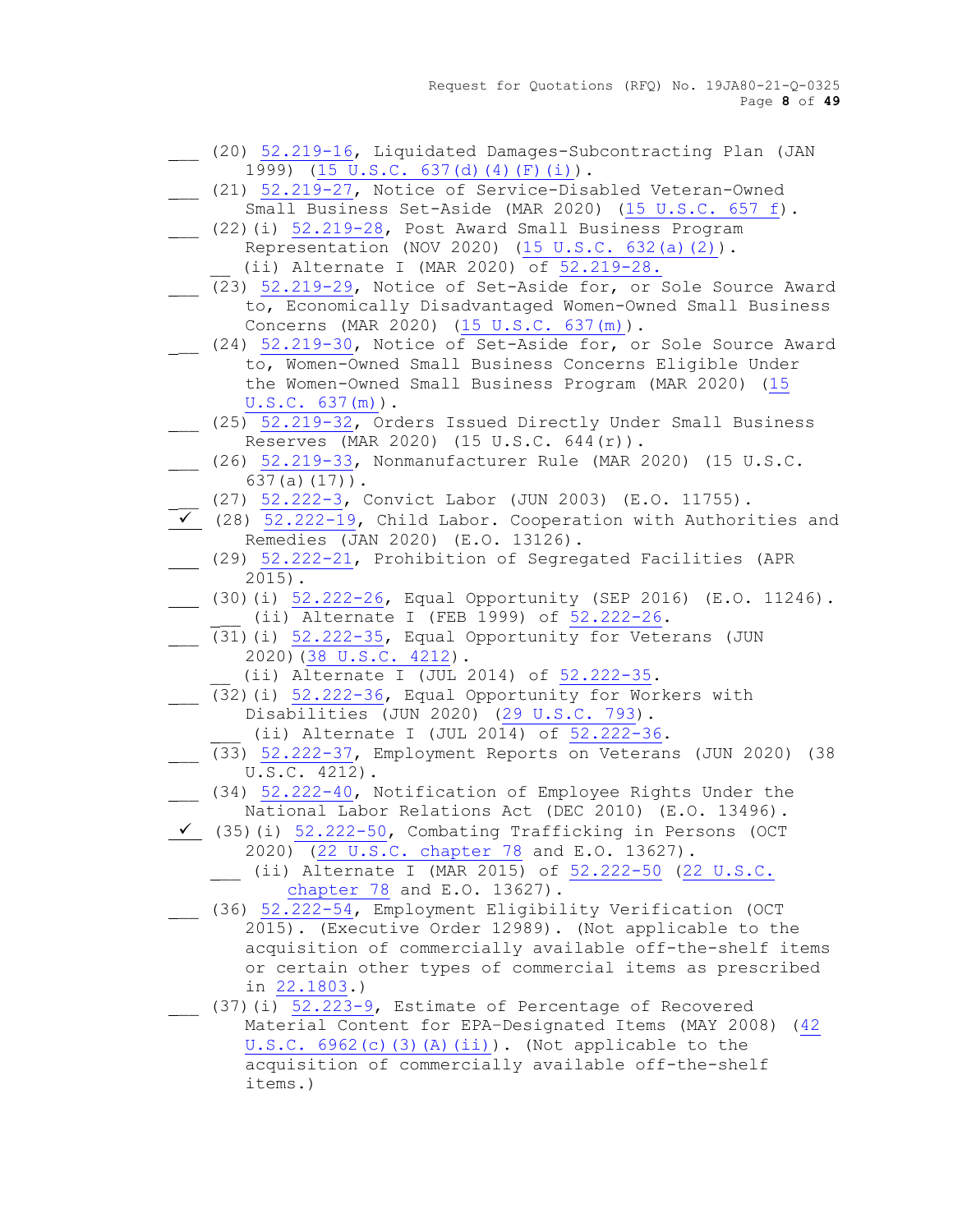- \_\_ (ii) Alternate I (MAY 2008) of [52.223-9](https://www.acquisition.gov/sites/default/files/current/far/html/52_223_226.html#wp1168892) [\(42 U.S.C.](http://uscode.house.gov/uscode-cgi/fastweb.exe?getdoc+uscview+t41t42+250+1286++%2842%29%20%20AND%20%28%2842%29%20ADJ%20USC%29%3ACITE%20%20%20%20%20%20%20%20%20) 
	- [6962\(i\)\(2\)\(C\)\)](http://uscode.house.gov/uscode-cgi/fastweb.exe?getdoc+uscview+t41t42+250+1286++%2842%29%20%20AND%20%28%2842%29%20ADJ%20USC%29%3ACITE%20%20%20%20%20%20%20%20%20). (Not applicable to the acquisition of commercially available off-the-shelf items.)
- 138) [52.223-11,](https://www.acquisition.gov/sites/default/files/current/far/html/52_223_226.html#wp1168917) Ozone-Depleting Substances and High Global Warming Potential Hydrofluorocarbons (JUN 2016) (E.O. 13693).
- (39) [52.223-12,](https://www.acquisition.gov/sites/default/files/current/far/html/52_223_226.html#wp1168928) Maintenance, Service, Repair, or Disposal of Refrigeration Equipment and Air Conditioners (JUN 2016) (E.O. 13693).
	- (40)(i) [52.223-13,](https://www.acquisition.gov/sites/default/files/current/far/html/52_223_226.html#wp1168933) Acquisition of EPEAT®-Registered Imaging Equipment (JUN 2014) (E.O.s 13423 and 13514).
		- (ii) Alternate I (OCT 2015) of [52.223-13.](https://www.acquisition.gov/sites/default/files/current/far/html/52_223_226.html#wp1168933)
- (41)(i) [52.223-14,](https://www.acquisition.gov/sites/default/files/current/far/html/52_223_226.html#wp1194330) Acquisition of EPEAT®-Registered Televisions (JUN 2014) (E.O.s 13423 and 13514).  $(i)$  Alternate I (Jun 2014) of  $52.223-14$ .
- \_\_ (42) [52.223-15,](https://www.acquisition.gov/sites/default/files/current/far/html/52_223_226.html#wp1194323) Energy Efficiency in Energy-Consuming Products (MAY 2020) [\(42 U.S.C. 8259b\)](http://uscode.house.gov/).
- \_\_ (43)(i) [52.223-16,](https://www.acquisition.gov/sites/default/files/current/far/html/52_223_226.html#wp1179078) Acquisition of EPEAT®-Registered Personal Computer Products (OCT 2015) (E.O.s 13423 and 13514). (ii) Alternate I (JUN 2014) of [52.223-16.](https://www.acquisition.gov/sites/default/files/current/far/html/52_223_226.html#wp1179078)
- ✓ (44) [52.223-18,](https://www.acquisition.gov/sites/default/files/current/far/html/52_223_226.html#wp1188603) Encouraging Contractor Policies to Ban Text Messaging While Driving (JUN 2020) (E.O. 13513).
- \_\_ (45) [52.223-20,](https://www.acquisition.gov/sites/default/files/current/far/html/52_223_226.html#wp1189174) Aerosols (JUN 2016) (E.O. 13693).
- $\frac{1}{2}$  (46)  $\frac{52.223-21}{2}$ , Foams (JUN 2016) (E.O. 13693).
- (47)(i)  $\frac{52.224-3}{ }$ , Privacy Training (JAN 2017) (5 U.S.C. 552a).  $(i)$  Alternate I (JAN 2017) of  $52.224-3$ .
- \_\_ (48) [52.225-1,](https://www.acquisition.gov/sites/default/files/current/far/html/52_223_226.html#wp1192900) Buy American-Supplies (MAY 2014) [\(41 U.S.C.](http://uscode.house.gov/)  [chapter 83\)](http://uscode.house.gov/).
- (49)(i) [52.225-3,](https://www.acquisition.gov/sites/default/files/current/far/html/52_223_226.html#wp1169038) Buy American.Free Trade Agreements.Israeli Trade Act (MAY 2014) [\(41 U.S.C. chapter 83,](http://uscode.house.gov/) 19 U.S.C. [3301](http://uscode.house.gov/uscode-cgi/fastweb.exe?getdoc+uscview+t17t20+1727+50++%2819%29%20%20AND%20%28%2819%29%20ADJ%20USC%29%3ACITE%20%20%20%20%20%20%20%20%20) note, [19 U.S.C. 2112](http://uscode.house.gov/uscode-cgi/fastweb.exe?getdoc+uscview+t17t20+1727+50++%2819%29%20%20AND%20%28%2819%29%20ADJ%20USC%29%3ACITE%20%20%20%20%20%20%20%20%20) note, [19 U.S.C. 3805](http://uscode.house.gov/) note, [19](http://uscode.house.gov/)  [U.S.C. 4001](http://uscode.house.gov/) note, Pub. L. 103-182, 108-77, 108-78, 108- 286, 108-302, 109-53, 109-169, 109-283, 110-138, 112-41, 112-42, and 112-43.
	- \_\_ (ii) Alternate I (MAY 2014) of [52.225-3.](https://www.acquisition.gov/sites/default/files/current/far/html/52_223_226.html#wp1169038)
	- $\frac{1}{\sqrt{52.225}}$  (iii) Alternate II (MAY 2014) of  $52.225 3$ .
	- $(iv)$  Alternate III (MAY 2014) of  $52.225-3.$
- \_\_ (50) [52.225-5,](https://www.acquisition.gov/sites/default/files/current/far/html/52_223_226.html#wp1169151) Trade Agreements (Oct 2019) [\(19 U.S.C. 2501,](http://uscode.house.gov/uscode-cgi/fastweb.exe?getdoc+uscview+t17t20+1727+50++%2819%29%20%20AND%20%28%2819%29%20ADJ%20USC%29%3ACITE%20%20%20%20%20%20%20%20%20) et seq., [19 U.S.C. 3301](http://uscode.house.gov/uscode-cgi/fastweb.exe?getdoc+uscview+t17t20+1727+50++%2819%29%20%20AND%20%28%2819%29%20ADJ%20USC%29%3ACITE%20%20%20%20%20%20%20%20%20) note).
- $\checkmark$  (51) [52.225-13,](https://www.acquisition.gov/sites/default/files/current/far/html/52_223_226.html#wp1169608) Restrictions on Certain Foreign Purchases (JUN 2008) (E.O.'s, proclamations, and statutes administered by the Office of Foreign Assets Control of the Department of the Treasury).
- \_\_ (52) [52.225-26,](https://www.acquisition.gov/sites/default/files/current/far/html/52_223_226.html#wp1192524) Contractors Performing Private Security Functions Outside the United States (OCT 2016) (Section 862, as amended, of the National Defense Authorization Act for Fiscal Year 2008; [10 U.S.C. 2302 Note\).](http://uscode.house.gov/uscode-cgi/fastweb.exe?getdoc+uscview+t09t12+1445+65++%2810%20U.S.C.%202302%20Note%29%20%20%20%20%20%20%20%20%20%20)
- \_\_ (53) [52.226-4,](https://www.acquisition.gov/sites/default/files/current/far/html/52_223_226.html#wp1173773) Notice of Disaster or Emergency Area Set-Aside (NOV 2007) [\(42 U.S.C. 5150\)](http://uscode.house.gov/uscode-cgi/fastweb.exe?getdoc+uscview+t41t42+250+1286++%2842%29%20%20AND%20%28%2842%29%20ADJ%20USC%29%3ACITE%20%20%20%20%20%20%20%20%20).
- 1. (54) [52.226-5,](https://www.acquisition.gov/sites/default/files/current/far/html/52_223_226.html#wp1173393) Restrictions on Subcontracting Outside Disaster or Emergency Area (NOV 2007) [\(42 U.S.C. 5150\)](http://uscode.house.gov/uscode-cgi/fastweb.exe?getdoc+uscview+t41t42+250+1286++%2842%29%20%20AND%20%28%2842%29%20ADJ%20USC%29%3ACITE%20%20%20%20%20%20%20%20%20).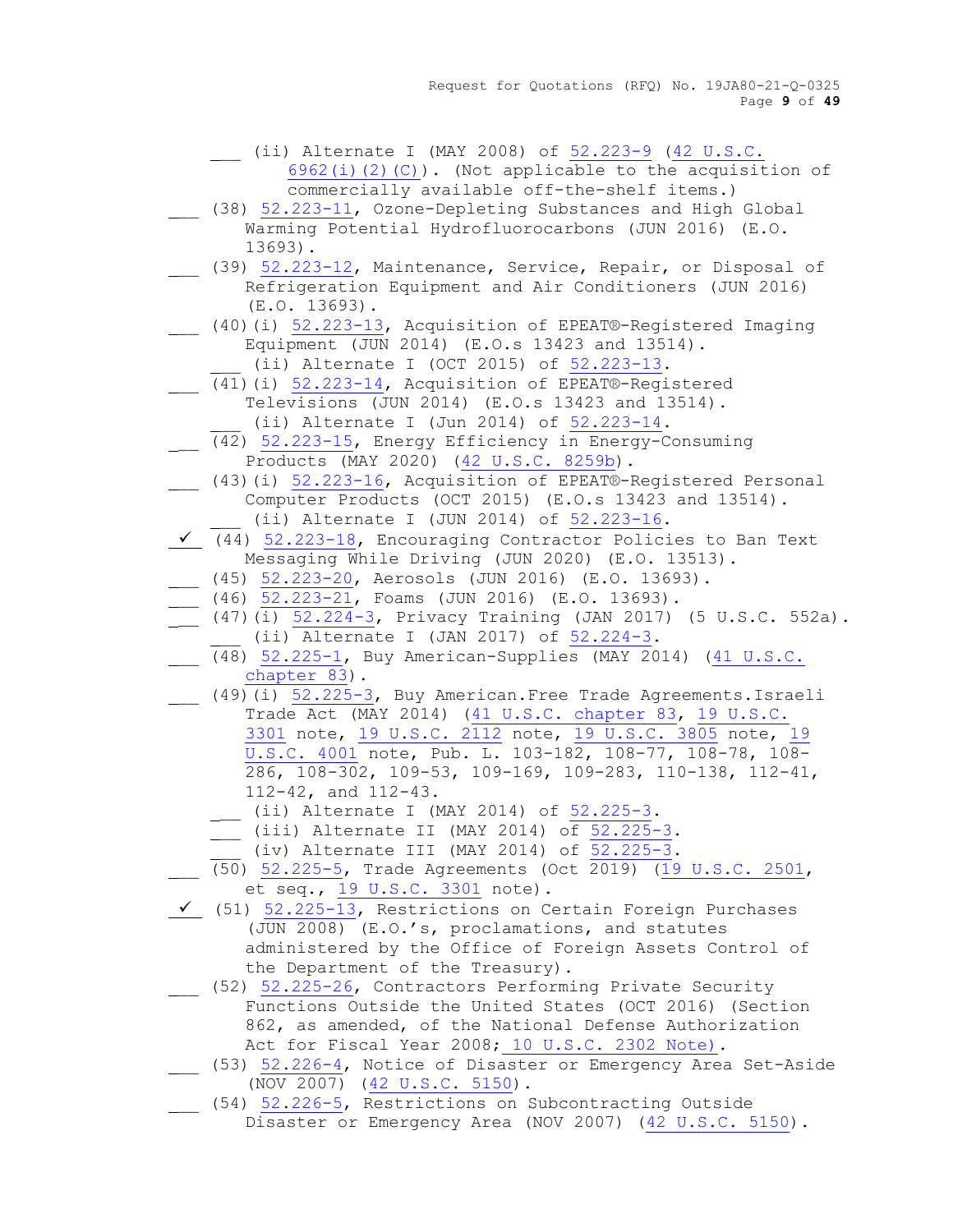Request for Quotations (RFQ) No. 19JA80-21-Q-0325 Page **10** of **49**

- \_\_ (55) 52.229-12, Tax on Certain Foreign Procurements (JUN 2020).
- (56) [52.232-29,](https://www.acquisition.gov/sites/default/files/current/far/html/52_232.html#wp1153230) Terms for Financing of Purchases of Commercial Items (FEB 2002) [\(41 U.S.C. 4505, 10 U.S.C.](http://uscode.house.gov/)  [2307\(f\)\)](http://uscode.house.gov/).
- \_\_ (57) [52.232-30,](https://www.acquisition.gov/sites/default/files/current/far/html/52_232.html#wp1153252) Installment Payments for Commercial Items (JAN 2017) [\(41 U.S.C. 4505, 10 U.S.C. 2307\(f\)\)](http://uscode.house.gov/).
- ✓ (58) [52.232-33,](https://www.acquisition.gov/sites/default/files/current/far/html/52_232.html#wp1153351) Payment by Electronic Funds Transfer-System for Award Management (OCT 2018) [\(31 U.S.C. 3332\)](http://uscode.house.gov/uscode-cgi/fastweb.exe?getdoc+uscview+t29t32+1665+30++%2831%29%20%20AND%20%28%2831%29%20ADJ%20USC%29%3ACITE%20%20%20%20%20%20%20%20%20).
- \_\_ (59) [52.232-34,](https://www.acquisition.gov/sites/default/files/current/far/html/52_232.html#wp1153375) Payment by Electronic Funds Transfer-Other than System for Award Management (JUL 2013) [\(31 U.S.C.](http://uscode.house.gov/uscode-cgi/fastweb.exe?getdoc+uscview+t29t32+1665+30++%2831%29%20%20AND%20%28%2831%29%20ADJ%20USC%29%3ACITE%20%20%20%20%20%20%20%20%20)  [3332\)](http://uscode.house.gov/uscode-cgi/fastweb.exe?getdoc+uscview+t29t32+1665+30++%2831%29%20%20AND%20%28%2831%29%20ADJ%20USC%29%3ACITE%20%20%20%20%20%20%20%20%20).
- \_\_ (60) [52.232-36,](https://www.acquisition.gov/sites/default/files/current/far/html/52_232.html#wp1153445) Payment by Third Party (MAY 2014) [\(31 U.S.C.](http://uscode.house.gov/)  [3332\)](http://uscode.house.gov/).
- $\checkmark$  (61) [52.239-1,](https://www.acquisition.gov/sites/default/files/current/far/html/52_233_240.html#wp1113650) Privacy or Security Safequards (AUG 1996) (5 [U.S.C. 552a\)](http://uscode.house.gov/uscode-cgi/fastweb.exe?getdoc+uscview+t05t08+2+3++%285%29%20%20AND).
- $(62)$   $52.242-\overline{5}$ , Payments to Small Business Subcontractors (JAN 2017)(15 U.S.C. 637(d)(12)).
- \_\_ (63)(i) [52.247-64,](https://www.acquisition.gov/sites/default/files/current/far/html/52_247.html#wp1156217) Preference for Privately Owned U.S.-Flag Commercial Vessels (FEB 2006) [\(46 U.S.C. Appx. 1241\(b\)](http://uscode.house.gov/uscode-cgi/fastweb.exe?getdoc+uscview+t45t48+351+1++%2846%29%20%20AND%20%28%2846%29%20ADJ%20USC%29%3ACITE%20%20%20%20%20%20%20%20%20) and [10 U.S.C. 2631\)](http://uscode.house.gov/uscode-cgi/fastweb.exe?getdoc+uscview+t09t12+37+408++%2810%29%20%252).
	- $\frac{1}{\sqrt{1-\frac{52}{2}}}$  (ii) Alternate I (APR 2003) of  $\frac{52.247-64}{2}$ .
	- (iii) Alternate II (FEB 2006) of [52.247-64.](https://www.acquisition.gov/sites/default/files/current/far/html/52_247.html#wp1156217)

(c) The Contractor shall comply with the FAR clauses in this paragraph (c), applicable to commercial services, that the Contracting Officer has indicated as being incorporated in this contract by reference to implement provisions of law or Executive orders applicable to acquisitions of commercial items:

- (1) [52.222-41,](https://www.acquisition.gov/sites/default/files/current/far/html/52_222.html#wp1160021) Service Contract Labor Standards (AUG 2018) [\(41 U.S.C. chapter 67\)](http://uscode.house.gov/).
- \_\_ (2) [52.222-42,](https://www.acquisition.gov/sites/default/files/current/far/html/52_222.html#wp1153423) Statement of Equivalent Rates for Federal Hires (MAY 2014) [\(29 U.S.C. 206](http://uscode.house.gov/) and [41 U.S.C. chapter 67\)](http://uscode.house.gov/).
- (3) [52.222-43,](https://www.acquisition.gov/sites/default/files/current/far/html/52_222.html#wp1148260) Fair Labor Standards Act and Service Contract Labor Standards-Price Adjustment (Multiple Year and Option Contracts) (AUG 2018) [\(29 U.S.C. 206](http://uscode.house.gov/) and [41 U.S.C.](http://uscode.house.gov/)  [chapter 67\)](http://uscode.house.gov/).
- \_\_ (4) [52.222-44,](https://www.acquisition.gov/sites/default/files/current/far/html/52_222.html#wp1148274) Fair Labor Standards Act and Service Contract Labor Standards.Price Adjustment (MAY 2014) [\(29 U.S.C.](http://uscode.house.gov/)  [206](http://uscode.house.gov/) and [41 U.S.C. chapter 67\)](http://uscode.house.gov/).
- (5) [52.222-51,](https://www.acquisition.gov/sites/default/files/current/far/html/52_222.html#wp1155380) Exemption from Application of the Service Contract Labor Standards to Contracts for Maintenance, Calibration, or Repair of Certain Equipment-Requirements (MAY 2014) [\(41 U.S.C. chapter 67\)](http://uscode.house.gov/).
- \_\_ (6) [52.222-53,](https://www.acquisition.gov/sites/default/files/current/far/html/52_222.html#wp1162590) Exemption from Application of the Service Contract Labor Standards to Contracts for Certain Services-Requirements (MAY 2014) [\(41 U.S.C. chapter 67\)](http://uscode.house.gov/).
- \_\_ (7) [52.222-55,](https://www.acquisition.gov/sites/default/files/current/far/html/52_222.html#wp1163027) Minimum Wages Under Executive Order 13658 (NOV 2020).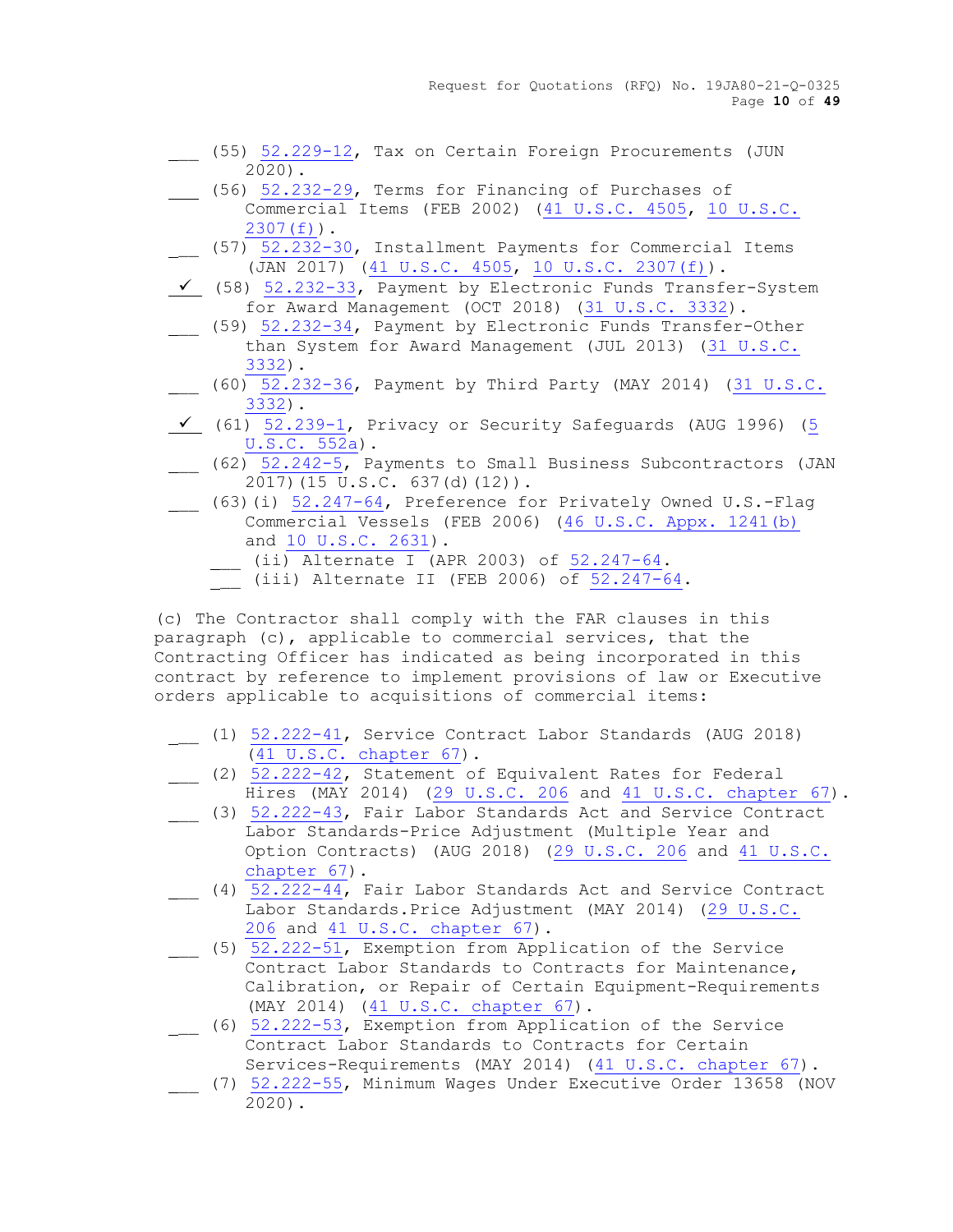Request for Quotations (RFQ) No. 19JA80-21-Q-0325 Page **11** of **49**

- \_\_ (8) [52.222-62,](https://www.acquisition.gov/sites/default/files/current/far/html/52_222.html#wp1170084) Paid Sick Leave Under Executive Order 13706 (JAN 2017) (E.O. 13706).
- (9) [52.226-6,](https://www.acquisition.gov/sites/default/files/current/far/html/52_223_226.html#wp1183820) Promoting Excess Food Donation to Nonprofit Organizations (JUN 2020) [\(42 U.S.C. 1792\)](http://uscode.house.gov/).

(d) Comptroller General Examination of Record. The Contractor shall comply with the provisions of this paragraph (d) if this contract was awarded using other than sealed bid, is in excess of the simplified acquisition threshold, as defined in FAR 2.101, on the date of award of this contract, and does not contain the clause at [52.215-2,](https://www.acquisition.gov/sites/default/files/current/far/html/52_215.html#wp1144470) Audit and Records-Negotiation.

(1) The Comptroller General of the United States, or an authorized representative of the Comptroller General, shall have access to and right to examine any of the Contractor's directly pertinent records involving transactions related to this contract.

(2) The Contractor shall make available at its offices at all reasonable times the records, materials, and other evidence for examination, audit, or reproduction, until 3 years after final payment under this contract or for any shorter period specified in FAR [subpart 4.7,](https://www.acquisition.gov/sites/default/files/current/far/html/Subpart%204_7.html#wp1082800) Contractor Records Retention, of the other clauses of this contract. If this contract is completely or partially terminated, the records relating to the work terminated shall be made available for 3 years after any resulting final termination settlement. Records relating to appeals under the disputes clause or to litigation or the settlement of claims arising under or relating to this contract shall be made available until such appeals, litigation, or claims are finally resolved.

(3) As used in this clause, records include books, documents, accounting procedures and practices, and other data, regardless of type and regardless of form. This does not require the Contractor to create or maintain any record that the Contractor does not maintain in the ordinary course of business or pursuant to a provision of law.

(e)(1) Notwithstanding the requirements of the clauses in paragraphs (a), (b), (c), and (d) of this clause, the Contractor is not required to flow down any FAR clause, other than those in this paragraph (e)(1) in a subcontract for commercial items. Unless otherwise indicated below, the extent of the flow down shall be as required by the clause.

(i) [52.203-13,](https://www.acquisition.gov/sites/default/files/current/far/html/52_200_206.html#wp1141983) Contractor Code of Business Ethics and Conduct (JUN 2020) [\(41 U.S.C. 3509\)](http://uscode.house.gov/).

(ii) [52.203-19,](https://www.acquisition.gov/sites/default/files/current/far/html/52_200_206.html#wp1158787) Prohibition on Requiring Certain Internal Confidentiality Agreements or Statements (JAN 2017) (section 743 of Division E, Title VII, of the Consolidated and Further Continuing Appropriations Act, 2015 (Pub. L. 113-235) and its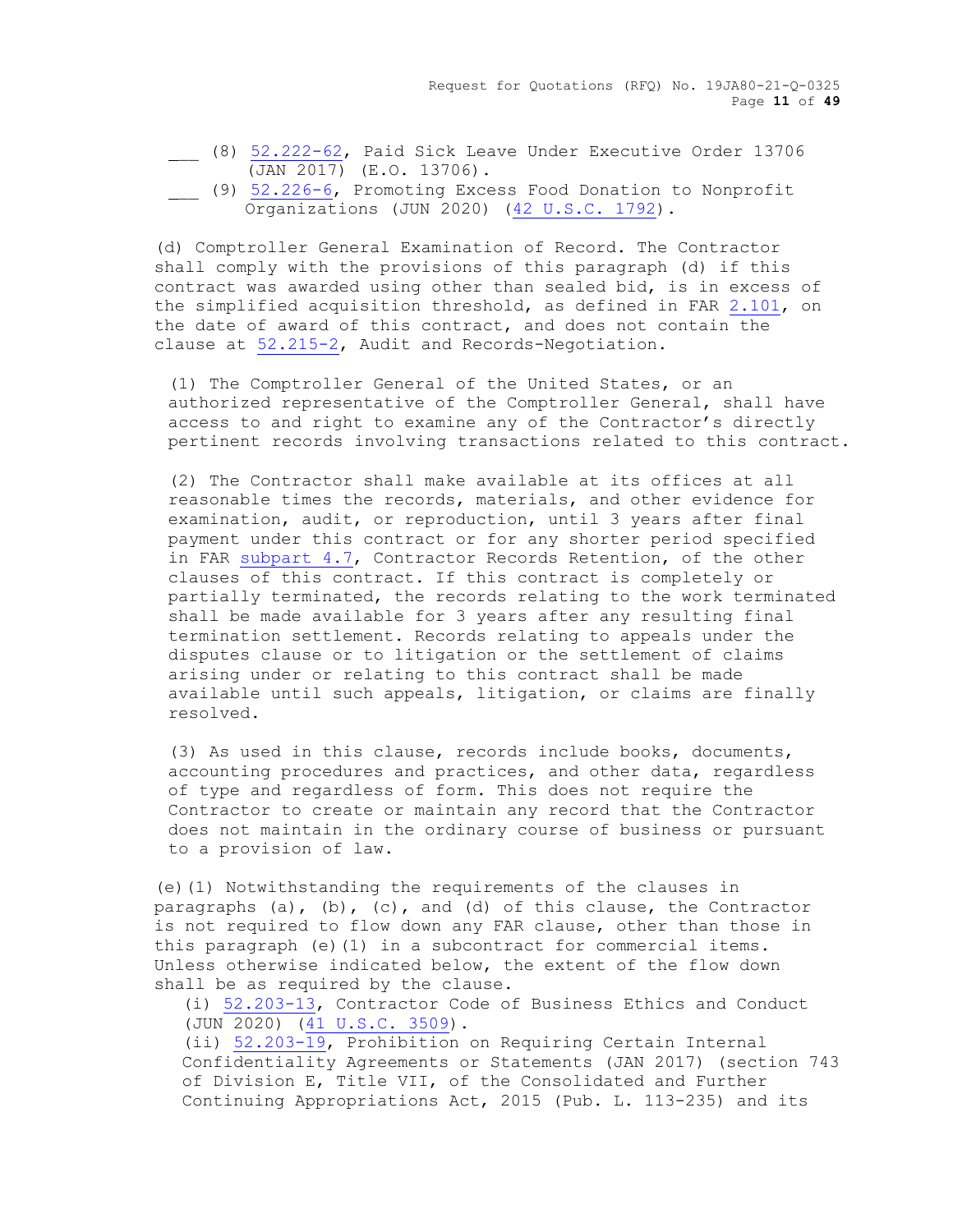Request for Quotations (RFQ) No. 19JA80-21-Q-0325 Page **12** of **49**

successor provisions in subsequent appropriations acts (and as extended in continuing resolutions)). (iii) 52.204-23, Prohibition on Contracting for Hardware, Software, and Services Developed or Provided by Kaspersky Lab and Other Covered Entities (JUL 2018) (Section 1634 of Pub. L. 115-91). (iv) 52.204-25, Prohibition on Contracting for Certain Telecommunications and Video Surveillance Services or Equipment. (AUG 2020) (Section 889(a)(1)(A) of Pub. L. 115-232). (v) [52.219-8,](https://www.acquisition.gov/sites/default/files/current/far/html/52_217_221.html#wp1136032) Utilization of Small Business Concerns (OCT 2018)  $(15 \text{ U.S.C. } 637\text{ (d) } (2)$  and  $(3)$ ), in all subcontracts that offer further subcontracting opportunities. If the subcontract (except subcontracts to small business concerns) exceeds \$700,000 (\$1.5 million for construction of any public facility), the subcontractor must include [52.219-8](https://www.acquisition.gov/sites/default/files/current/far/html/52_217_221.html#wp1136032) in lower tier subcontracts that offer subcontracting opportunities. (vi) [52.222-21,](https://www.acquisition.gov/sites/default/files/current/far/html/52_222.html#wp1147656) Prohibition of Segregated Facilities (APR 2015) (vii) [52.222-26,](https://www.acquisition.gov/sites/default/files/current/far/html/52_222.html#wp1147711) Equal Opportunity (SEP 2015) (E.O. 11246). (viii) [52.222-35,](https://www.acquisition.gov/sites/default/files/current/far/html/52_222.html#wp1158632) Equal Opportunity for Veterans (JUN 2020) [\(38](http://uscode.house.gov/uscode-cgi/fastweb.exe?getdoc+uscview+t37t40+200+2++%2838%29%20%20AND%20%28%2838%29%20ADJ%20USC%29%3ACITE%20%20%20%20%20%20%20%20%20)  [U.S.C. 4212\)](http://uscode.house.gov/uscode-cgi/fastweb.exe?getdoc+uscview+t37t40+200+2++%2838%29%20%20AND%20%28%2838%29%20ADJ%20USC%29%3ACITE%20%20%20%20%20%20%20%20%20). (ix) [52.222-36,](https://www.acquisition.gov/sites/default/files/current/far/html/52_222.html#wp1162802) Equal Opportunity for Workers with Disabilities (JUN 2020) [\(29 U.S.C. 793\)](http://uscode.house.gov/uscode-cgi/fastweb.exe?getdoc+uscview+t29t32+2+78++%2829%29%20%20AND%20%28%2829%29%20ADJ%20USC%29%3ACITE%20%20%20%20%20%20%20%20%20). (x) [52.222-37,](https://www.acquisition.gov/sites/default/files/current/far/html/52_222.html#wp1148123) Employment Reports on Veterans (JUN 2020) [\(38](http://uscode.house.gov/uscode-cgi/fastweb.exe?getdoc+uscview+t29t32+2+78++%2829%29%20%20AND%20%28%2829%29%20ADJ%20USC%29%3ACITE%20%20%20%20%20%20%20%20%20)  [U.S.C. 4212\)](http://uscode.house.gov/uscode-cgi/fastweb.exe?getdoc+uscview+t29t32+2+78++%2829%29%20%20AND%20%28%2829%29%20ADJ%20USC%29%3ACITE%20%20%20%20%20%20%20%20%20) (xi) [52.222-40,](https://www.acquisition.gov/sites/default/files/current/far/html/52_222.html#wp1160019) Notification of Employee Rights Under the National Labor Relations Act (DEC 2010) (E.O. 13496). Flow down required in accordance with paragraph (f) of FAR clause [52.222-](https://www.acquisition.gov/sites/default/files/current/far/html/52_222.html#wp1160019) [40.](https://www.acquisition.gov/sites/default/files/current/far/html/52_222.html#wp1160019) (xii) [52.222-41,](https://www.acquisition.gov/sites/default/files/current/far/html/52_222.html#wp1160021) Service Contract Labor Standards (AUG 2018) [\(41](http://uscode.house.gov/)  [U.S.C. chapter 67\)](http://uscode.house.gov/).  $(xiii)$ (A) [52.222-50,](https://www.acquisition.gov/sites/default/files/current/far/html/52_222.html#wp1151848) Combating Trafficking in Persons (OCT 2020) [\(22 U.S.C. chapter 78 a](http://uscode.house.gov/)nd E.O 13627). (B) Alternate I (MAR 2015) of [52.222-50](https://www.acquisition.gov/sites/default/files/current/far/html/52_222.html#wp1151848) (22 U.S.C. chapter [78 and E.O 13627\)](http://uscode.house.gov/). (xiv) [52.222-51,](https://www.acquisition.gov/sites/default/files/current/far/html/52_222.html#wp1155380) Exemption from Application of the Service Contract Labor Standards to Contracts for Maintenance, Calibration, or Repair of Certain Equipment-Requirements (MAY 2014) [\(41 U.S.C. chapter 67\)](http://uscode.house.gov/). (xv) [52.222-53,](https://www.acquisition.gov/sites/default/files/current/far/html/52_222.html#wp1162590) Exemption from Application of the Service Contract Labor Standards to Contracts for Certain Services-Requirements (MAY 2014) [\(41 U.S.C. chapter 67\)](http://uscode.house.gov/). (xvi) [52.222-54,](https://www.acquisition.gov/sites/default/files/current/far/html/52_222.html#wp1156645) Employment Eligibility Verification (OCT 2015) (E.O. 12989). (xvii) [52.222-55,](https://www.acquisition.gov/sites/default/files/current/far/html/52_222.html#wp1163027) Minimum Wages Under Executive Order 13658 (NOV 2020). (xviii) [52.222-62,](https://www.acquisition.gov/sites/default/files/current/far/html/52_222.html#wp1170084) Paid Sick Leave Under Executive Order 13706 (JAN 2017) (E.O. 13706). (xix)(A) 52.224-3, Privacy Training (JAN 2017) (5 U.S.C. 552a). (B) Alternate I (JAN 2017) of 52.224-3.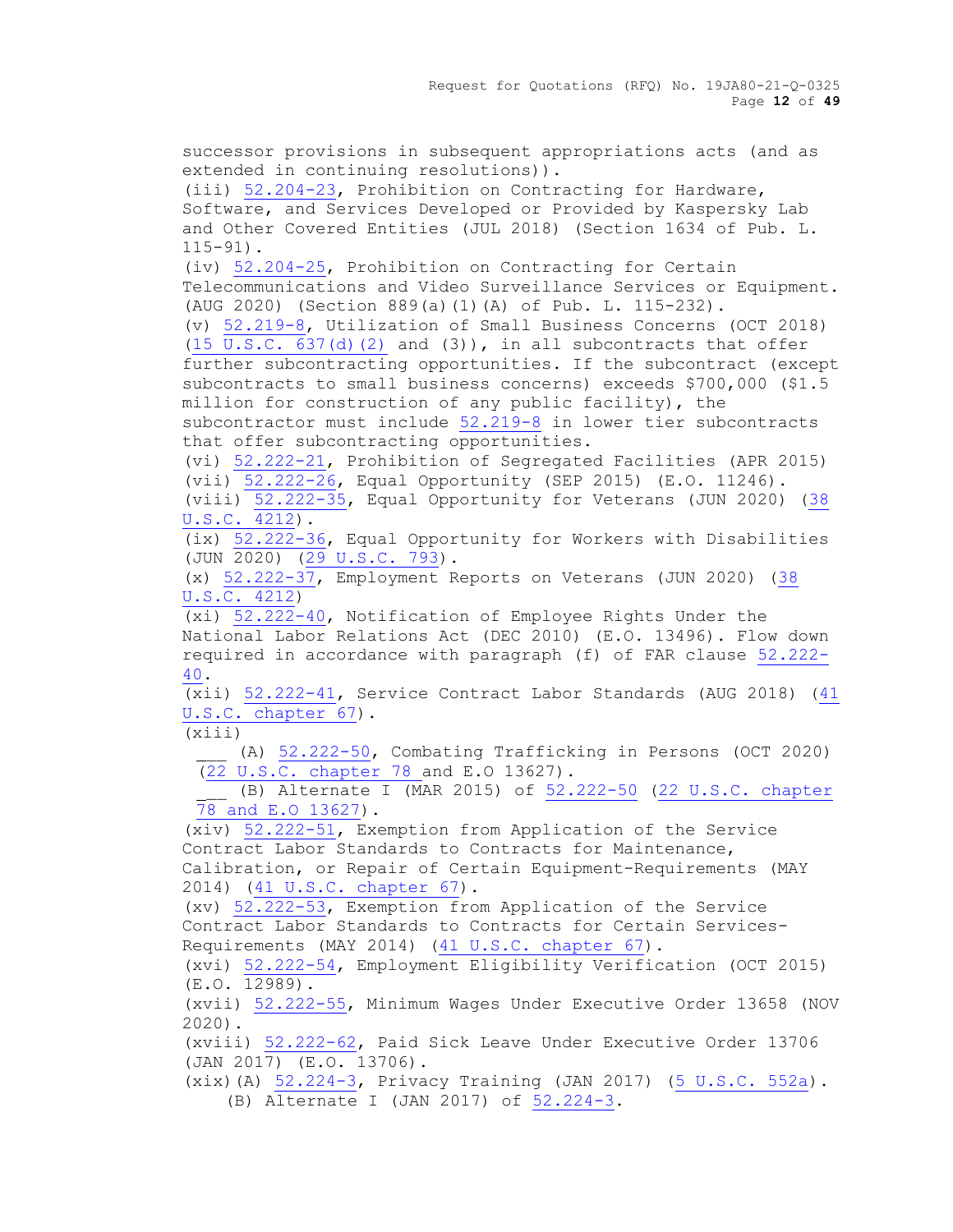Request for Quotations (RFQ) No. 19JA80-21-Q-0325 Page **13** of **49**

(xx) [52.225-26,](https://www.acquisition.gov/sites/default/files/current/far/html/52_223_226.html#wp1192524) Contractors Performing Private Security Functions Outside the United States (OCT 2016) (Section 862, as amended, of the National Defense Authorization Act for Fiscal Year 2008; [10 U.S.C. 2302 Note\).](http://uscode.house.gov/uscode-cgi/fastweb.exe?getdoc+uscview+t09t12+1445+65++%2810%20U.S.C.%202302%20Note%29%20%20%20%20%20%20%20%20%20%20) (xxi) [52.226-6,](https://www.acquisition.gov/sites/default/files/current/far/html/52_223_226.html#wp1183820) Promoting Excess Food Donation to Nonprofit Organizations (JUN 2020) [\(42 U.S.C. 1792\)](http://uscode.house.gov/). Flow down required in accordance with paragraph (e) of FAR clause [52.226-6.](https://www.acquisition.gov/sites/default/files/current/far/html/52_223_226.html#wp1183820) (xxii) [52.247-64,](https://www.acquisition.gov/sites/default/files/current/far/html/52_247.html#wp1156217) Preference for Privately Owned U.S.-Flag Commercial Vessels (FEB 2006) [\(46 U.S.C. Appx. 1241\(b\)](http://uscode.house.gov/uscode-cgi/fastweb.exe?getdoc+uscview+t45t48+351+1++%2846%29%20%20AND%20%28%2846%29%20ADJ%20USC%29%3ACITE%20%20%20%20%20%20%20%20%20) and [10](http://uscode.house.gov/uscode-cgi/fastweb.exe?getdoc+uscview+t09t12+37+408++%2810%29%20%252)  [U.S.C. 2631\)](http://uscode.house.gov/uscode-cgi/fastweb.exe?getdoc+uscview+t09t12+37+408++%2810%29%20%252). Flow down required in accordance with paragraph (d) of FAR clause [52.247-64.](https://www.acquisition.gov/sites/default/files/current/far/html/52_247.html#wp1156217)

(2) While not required, the Contractor may include in its subcontracts for commercial items a minimal number of additional clauses necessary to satisfy its contractual obligations.

(End of clause)

Add the following clause in full text:

FAR 52.229-12 Tax on Certain Foreign Procurements (JUN 2020)

(a) Definitions. As used in this clause— Foreign person means any person other than a United States person. United States person, as defined in 26 U.S.C. 7701(a)(30), means-(1) A citizen or resident of the United States; (2) A domestic partnership; (3) A domestic corporation; (4) Any estate (other than a foreign estate, within the meaning of 26 U.S.C. 7701(a)(31)); and (5) Any trust if— (i) A court within the United States is able to exercise primary supervision over the administration of the trust; and (ii) One or more United States persons have the authority to control all substantial decisions of the trust.

(b) This clause applies only to foreign persons. It implements 26 U.S.C. 5000C and its implementing regulations at 26 CFR 1.5000C-1 through 1.5000C-7.

(c)(1) If the Contractor is a foreign person and has only a partial or no exemption to the withholding, the Contractor shall include the Department of the Treasury Internal Revenue Service Form W-14, Certificate of Foreign Contracting Party Receiving Federal Procurement Payments, with each voucher or invoice submitted under this contract throughout the period in which this status is applicable. The excise tax withholding is applied at the payment level, not at the contract level. The Contractor should revise each IRS Form W-14 submission to reflect the exemption (if any) that applies to that particular invoice, such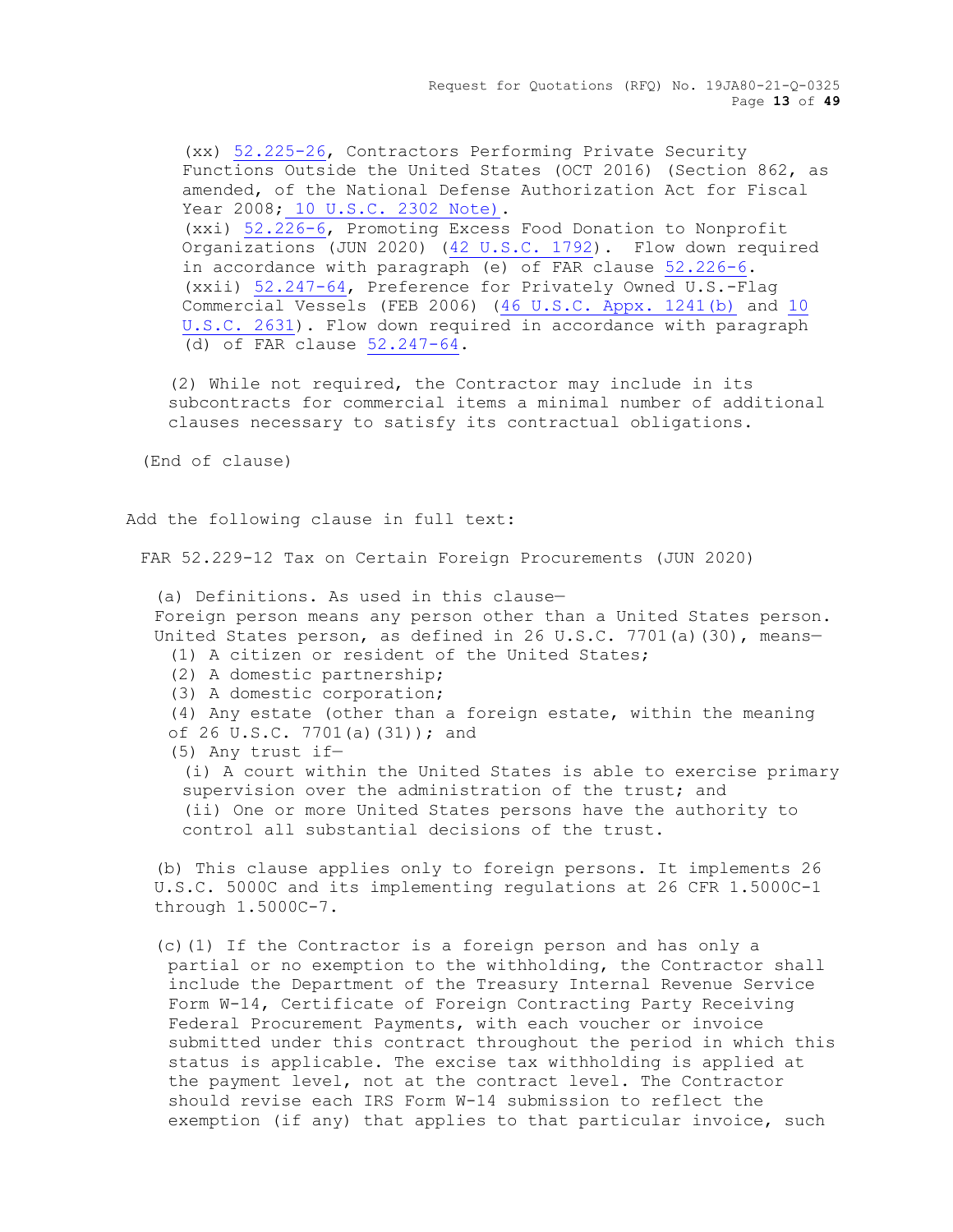Request for Quotations (RFQ) No. 19JA80-21-Q-0325 Page **14** of **49**

as a different exemption applying. In the absence of a completed IRS Form W-14 accompanying a payment request, the default withholding percentage is 2 percent for the section 5000C withholding for that payment request. Information about IRS Form W-14 and its separate instructions is available via the internet at www.irs.gov/w14.

(2) If the Contractor is a foreign person and has indicated in its offer in the provision 52.229-11, Tax on Certain Foreign Procurements—Notice and Representation, that it is fully exempt from the withholding, and certified the full exemption on the IRS Form W-14, and if that full exemption no longer applies due to a change in circumstances during the performance of the contract that causes the Contractor to become subject to the withholding for the 2 percent excise tax then the Contractor shall—

(i) Notify the Contracting Officer within 30 days of a change in circumstances that causes the Contractor to be subject to the excise tax withholding under 26 U.S.C. 5000C; and (ii) Comply with paragraph (c)(1) of this clause.

(d) The Government will withhold a full 2 percent of each payment unless the Contractor claims an exemption. If the Contractor enters a ratio in Line 12 of the IRS Form W-14, the result of Line 11 divided by Line 10, the Government will withhold from each payment an amount equal to 2 percent multiplied by the contract ratio. If the Contractor marks box 9 of the IRS Form W-14 (rather than completes Lines 10 through 12), 3ontractor must identify and enter the specific exempt and nonexempt amounts in Line 15 of the IRS Form W-14; the Government will then withhold 2 percent only from the nonexempt amount. See the IRS Form W-14 and its instructions.

(e) Exemptions from the withholding under this clause are described at 26 CFR 1.5000C-1(d)(5) through (7). Any exemption claimed and self-certified on the IRS Form W-14 is subject to audit by the IRS. Any disputes regarding the imposition and collection of the 26 U.S.C. 5000C tax are adjudicated by the IRS as the 26 U.S.C. 5000C tax is a tax matter, not a contract issue.

- (f) Taxes imposed under 26 U.S.C. 5000C may not be—
	- (1) Included in the contract price; nor
	- (2) Reimbursed.

(g) A taxpayer may, for a fee, seek advice from the Internal Revenue Service (IRS) as to the proper tax treatment of a transaction. This is called a private letter ruling. Also, the IRS may publish a revenue ruling, which is an official interpretation by the IRS of the Internal Revenue Code, related statutes, tax treaties, and regulations. A revenue ruling is the conclusion of the IRS on how the law is applied to a specific set of facts. For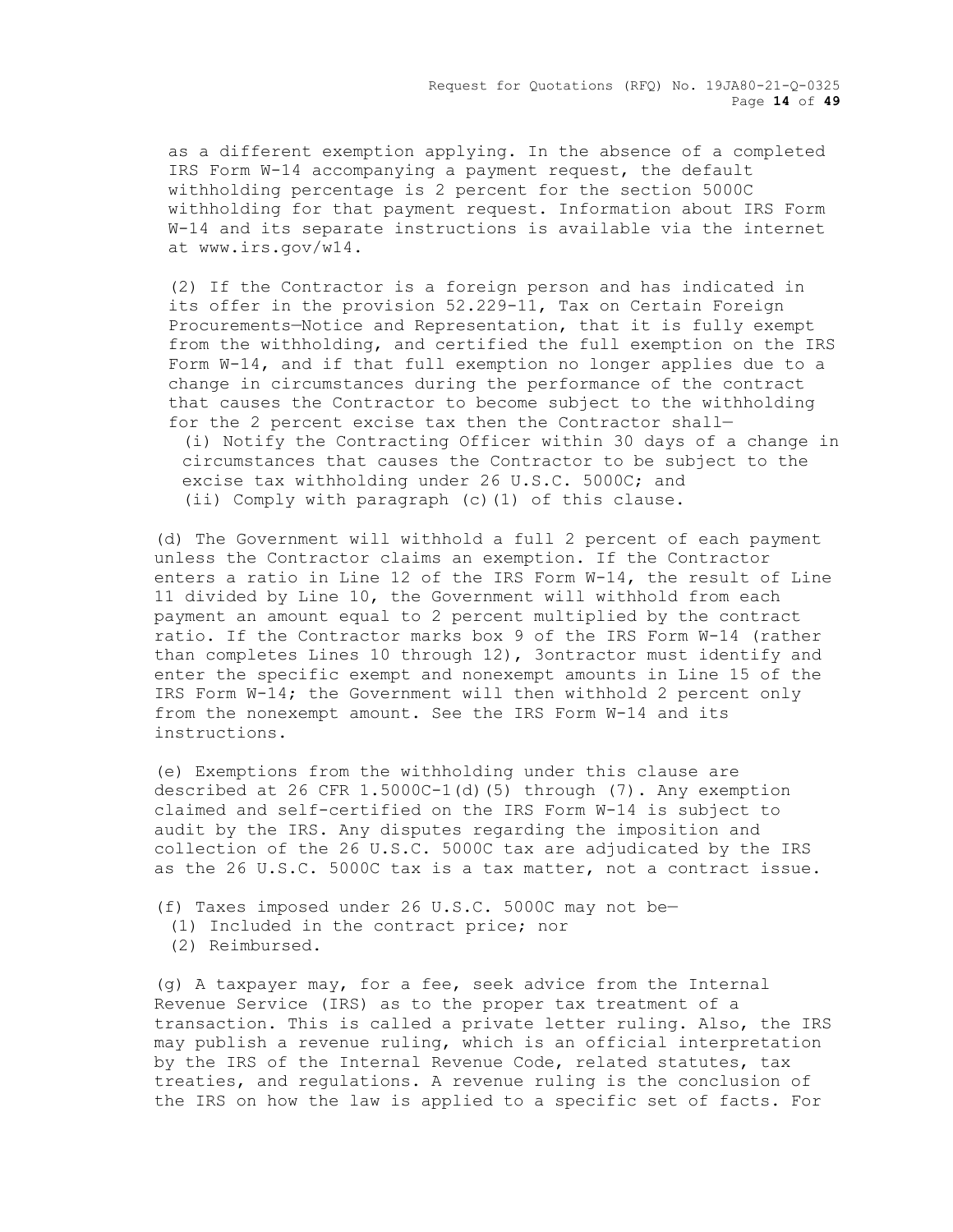Request for Quotations (RFQ) No. 19JA80-21-Q-0325 Page **15** of **49**

questions relating to the interpretation of the IRS regulations go to [https://www.irs.gov/help/tax-law-questions.](https://www.irs.gov/help/tax-law-questions)

(End of clause)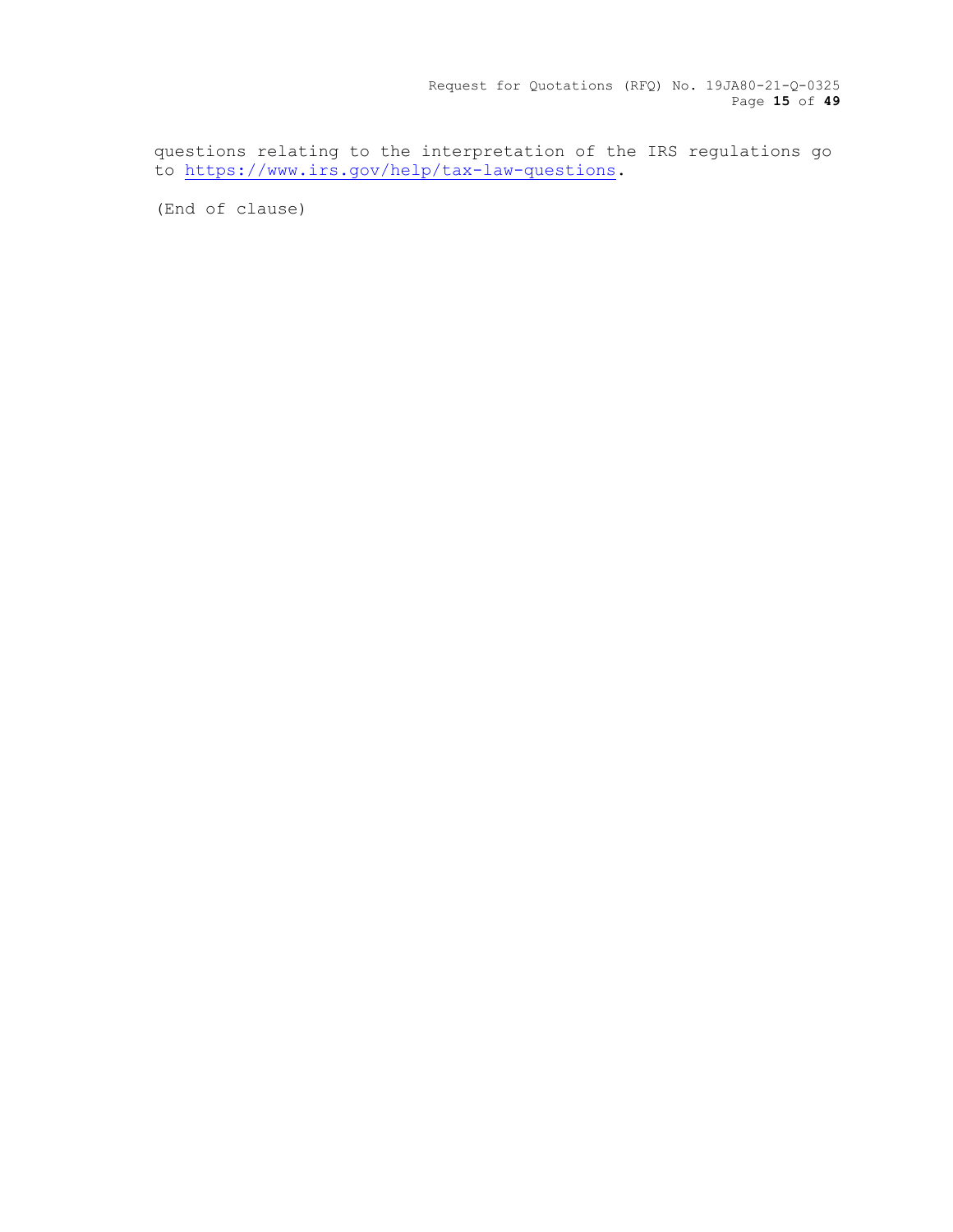Request for Quotations (RFQ) No. 19JA80-21-Q-0325 Page **16** of **49**

2.2 Addendum to Contract Clauses – FAR and DOSAR Clauses not Prescribed in Part 12

The following Federal Acquisition Regulation (FAR) clauses are provided in full text:

FAR 52.252-2 Clauses Incorporated by Reference (FEB 1998)

This contract incorporates one or more clauses by reference, with the same force and effect as if they were given in full text. Upon request, the Contracting Officer will make their full text available. In addition, the full text of a clause may be accessed electronically at:<https://acquisition.gov/browse/index/far> this address is subject to change.

If the Federal Acquisition Regulation (FAR) is not available at the location indicated above, use the Department of State Acquisition website at [https://ecfr.io/cgi-bin/text](https://ecfr.io/cgi-bin/text-idx?SID=d9a7851186785ba2b1896db79b1b6b29&mc=true&tpl=/ecfrbrowse/Title48/48tab_02.tpl)[idx?SID=d9a7851186785ba2b1896db79b1b6b29&mc=true&tpl=/ecfrbrowse/Tit](https://ecfr.io/cgi-bin/text-idx?SID=d9a7851186785ba2b1896db79b1b6b29&mc=true&tpl=/ecfrbrowse/Title48/48tab_02.tpl) [le48/48tab\\_02.tpl](https://ecfr.io/cgi-bin/text-idx?SID=d9a7851186785ba2b1896db79b1b6b29&mc=true&tpl=/ecfrbrowse/Title48/48tab_02.tpl) to see the links to the FAR. You may also use an Internet "search engine" (for example, Google, Yahoo or Excite) to obtain the latest location of the most current FAR.

The following Federal Acquisition Regulation clauses are incorporated by reference:

| Clause        | Title and Date                                                                  |
|---------------|---------------------------------------------------------------------------------|
|               | 52.203-17 Contractor Employee Whistleblower Rights and                          |
|               | Requirement to Inform Employees of Whistleblower Rights<br>(APR 2014)           |
| $52.204 - 9$  | Personal Identity Verification of Contractor Personnel<br>(JAN 2011)            |
| $52.204 - 13$ | System for Award Management Maintenance (OCT 2018)                              |
| $52.204 - 18$ | Commercial and Government Entity Code Maintenance<br>(JUL 2016)                 |
| $52.225 - 14$ | Inconsistency Between English Version and Translation<br>of Contract (FEB 2000) |
| $52.228 - 3$  | Workers' Compensation Insurance (Defense Base Act) (JUL<br>2014)                |
| $52.228 - 4$  | Worker's Compensation and War-Hazard Insurance Overseas<br>(APR 1984)           |
| 52.228-5      | Insurance - Work on a Government Installation (JAN<br>1997)                     |
| $52.229 - 6$  | Foreign Fixed Price Contracts (FEB 2013)                                        |
| $52.232 - 39$ | Unenforceability of Unauthorized Obligations (JUNE<br>2013)                     |
| $52.244 - 6$  | Subcontracts for Commercial Items (NOV 2020)                                    |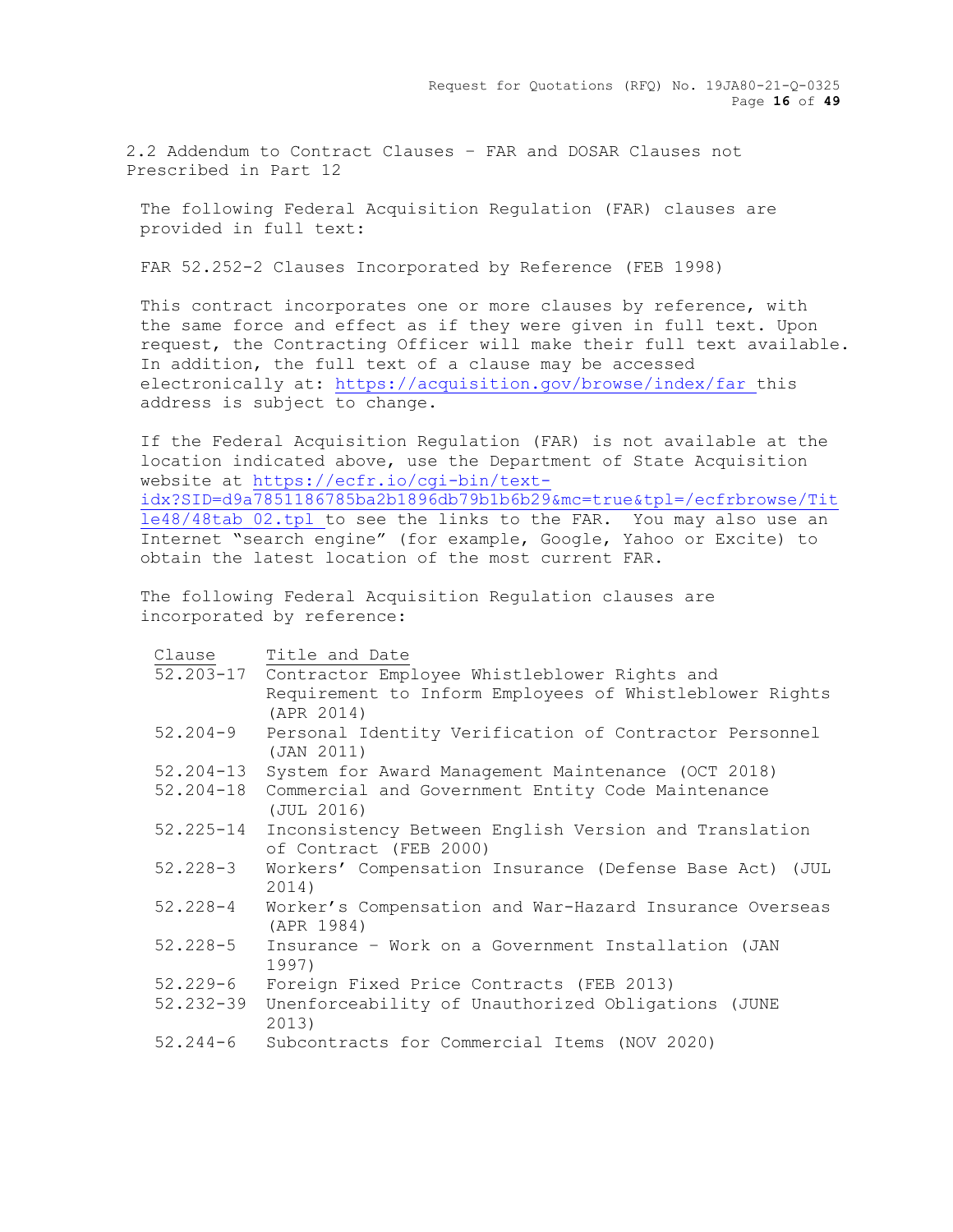Request for Quotations (RFQ) No. 19JA80-21-Q-0325 Page **17** of **49**

The following Department of State Acquisition Regulation (DOSAR) clauses are provided in full text:

Contractor Identification (JULY 2008)

Contract performance may require contractor personnel to attend meetings with government personnel and the public, work within government offices, and/or utilize government email.

Contractor personnel must take the following actions to identify themselves as non-federal employees:

(1) Use an email signature block that shows name, the office being supported and company affiliation (e.g. "John Smith, Office of Human Resources, ACME Corporation Support Contractor");

(2) Clearly identify themselves and their contractor affiliation in meetings;

(3) Identify their contractor affiliation in Departmental e-mail and phone listings whenever contractor personnel are included in those listings; and

(4) Contractor personnel may not utilize Department of State logos or indicia on business cards.

DOSAR 652.232-70 Payment Schedule and Invoice Submission (Fixed-Price) (AUG 1999)

(a) General. The Government shall pay the Contractor as full compensation for all work required, performed, and accepted under this contract the firm fixed-price stated in this contract.

(b) Invoice Submission. The Contractor shall submit invoices in one original to the office shown below. To constitute a proper invoice, the invoice shall include all the items required by FAR 32.905(e).

Attn: Financial Management Center U.S. Embassy Tokyo (Invoice for PO# 19JA80-21-P-0325)

The Contractor may submit invoices electronically to [TokyoInvoices@state.gov.](mailto:TokyoInvoices@state.gov)

(c) Contractor Remittance Address. The Government will make payment to the Contractor's address stated on the cover page of this contract, unless a separate remittance address is shown below: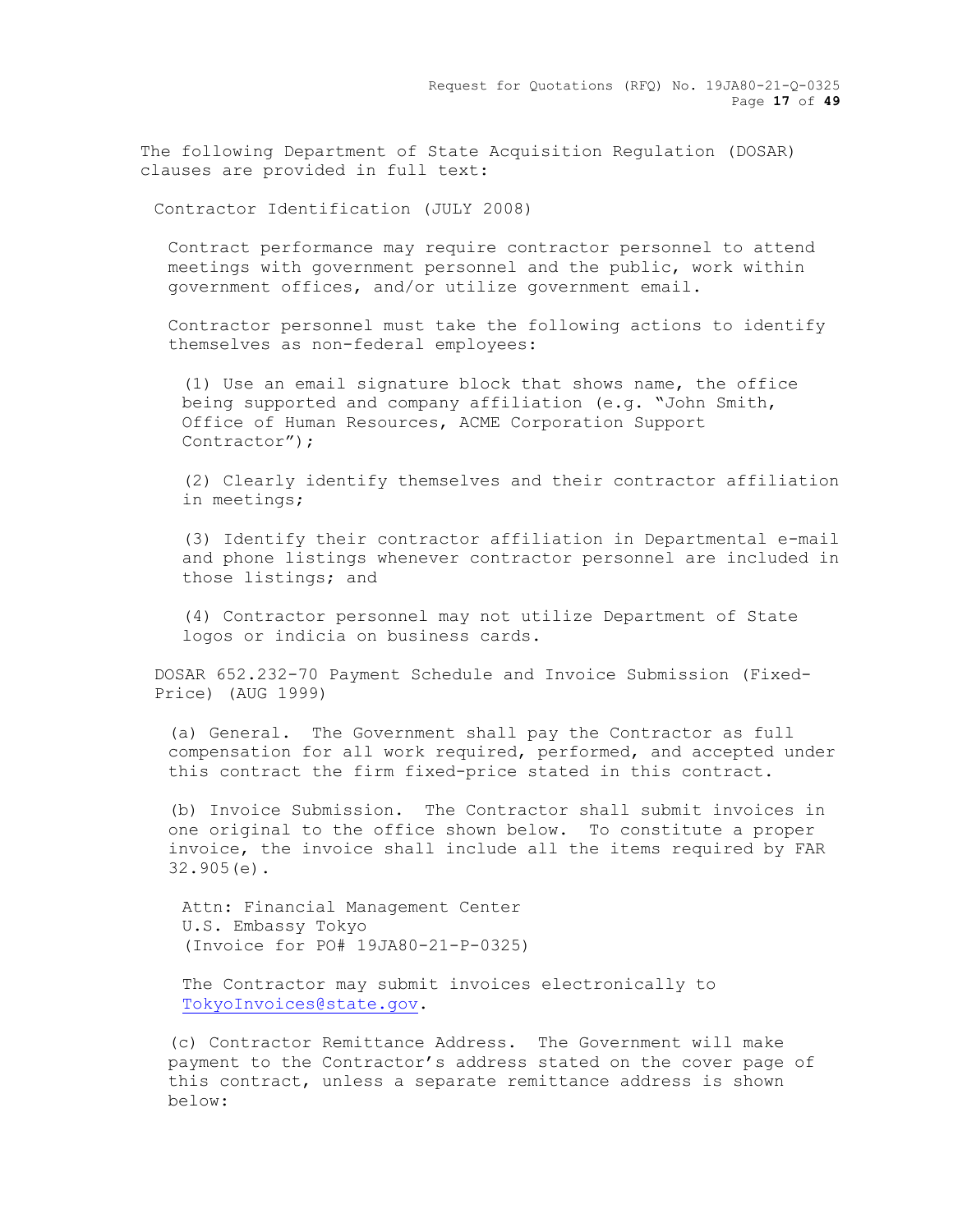(*The U.S. Government will provide the winner of the contract an electronic funds transfer (EFT) form to fill out.)*

DOSAR 652.242-70 Contracting Officer's Representative (COR) (AUG 1999)

(a) The Contracting Officer may designate in writing one or more Government employees, by name or position title, to take action for the Contracting Officer under this contract. Each designee shall be identified as a Contracting Officer's Representative (COR). Such designation(s) shall specify the scope and limitations of the authority so delegated; provided, that the designee shall not change the terms or conditions of the contract, unless the COR is a warranted Contracting Officer and this authority is delegated in the designation.

(b) The COR for this contract is Attache of Foreign Agricultural Service/Tokyo Office of Agricultural Affairs at the U.S. Embassy Tokyo, Japan.

DOSAR 652.242-73 Authorization and Performance (AUG 1999)

(a) The Contractor warrants the following:

(1) That is has obtained authorization to operate and do business in the country or countries in which this contract will be performed;

(2) That is has obtained all necessary licenses and permits required to perform this contract; and

(3) That it shall comply fully with all laws, decrees, labor standards, and regulations of said country or countries during the performance of this contract.

(b) If the party actually performing the work will be a subcontractor or joint venture partner, then such subcontractor or joint venture partner agrees to the requirements of paragraph (a) of this clause.

DOSAR 652.229-70 Excise Tax Exemption Statement for Contractors within the United States (JUL 1988)

This is to certify that the item(s) covered by this contract is/are for export solely for the use of the U.S. Foreign Service Post identified in the contract schedule.

The Contractor shall use a photocopy of this contract as evidence of intent to export. Final proof of exportation may be obtained from the agent handling the shipment. Such proof shall be accepted in lieu of payment of excise tax.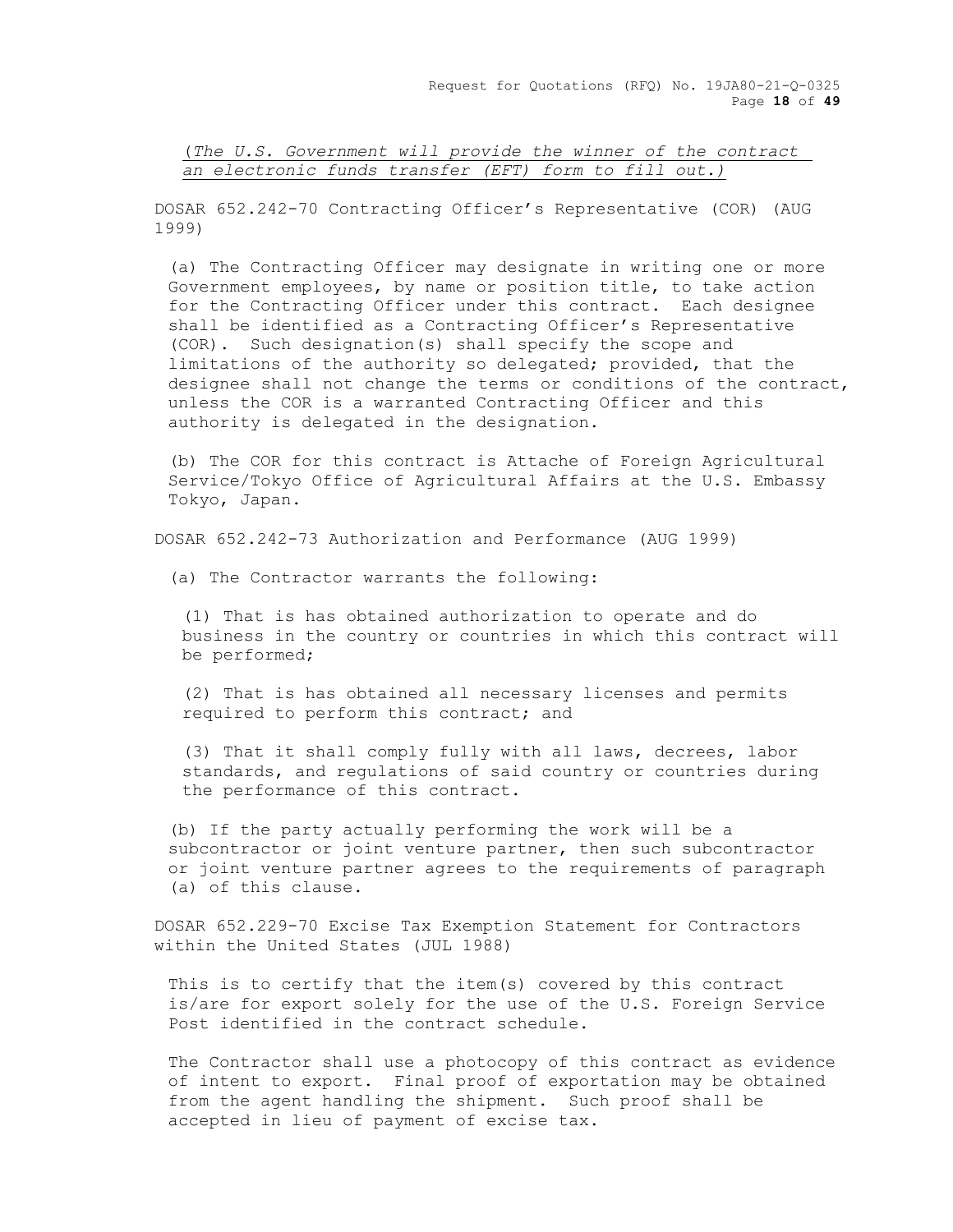Request for Quotations (RFQ) No. 19JA80-21-Q-0325 Page **19** of **49**

Section 3: Solicitation Provisions

3.1. Solicitation Provisions

3.1.1 (a) FAR 52.212-1, Instructions to Offerors - Commercial Items (JUN 2020), is incorporated by reference. (see SF-18, Block (b))

Addendum to 52.212-1: none

3.2 Summary of Instructions

The quoter shall complete and submit one copy of the following:

(a) Volume 1 – Standard Form 18 (SF-18). Volume 1 consists of completion of blocks 13, 14, 15, and 16 of the form (page  $1$ );

(b) Volume 2 - Price. Volume 2 consists of Section 1.1.3: Price (page 3) of the RFQ, and Price breakdown. Quoters must include the currency which they are submitting their prices in.

(c) Volume 3 - Representations and Certifications. Volume 3 consists of Section 5: Representations and Certifications (complete all portions that are applicable) of RFQ.

(d) Volume 4 – Technical Proposals. Volume 4 consists of information demonstrating the quoter's ability to perform, including:

(1) Name of a Project Manager (or other liaison to the Embassy) who understands written and spoken English;

(2) Evidence that the quoter operates an established business with a permanent address and telephone listing;

(3) List of clients over the past three years, demonstrating prior experience with relevant past performance information and references (provide dates of contracts, places of performance, value of contracts, contact names, telephone and fax numbers and email addresses). If the quoter has not performed comparable services in Japan then the quoter shall provide its international experience.

The Government will use past performance information primarily to assess a quoter's capability to meet the solicitation performance requirements, including the relevance and successful performance of the quoter's work experience. The Government may also use this data to evaluate the credibility of the quoter's proposal. In addition, the Contracting Officer may use past performance information in making a determination of responsibility.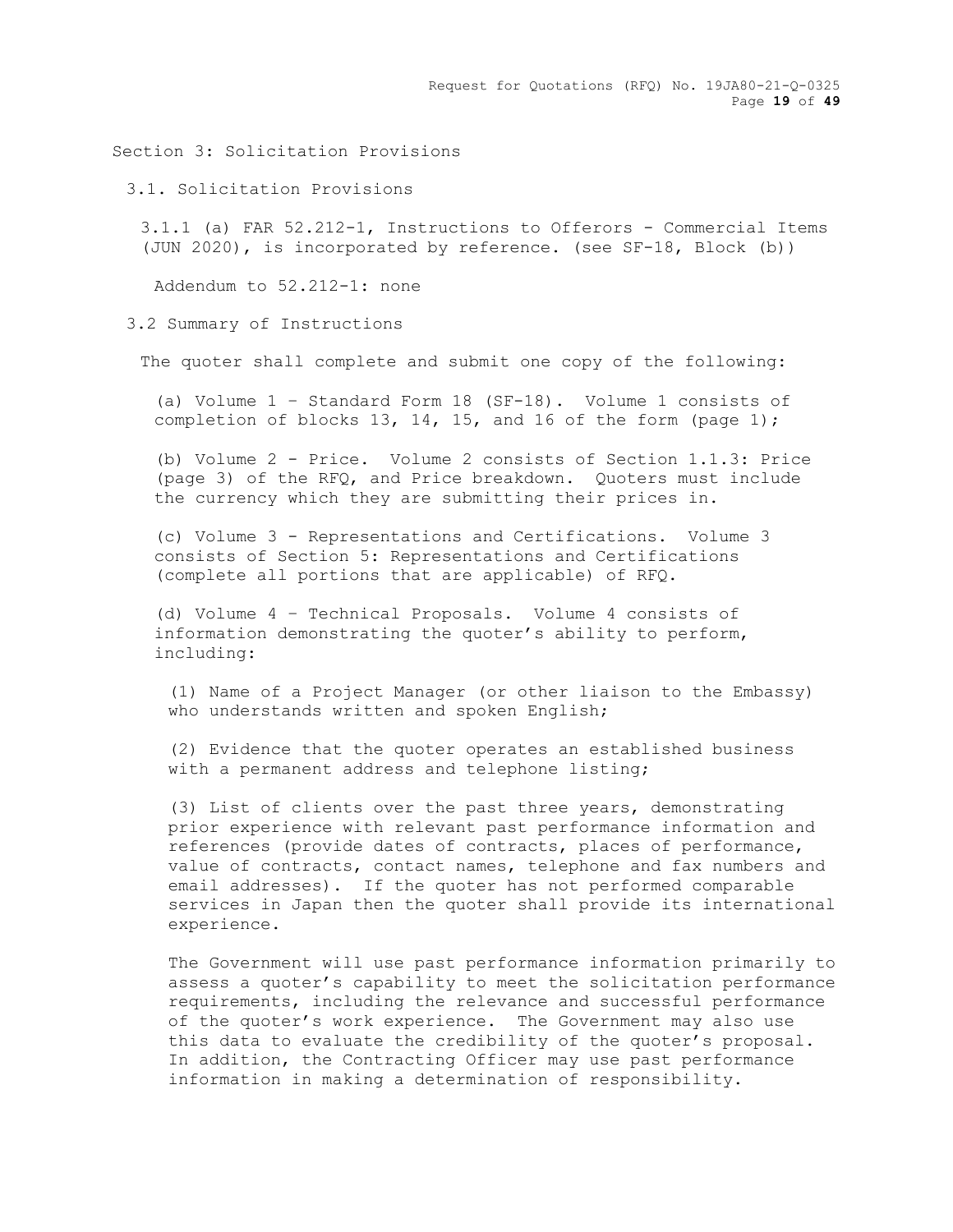(4) Bid requirements:

a) Bidders shall provide a proposed project timeline, research methodology and implementation processes.

b) Bidders shall provide examples of prior similar work.

c) Bidders shall identify proposed project staff, provide CVs of same and specify their English and Japanese skills.

d) Bidders shall provide fixed-price cost estimates for ad hoc requests including PowerPoint presentation for exporters and additional presentations of project findings to the one noted in the SOW. (The purpose of this information be a reference only.)

(5) Evidence that the quoter can provide the necessary personnel, equipment, and financial resources needed to perform the work; and

(6) The quoter shall address its plan to obtain all licenses and permits required by local law (see DOSAR 652.242-73 in Section 2). If quoter already possesses the locally required licenses and permits, a copy shall be provided.

Quotation must be received no later than **12:00 noon, Wednesday, March 16, 2021 (Japan Standard Time) via email** shown below. **(Not via Postal Mail)**

No quotations will be accepted after this time.

Point of Contact: Masao Chuma – Procurement Agent Email: [ChumaMX@state.gov](mailto:ChumaMX@state.gov) Subject: RFQ 19JA80-21-Q-0325

Mobile: 090-1110-9306 Embassy Telephone Operator: 03-3224-5000

\* After submitted of quotation, quoter shall contact Masao Chuma by phone or separate email to confirm the receipt of quotation.

The quoter shall identify and explain/justify any deviations, exceptions, or conditional assumptions taken with respect to any of the instructions or requirements of this RFQ in the appropriate volume of the quote.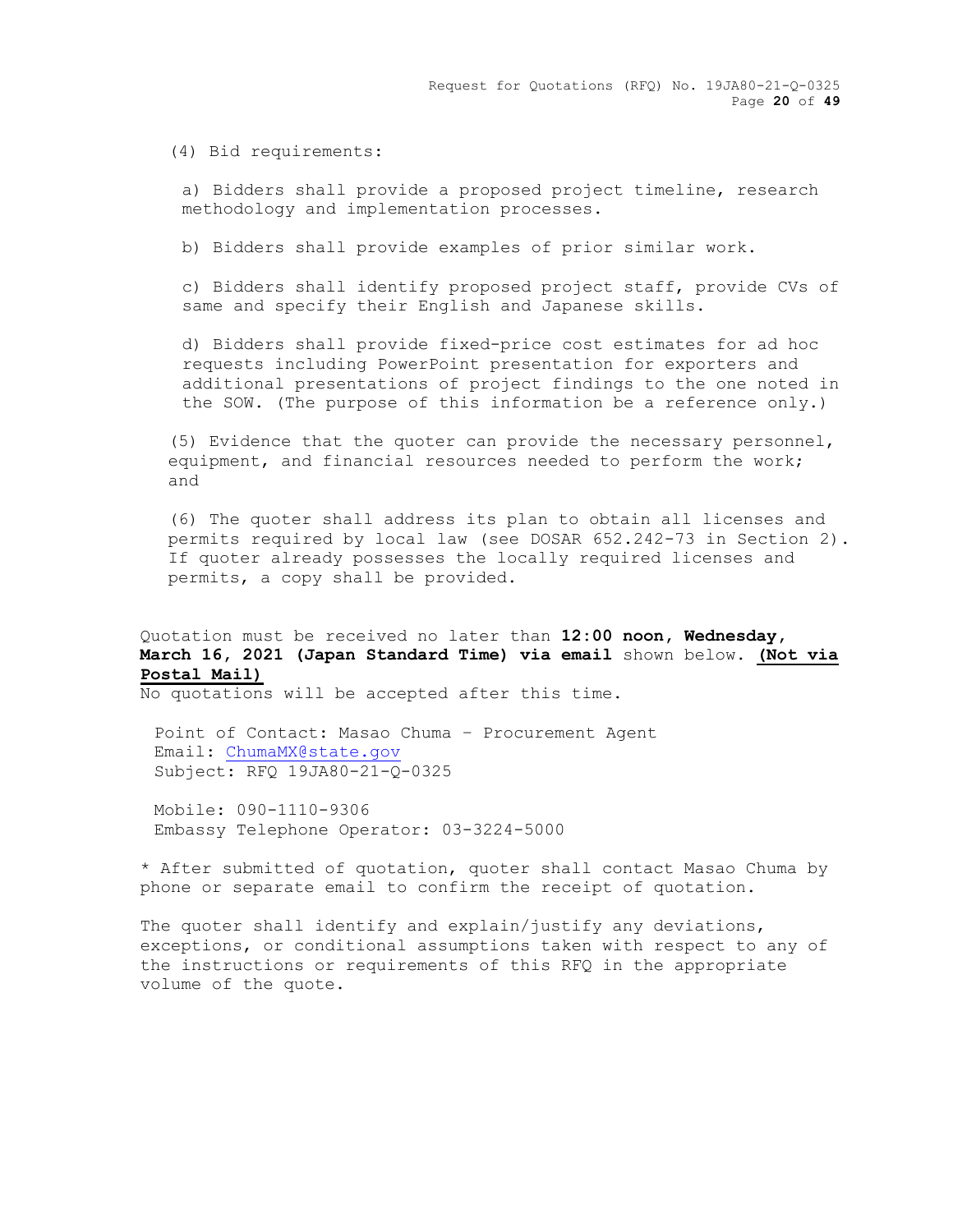3.3 Addendum to Solicitation Provisions – FAR and DOSAR Provisions not Prescribed in Part 12

FAR 52.252-1 Solicitation Provisions Incorporated by Reference (FEB 1998)

This solicitation incorporates one or more solicitation provisions by reference, with the same force and effect as if they were given in full text. Upon request, the Contracting Officer will make their full text available. In addition, the full text of a clause may be accessed electronically at Acquisition.gov this address is subject to change.

If the Federal Acquisition Regulation (FAR) is not available at the location indicated above, use the Department of State Acquisition website at e-CFR to see the links to the FAR. You may also use an Internet "search engine" (for example, Google, Yahoo or Excite) to obtain the latest location of the most current FAR.

The following Federal Acquisition Regulation (FAR) solicitation provisions are incorporated by reference:

|  | Provision | Title and Date |  |  |
|--|-----------|----------------|--|--|
|--|-----------|----------------|--|--|

| $52.204 - 7$  | System for Award Management (OCT 2018)                        |
|---------------|---------------------------------------------------------------|
| $52.204 - 16$ | Commercial and Government Entity Code Reporting (JUL<br>2016) |
| $52.214 - 34$ | Submission of Offers in the English Language (APR<br>1991)    |

The following Department of State Acquisition Regulation (DOSAR) provision is provided in full text:

DOSAR 652.206-70 Advocate for Competition/Ombudsman (FEB 2015)

(a) The Department of State's Advocate for Competition is responsible for assisting industry in removing restrictive requirements from Department of State solicitations and removing barriers to full and open competition and use of commercial items. If such a solicitation is considered competitively restrictive or does not appear properly conducive to competition and commercial practices, potential offerors are encouraged first to contact the contracting office for the solicitation. If concerns remain unresolved, contact:

(1) For solicitations issued by the Office of Acquisition Management (A/LM/AQM) or a Regional Procurement Support Office, the A/LM/AQM Advocate for Competition, at [AQMCompetitionAdvocate@state.gov.](mailto:AQMCompetitionAdvocate@state.gov)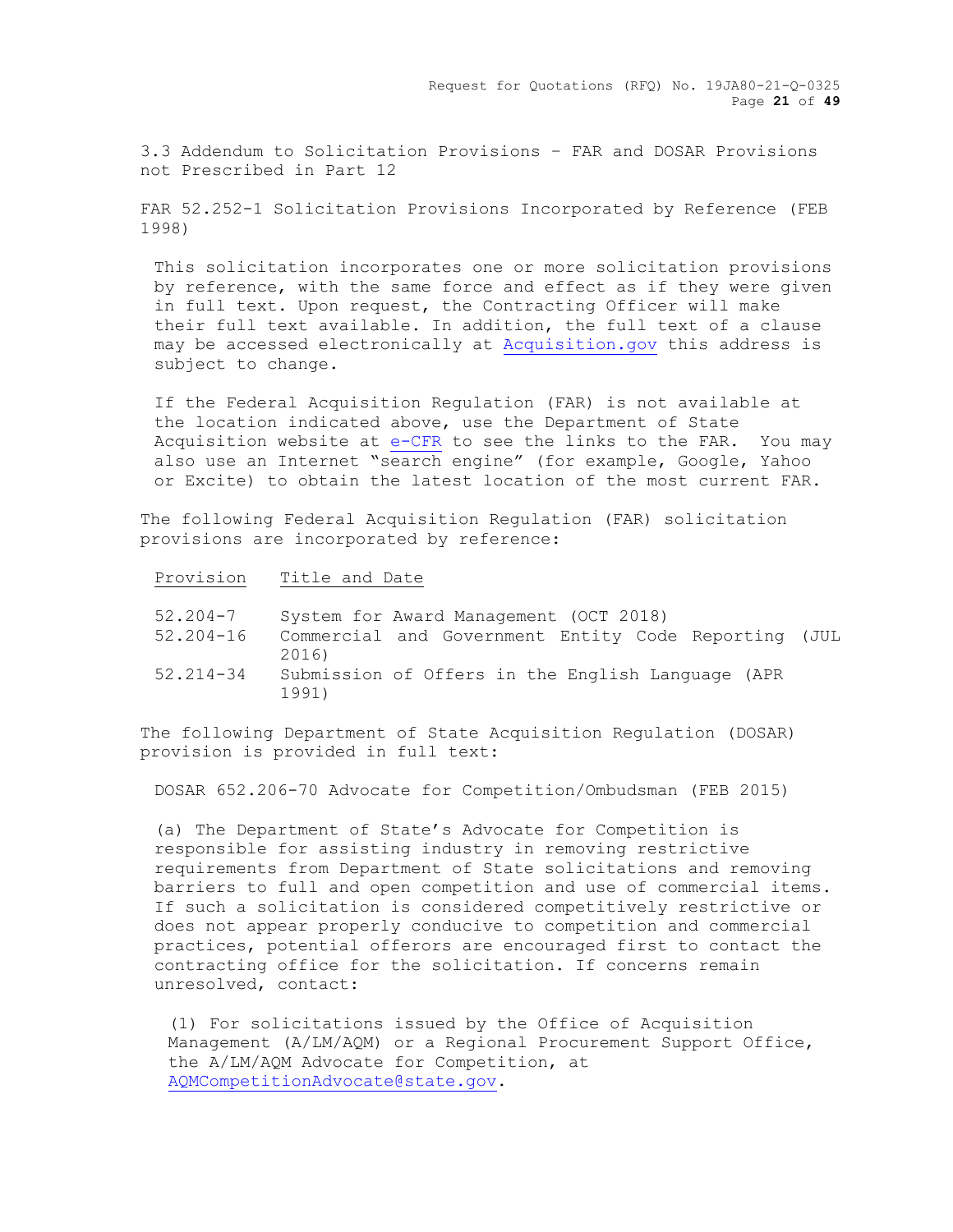Request for Quotations (RFQ) No. 19JA80-21-Q-0325 Page **22** of **49**

(2) For all others, the Department of State Advocate for Competition at [cat@state.gov.](mailto:cat@state.gov)

(b) The Department of State's Acquisition Ombudsman has been appointed to hear concerns from potential offerors and contractors during the pre-award and post-award phases of this acquisition. The role of the ombudsman is not to diminish the authority of the contracting officer, the Technical Evaluation Panel or Source Evaluation Board, or the selection official. The purpose of the ombudsman is to facilitate the communication of concerns, issues, disagreements, and recommendations of interested parties to the appropriate Government personnel, and work to resolve them. When requested and appropriate, the ombudsman will maintain strict confidentiality as to the source of the concern. The ombudsman does not participate in the evaluation of proposals, the source selection process, or the adjudication of formal contract disputes. Interested parties are invited to contact the contracting activity ombudsman, Minister-Counselor for Management Affairs, at TEL: +81- 3-3224-5585 or FAX: +81-3-3224-5303. For an American Embassy or overseas post, refer to the numbers below for the Department Acquisition Ombudsman. Concerns, issues, disagreements, and recommendations which cannot be resolved at a contracting activity level may be referred to the Department of State Acquisition Ombudsman at (703) 516-1696 or write to:

Department of State Acquisition Ombudsman Office of the Procurement Executive (A/OPE) Suite 1060, SA-15 Washington, DC 20520 U.S.A.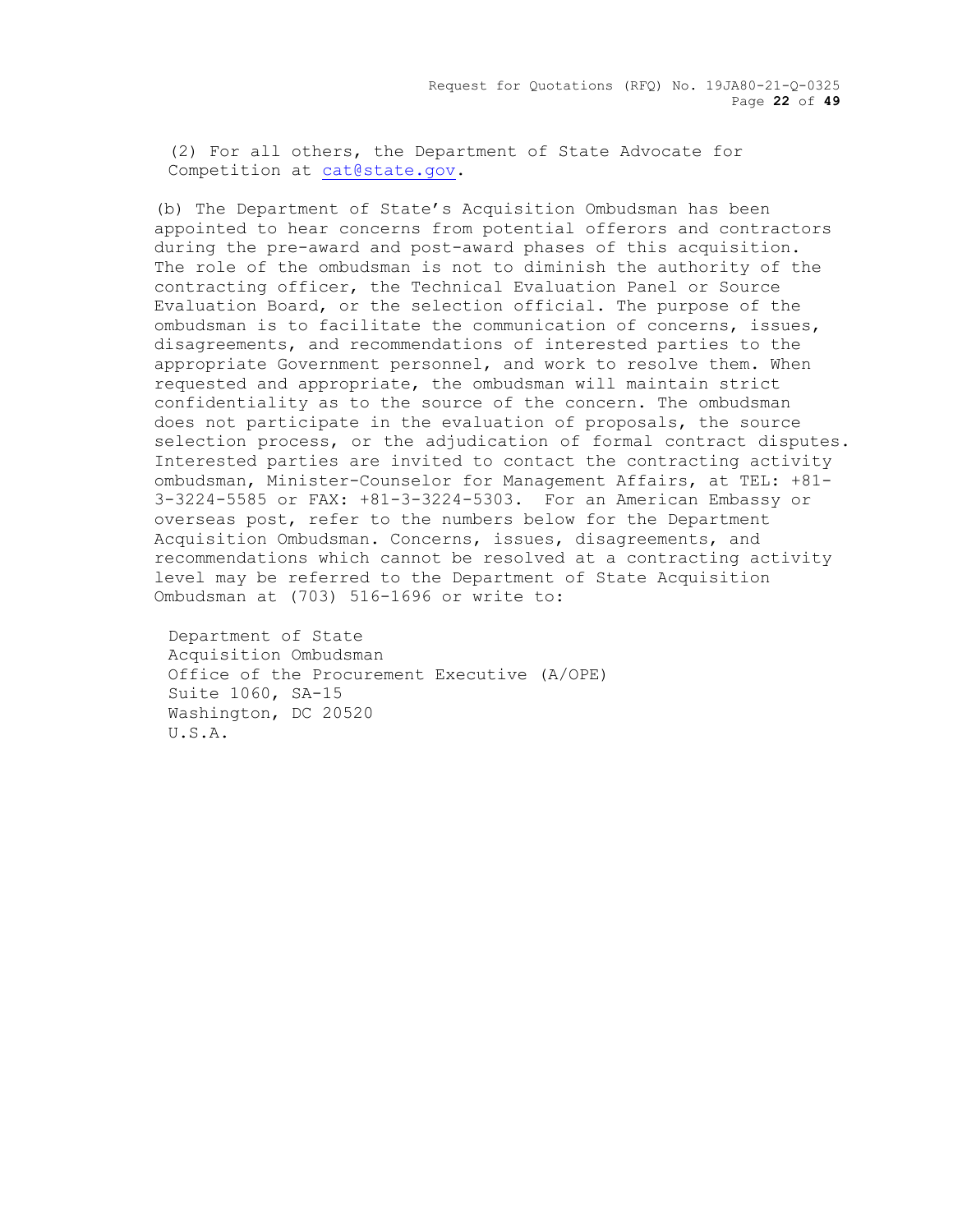Request for Quotations (RFQ) No. 19JA80-21-Q-0325 Page **23** of **49**

Section 4: Evaluation Factors

4.1 Evaluation Factors

The U.S. Government intends to award a contract resulting from this Request for Quotations (RFQ) to the lowest priced, technically acceptable, responsible offeror. The evaluation process shall include the following:

(a) Award will be made to the lowest priced, technically acceptable, responsible offeror. The U.S. Government reserves the right to reject proposals that are unreasonably low or high in price.

(b) The lowest price will be determined by multiplying the offered prices times the estimated quantities in "1.1.3 Prices - Continuation of SF-18, block 11(f), Amount", and arriving at a grand total, including all options.

(c) The Government will determine acceptability by assessing the offeror's compliance with the terms of the RFQ to include the technical information required by Section 3.

(d) The Government will determine contractor responsibility by analyzing whether the apparent successful quoter complies with the requirements of FAR 9.1, including:

(1) Adequate financial resources or the ability to obtain them;

(2) Ability to comply with the required performance period, taking into consideration all existing commercial and governmental business commitments;

(3) Satisfactory record of integrity and business ethics;

(4) Necessary organization, experience, and skills or the ability to obtain them;

(5) Necessary equipment and facilities or the ability to obtain them;

(6) Be otherwise qualified and eligible to receive an award under applicable laws and regulations; and

(7) FAS/USDA will evaluate proposals qualitatively based on the following selection criteria:

- 1) Description of proposed methodology for contract execution
- 2) Demonstrated ability to generate and publish in-depth analytical reports on primary agricultural commodities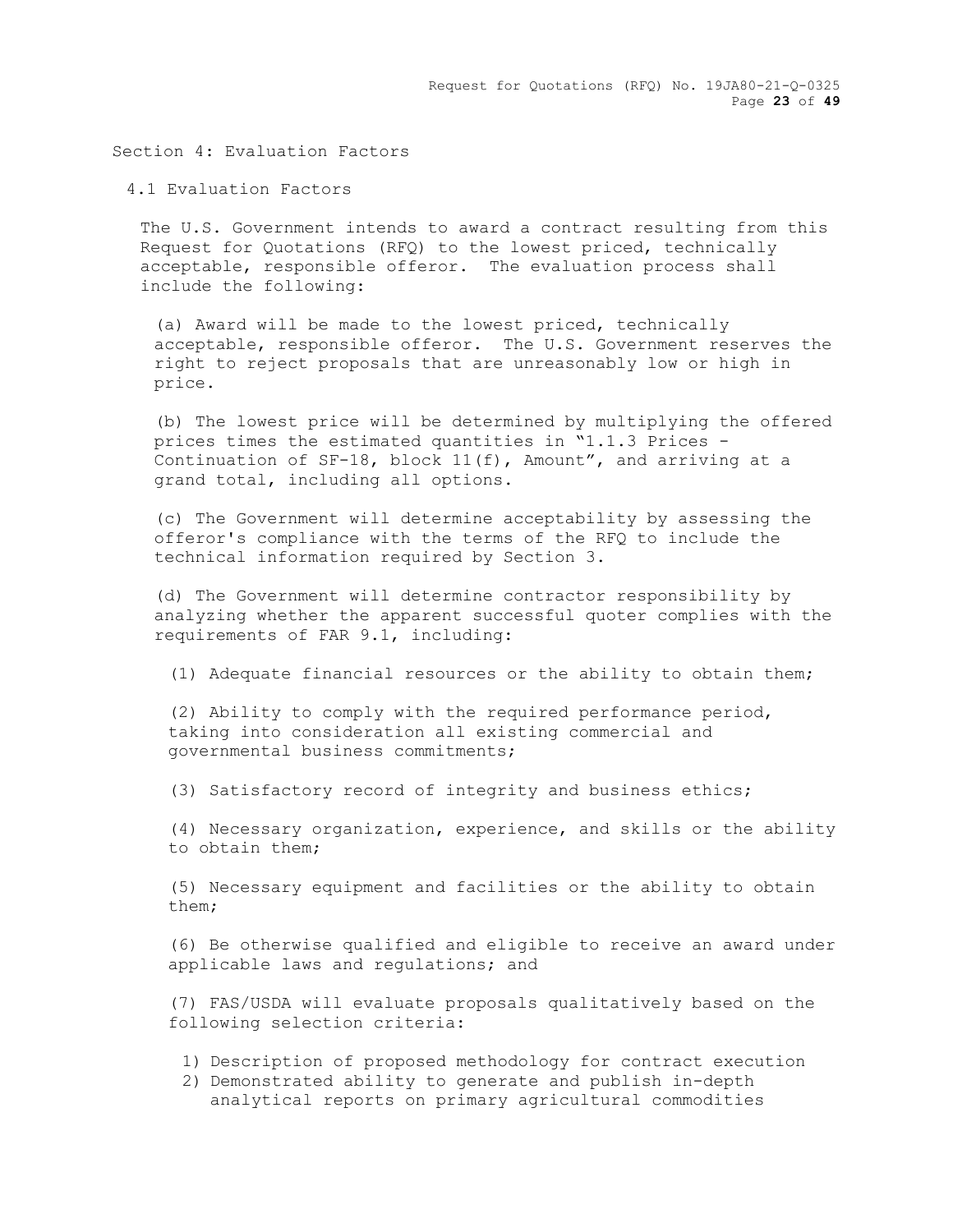Request for Quotations (RFQ) No. 19JA80-21-Q-0325 Page **24** of **49**

- 3) History of performing work as described, in English and in Japanese.
- 4) Price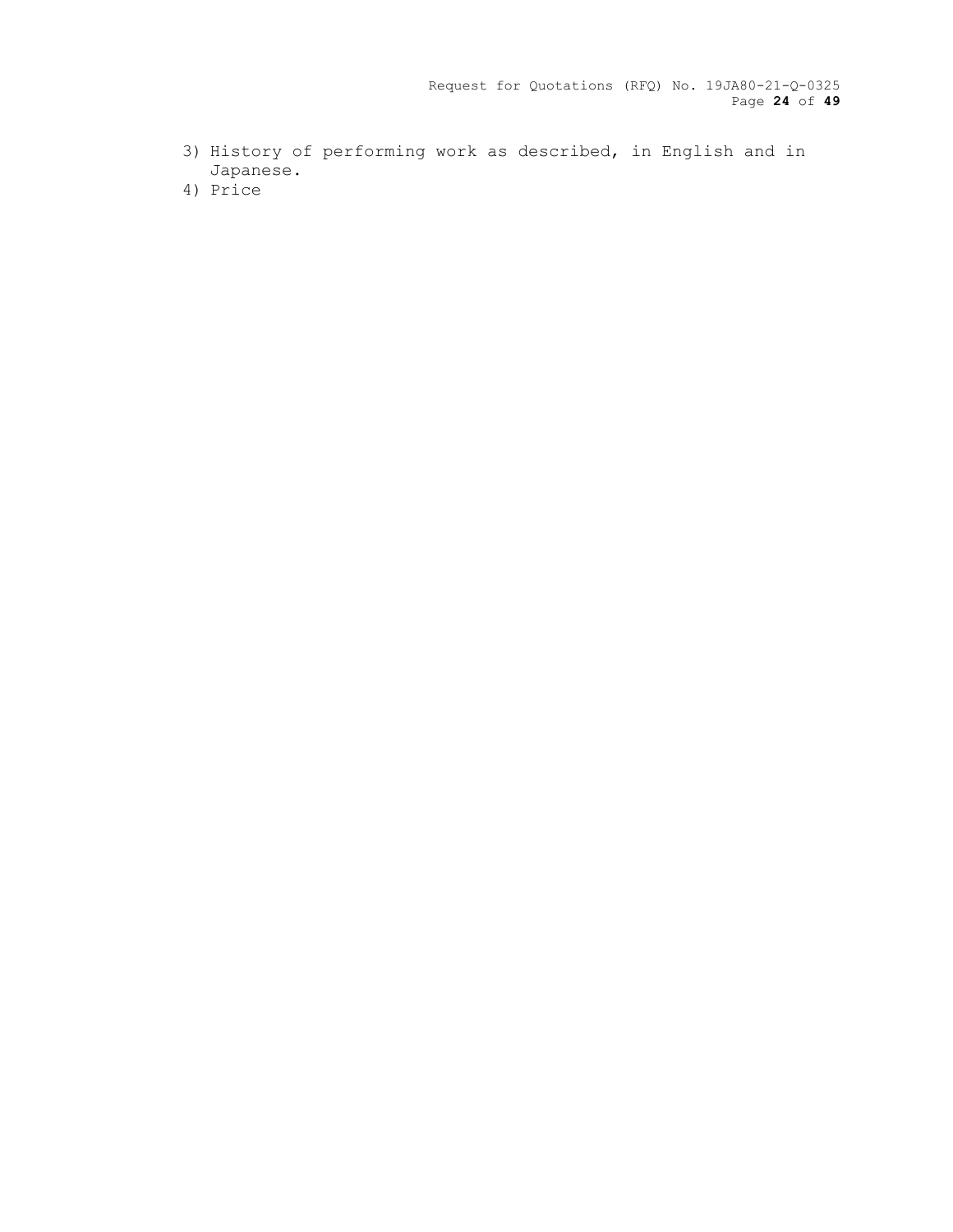4.2 Addendum to Evaluation Factors – FAR and DOSAR Provisions not Prescribed in Part 12

The following Federal Acquisition Regulation (FAR) provisions are provided in full text:

FAR 52.217-5 Evaluation of Option (JUL 1990)

The Government will evaluate offers for award purposes by adding the total price for all options to the total price for the basic requirement. Evaluation of options will not obligate the Government to exercise the option(s).

FAR 52.225-17 Evaluation of Foreign Currency Offers (FEB 2000)

If the Government receives offers in more than one currency, the Government will evaluate offers by converting the foreign currency to United States currency using the exchange rate used by the Embassy in effect as follows:

(a) For acquisitions conducted using sealed bidding procedures, on the date of bid opening.

(b) For acquisitions conducted using negotiation procedures—

(1) On the date specified for receipt of offers, if award is based on initial offers; otherwise

(2) On the date specified for receipt of proposal revisions.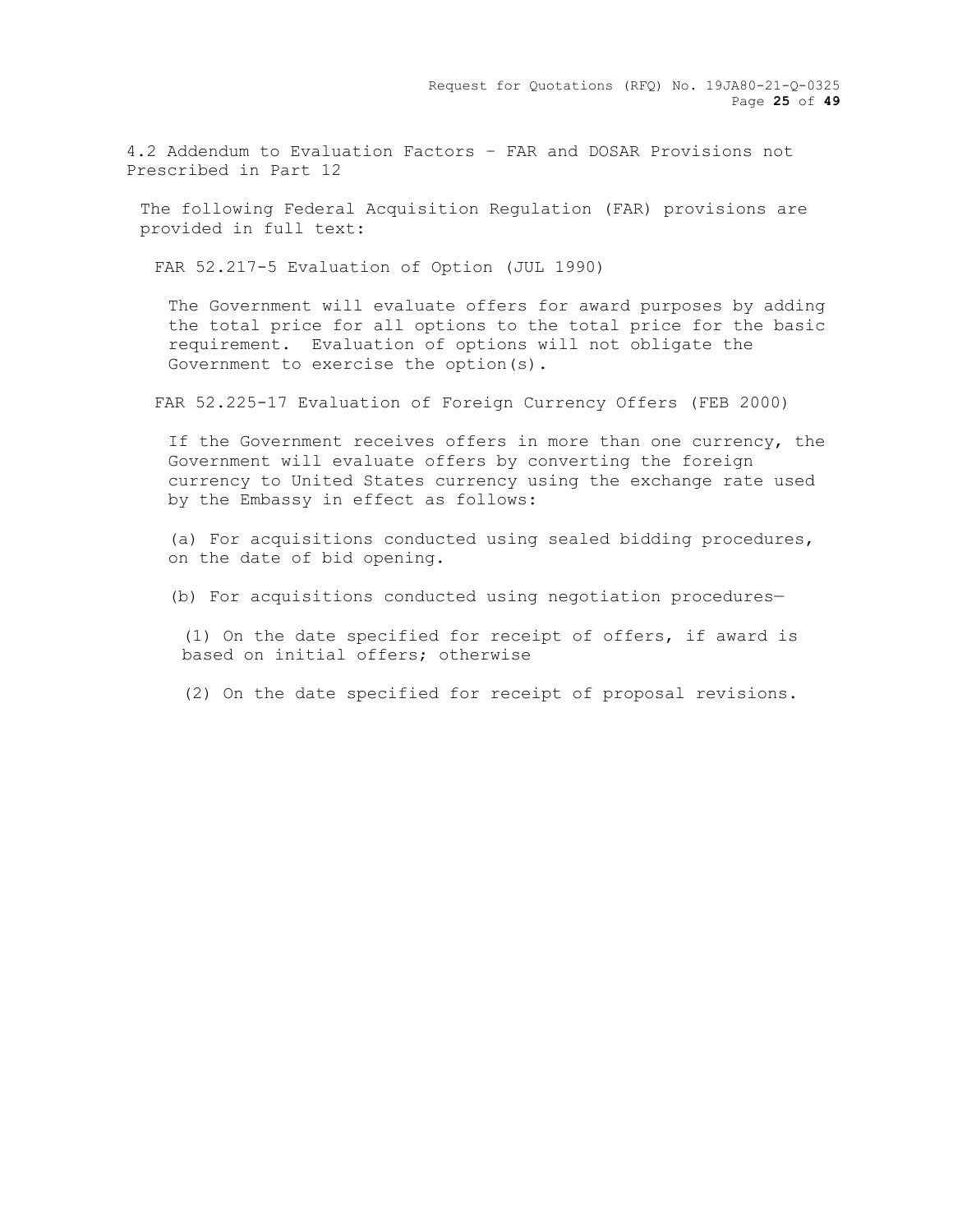Section 5: Representations and Certifications

5.1 Offeror Representations and Certifications

FAR 52.204-24 Representation Regarding Certain Telecommunications and Video Surveillance Services or Equipment (OCT 2020)

The Offeror shall not complete the representation at paragraph (d)(1) of this provision if the Offeror has represented that it "does not provide covered telecommunications equipment or services as a part of its offered products or services to the Government in the performance of any contract, subcontract, or other contractual instrument" in paragraph (c)(1) in the provision at  $52.204-26$ , Covered Telecommunications Equipment or Services—Representation, or in paragraph  $(v)(2)(i)$  of the provision at  $52.212-3$ , Offeror Representations and Certifications-Commercial Items. The Offeror shall not complete the representation in paragraph (d)(2) of this provision if the Offeror has represented that it "does not use covered telecommunications equipment or services, or any equipment, system, or service that uses covered telecommunications equipment or services" in paragraph (c)(2) of the provision at [52.204-26,](https://www.acquisition.gov/far/part-52#FAR_52_204_26) or in paragraph (v)(2)(ii) of the provision at [52.212-3.](https://www.acquisition.gov/far/part-52#FAR_52_212_3)

(a) *Definitions.* As used in this provision—

*Backhaul, covered telecommunications equipment or services, critical technology, interconnection arrangements, reasonable inquiry, roaming, and substantial or essential component* have the meanings provided in the clause [52.204-25,](https://www.acquisition.gov/far/part-52#FAR_52_204_25) Prohibition on Contracting for Certain Telecommunications and Video Surveillance Services or Equipment.

(b) *Prohibition*.

(1) Section 889(a)(1)(A) of the John S. McCain National Defense Authorization Act for Fiscal Year 2019 (Pub. L. 115-232) prohibits the head of an executive agency on or after August 13, 2019, from procuring or obtaining, or extending or renewing a contract to procure or obtain, any equipment, system, or service that uses covered telecommunications equipment or services as a substantial or essential component of any system, or as critical technology as part of any system. Nothing in the prohibition shall be construed to—

(i) Prohibit the head of an executive agency from procuring with an entity to provide a service that connects to the facilities of a third-party, such as backhaul, roaming, or interconnection arrangements; or

(ii) Cover telecommunications equipment that cannot route or redirect user data traffic or cannot permit visibility into any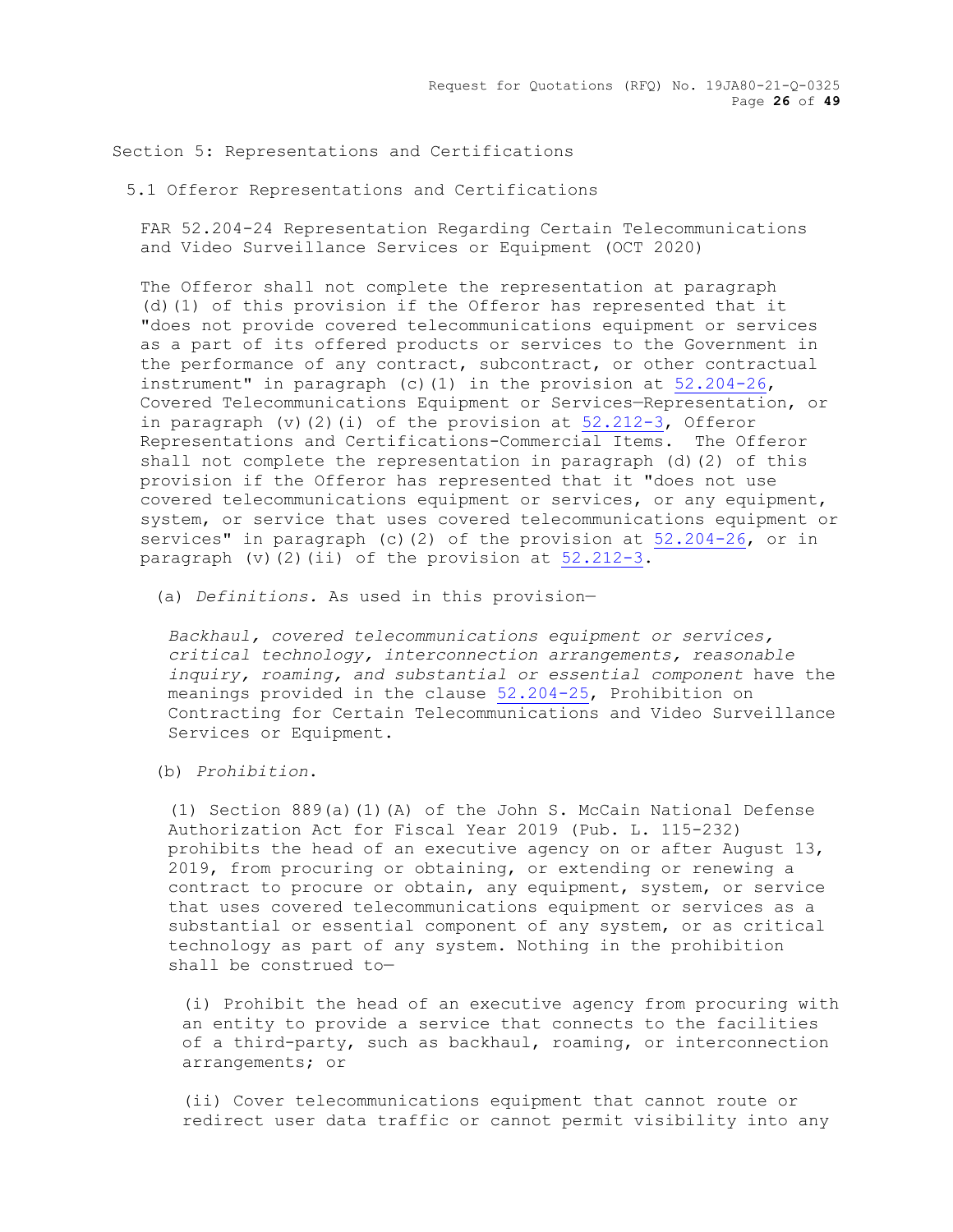user data or packets that such equipment transmits or otherwise handles.

(2) Section 889(a)(1)(B) of the John S. McCain National Defense Authorization Act for Fiscal Year 2019 (Pub. L. 115-232) prohibits the head of an executive agency on or after August 13, 2020, from entering into a contract or extending or renewing a contract with an entity that uses any equipment, system, or service that uses covered telecommunications equipment or services as a substantial or essential component of any system, or as critical technology as part of any system. This prohibition applies to the use of covered telecommunications equipment or services, regardless of whether that use is in performance of work under a Federal contract. Nothing in the prohibition shall be construed to—

(i) Prohibit the head of an executive agency from procuring with an entity to provide a service that connects to the facilities of a third-party, such as backhaul, roaming, or interconnection arrangements; or

(ii) Cover telecommunications equipment that cannot route or redirect user data traffic or cannot permit visibility into any user data or packets that such equipment transmits or otherwise handles.

(c) *Procedures.* The Offeror shall review the list of excluded parties in the System for Award Management (SAM) [\(https://www.sam.gov\)](https://www.sam.gov/) for entities excluded from receiving federal awards for "covered telecommunications equipment or services".

(d) *Representation.* The Offeror represents that—

(1) It will, will not provide covered telecommunications equipment or services to the Government in the performance of any contract, subcontract or other contractual instrument resulting from this solicitation. The Offeror shall provide the additional disclosure information required at paragraph (e)(1) of this section if the Offeror responds "will" in paragraph (d)(1) of this section; and

(2) After conducting a reasonable inquiry, for purposes of this representation, the Offeror represents that—

It does, does not use covered telecommunications equipment or services, or use any equipment, system, or service that uses covered telecommunications equipment or services. The Offeror shall provide the additional disclosure information required at paragraph (e)(2) of this section if the Offeror responds "does" in paragraph (d)(2) of this section.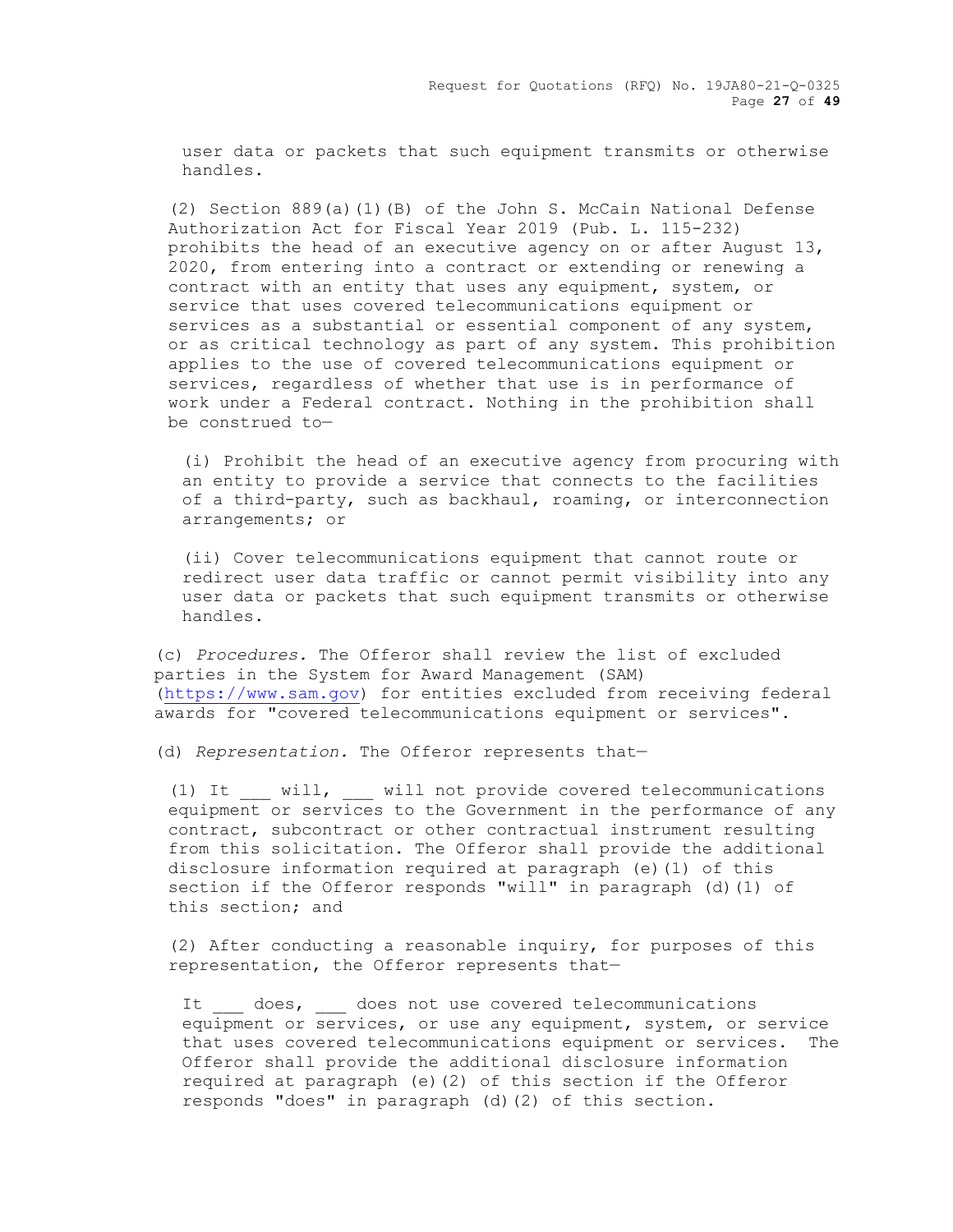Request for Quotations (RFQ) No. 19JA80-21-Q-0325 Page **28** of **49**

(e) *Disclosures.*

(1) Disclosure for the representation in paragraph (d)(1) of this provision. If the Offeror has responded "will" in the representation in paragraph (d)(1) of this provision, the Offeror shall provide the following information as part of the offer:

(i) For covered equipment—

(A) The entity that produced the covered telecommunications equipment (include entity name, unique entity identifier, CAGE code, and whether the entity was the original equipment manufacturer (OEM) or a distributor, if known);

(B) A description of all covered telecommunications equipment offered (include brand; model number, such as OEM number, manufacturer part number, or wholesaler number; and item description, as applicable); and

(C) Explanation of the proposed use of covered telecommunications equipment and any factors relevant to determining if such use would be permissible under the prohibition in paragraph (b)(1) of this provision.

(ii) For covered services—

(A) If the service is related to item maintenance: A description of all covered telecommunications services offered (include on the item being maintained: Brand; model number, such as OEM number, manufacturer part number, or wholesaler number; and item description, as applicable); or

(B) If not associated with maintenance, the Product Service Code (PSC) of the service being provided; and explanation of the proposed use of covered telecommunications services and any factors relevant to determining if such use would be permissible under the prohibition in paragraph (b)(1) of this provision.

(2) Disclosure for the representation in paragraph (d)(2) of this provision. If the Offeror has responded "does" in the representation in paragraph (d)(2) of this provision, the Offeror shall provide the following information as part of the offer:

(i) For covered equipment—

(A) The entity that produced the covered telecommunications equipment (include entity name, unique entity identifier, CAGE code, and whether the entity was the OEM or a distributor, if known);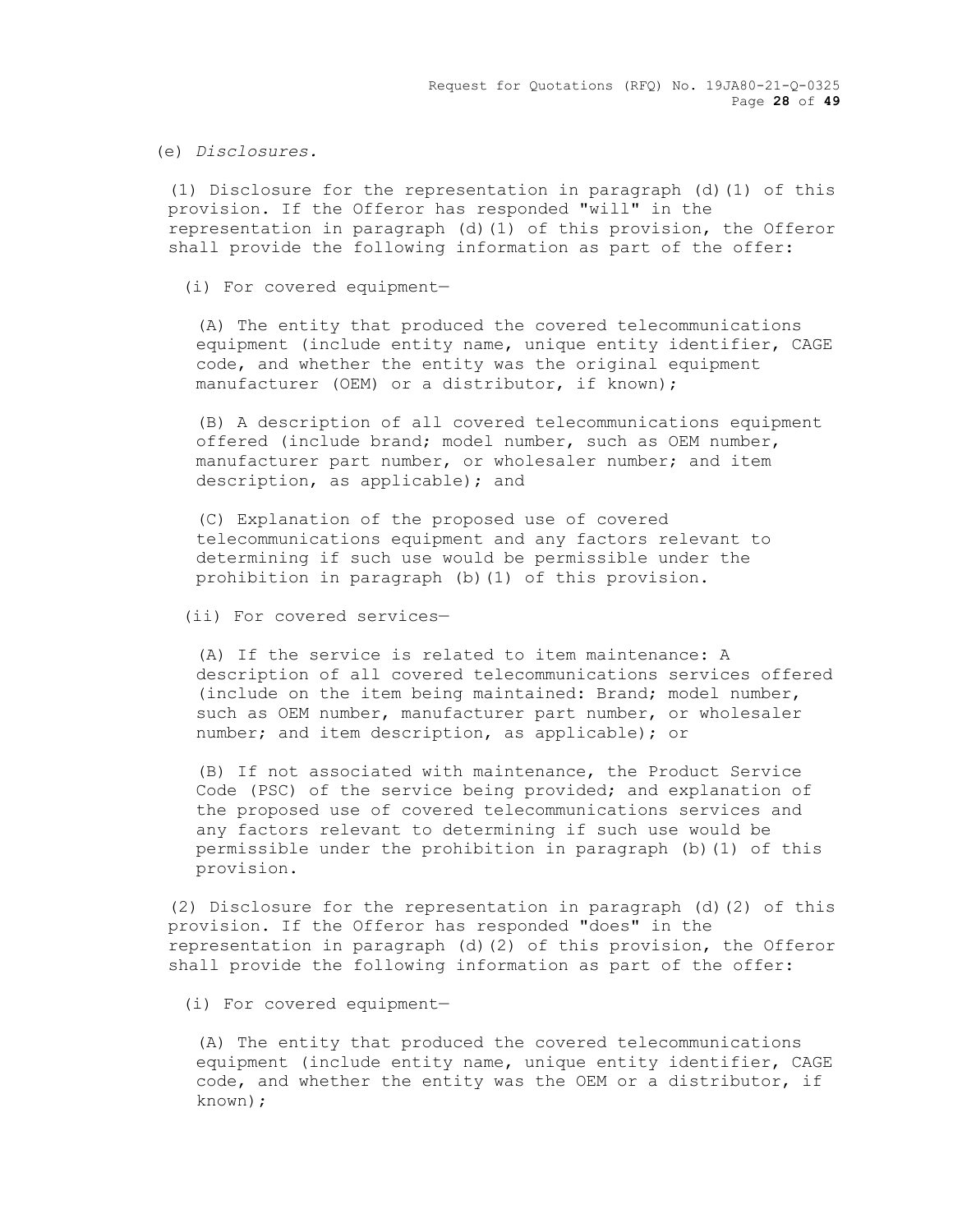Request for Quotations (RFQ) No. 19JA80-21-Q-0325 Page **29** of **49**

(B) A description of all covered telecommunications equipment offered (include brand; model number, such as OEM number, manufacturer part number, or wholesaler number; and item description, as applicable); and

(C) Explanation of the proposed use of covered telecommunications equipment and any factors relevant to determining if such use would be permissible under the prohibition in paragraph (b)(2) of this provision.

(ii) For covered services—

(A) If the service is related to item maintenance: A description of all covered telecommunications services offered (include on the item being maintained: Brand; model number, such as OEM number, manufacturer part number, or wholesaler number; and item description, as applicable); or

(B) If not associated with maintenance, the PSC of the service being provided; and explanation of the proposed use of covered telecommunications services and any factors relevant to determining if such use would be permissible under the prohibition in paragraph (b)(2) of this provision.

### (End of provision)

FAR 52.212-3 Offeror Representations and Certifications - Commercial Item (FEB 2021)

The Offeror shall complete only paragraph (b) of this provision if the Offeror has completed the annual representations and certification electronically in the System for Award Management (SAM) accessed through [https://www.sam.gov.](https://www.sam.gov/) If the Offeror has not completed the annual representations and certifications electronically, the Offeror shall complete only paragraphs (c) through (v) of this provision.

(a) Definitions. As used in this provision—

"Covered telecommunications equipment or services" has the meaning provided in the clause 52.204-25, Prohibition on Contracting for Certain Telecommunications and Video Surveillance Services or Equipment.

"Economically disadvantaged women-owned small business (EDWOSB) concern" means a small business concern that is at least 51 percent directly and unconditionally owned by, and the management and daily business operations of which are controlled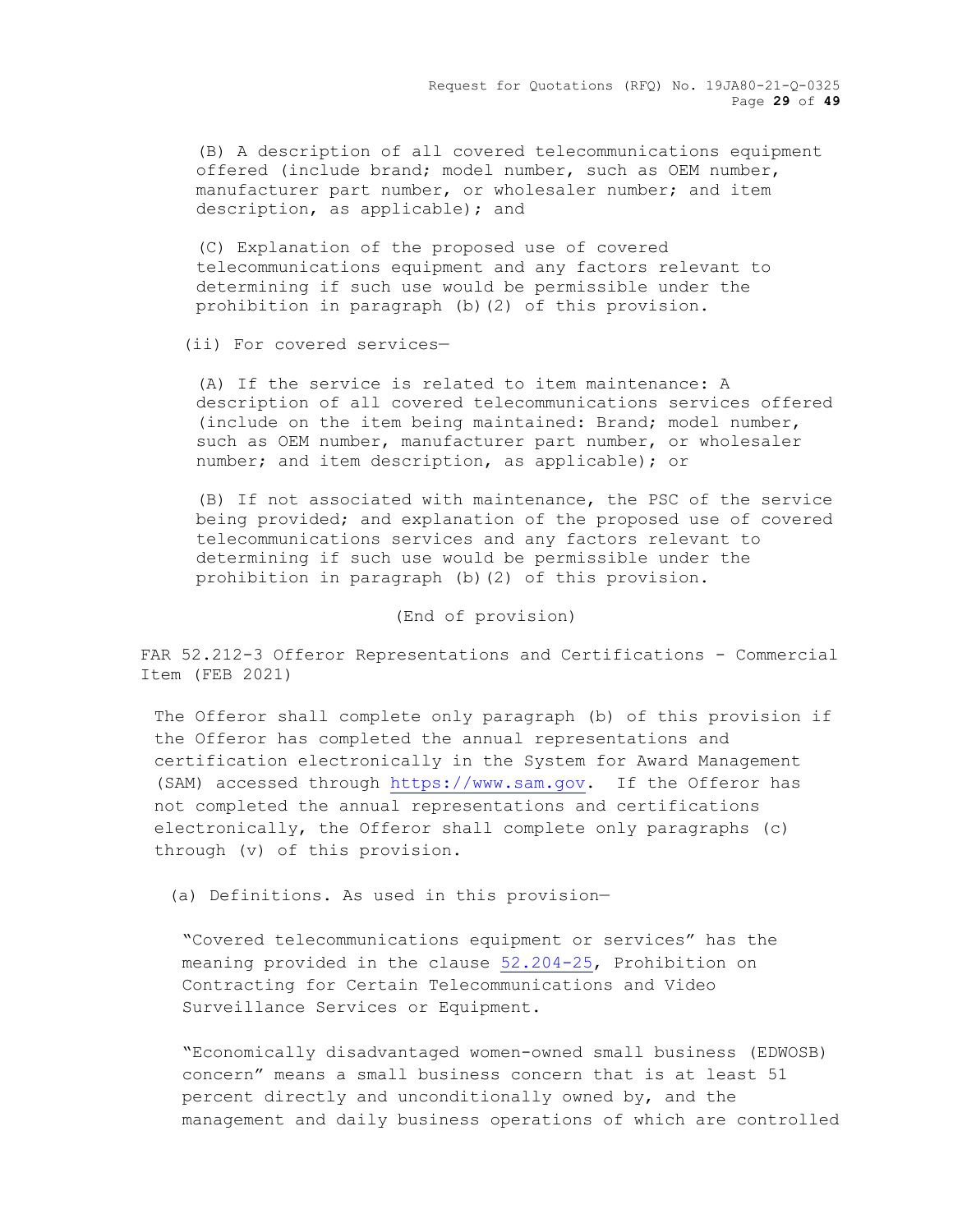by, one or more women who are citizens of the United States and who are economically disadvantaged in accordance with 13 CFR part 127. It automatically qualifies as a women-owned small business eligible under the WOSB Program.

"Forced or indentured child labor" means all work or service—

(1) Exacted from any person under the age of 18 under the menace of any penalty for its nonperformance and for which the worker does not offer himself voluntarily; or

(2) Performed by any person under the age of 18 pursuant to a contract the enforcement of which can be accomplished by process or penalties.

"Highest-level owner" means the entity that owns or controls an immediate owner of the offeror, or that owns or controls one or more entities that control an immediate owner of the offeror. No entity owns or exercises control of the highest level owner.

"Immediate owner" means an entity, other than the offeror, that has direct control of the offeror. Indicators of control include, but are not limited to, one or more of the following: ownership or interlocking management, identity of interests among family members, shared facilities and equipment, and the common use of employees.

"Inverted domestic corporation", means a foreign incorporated entity that meets the definition of an inverted domestic corporation under [6 U.S.C. 395\(b\),](http://uscode.house.gov/) applied in accordance with the rules and definitions of [6 U.S.C. 395\(c\)](http://uscode.house.gov/)

"Manufactured end product" means any end product in product and service codes (PSCs) 1000-9999, except—

- (1) PSC 5510, Lumber and Related Basic Wood Materials;
- (2) Product or Service Group (PSG) 87, Agricultural Supplies;
- (3) PSG 88, Live Animals;
- (4) PSG 89, Subsistence;
- (5) PSC 9410, Crude Grades of Plant Materials;
- (6) PSC 9430, Miscellaneous Crude Animal Products, Inedible;
- (7) PSC 9440, Miscellaneous Crude Agricultural and Forestry Products;
- (8) PSC 9610, Ores;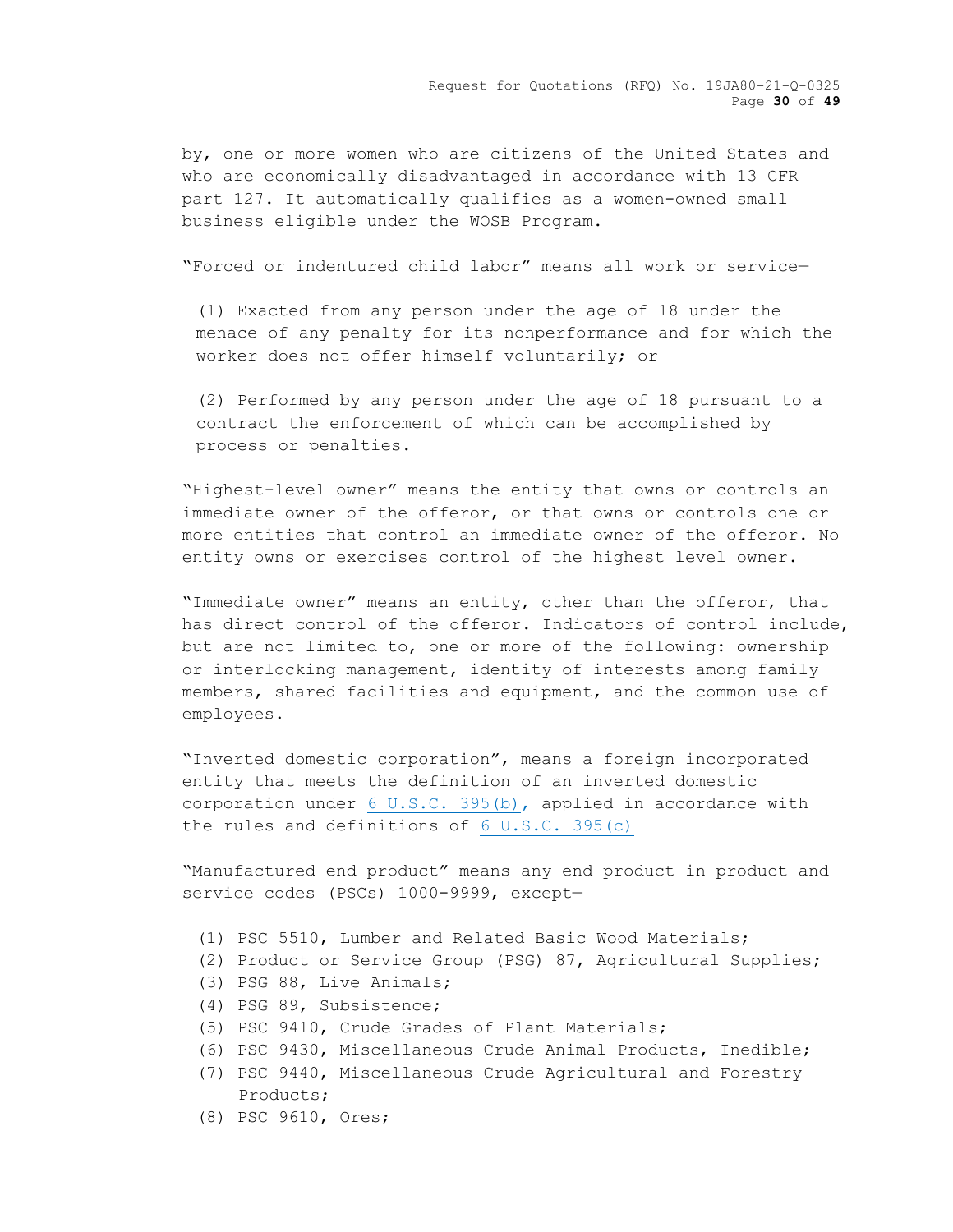(9) PSC 9620, Minerals, Natural and Synthetic; and (10) PSC 9630, Additive Metal Materials.

"Place of manufacture" means the place where an end product is assembled out of components, or otherwise made or processed from raw materials into the finished product that is to be provided to the Government. If a product is disassembled and reassembled, the place of reassembly is not the place of manufacture.

"Predecessor" means an entity that is replaced by a successor and includes any predecessors of the predecessor.

"Restricted business operations" means business operations in Sudan that include power production activities, mineral extraction activities, oil-related activities, or the production of military equipment, as those terms are defined in the Sudan Accountability and Divestment Act of 2007 (Pub. L. 110-174). Restricted business operations do not include business operations that the person (as that term is defined in Section 2 of the Sudan Accountability and Divestment Act of 2007) conducting the business can demonstrate—

(1) Are conducted under contract directly and exclusively with the regional government of southern Sudan;

(2) Are conducted pursuant to specific authorization from the Office of Foreign Assets Control in the Department of the Treasury, or are expressly exempted under Federal law from the requirement to be conducted under such authorization;

(3) Consist of providing goods or services to marginalized populations of Sudan;

(4) Consist of providing goods or services to an internationally recognized peacekeeping force or humanitarian organization;

(5) Consist of providing goods or services that are used only to promote health or education; or

(6) Have been voluntarily suspended.

"Sensitive technology"—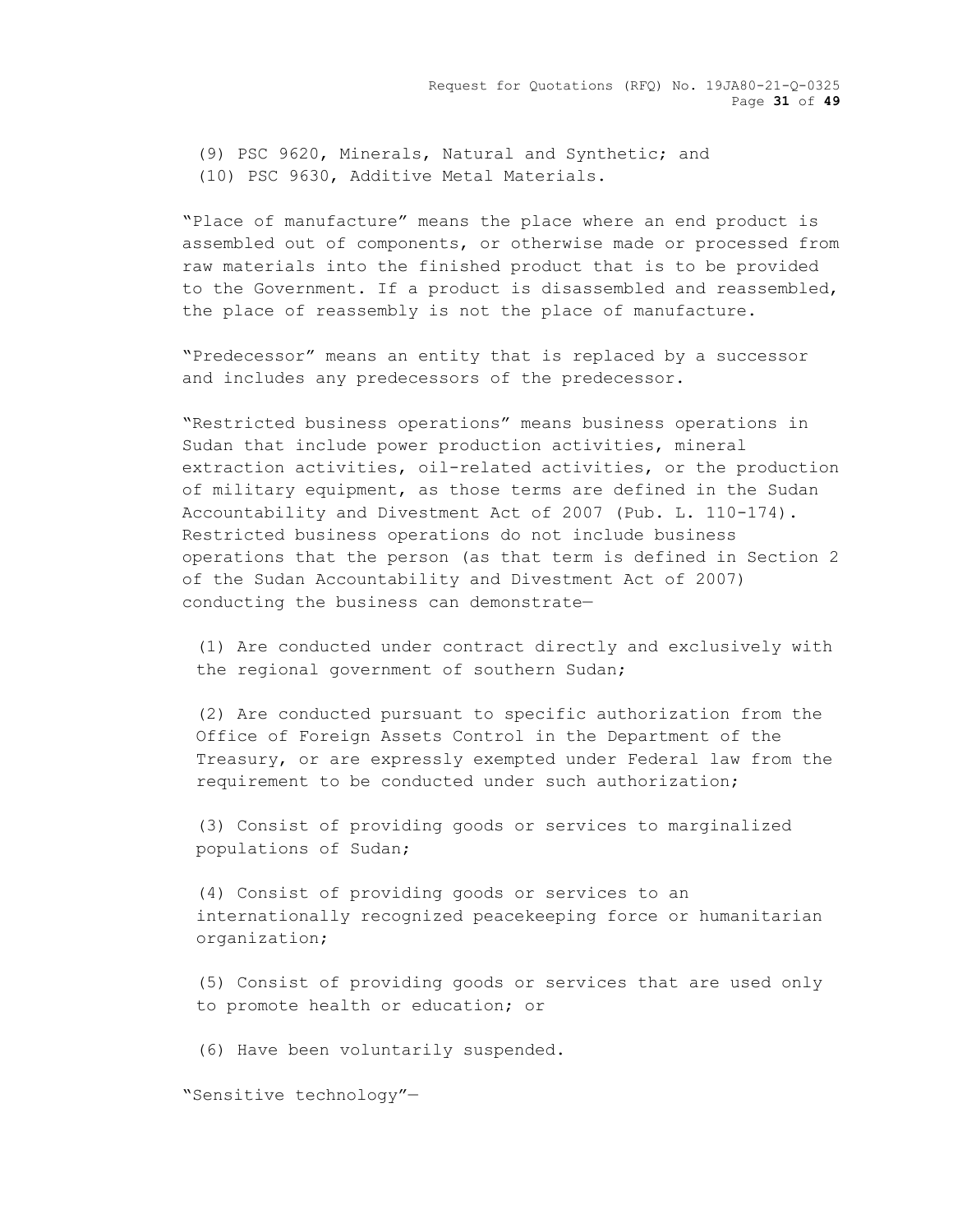(1) Means hardware, software, telecommunications equipment, or any other technology that is to be used specifically—

(i) To restrict the free flow of unbiased information in Iran; or

(ii) To disrupt, monitor, or otherwise restrict speech of the people of Iran; and

(2) Does not include information or informational materials the export of which the President does not have the authority to regulate or prohibit pursuant to section 203(b)(3) of the International Emergency Economic Powers Act [\(50 U.S.C.](http://uscode.house.gov/)  [1702\(b\)\(3\)\)](http://uscode.house.gov/).

"Service-disabled veteran-owned small business concern"—

(1) Means a small business concern—

(i) Not less than 51 percent of which is owned by one or more service-disabled veterans or, in the case of any publicly owned business, not less than 51 percent of the stock of which is owned by one or more service-disabled veterans; and

(ii) The management and daily business operations of which are controlled by one or more service-disabled veterans or, in the case of a service-disabled veteran with permanent and severe disability, the spouse or permanent caregiver of such veteran.

(2) Service-disabled veteran means a veteran, as defined in [38](http://uscode.house.gov/view.xhtml?req=granuleid:USC-prelim-title38-section101(2)&num=0&edition=prelim)  [U.S.C. 101\(2\),](http://uscode.house.gov/view.xhtml?req=granuleid:USC-prelim-title38-section101(2)&num=0&edition=prelim) with a disability that is service-connected, as defined in [38 U.S.C. 101\(16\).](http://uscode.house.gov/view.xhtml?req=granuleid:USC-prelim-title38-section101(16)&num=0&edition=prelim)

"Small business concern"-

(1) Means a concern, including its affiliates, that is independently owned and operated, not dominant in the field of operation in which it is bidding on Government contracts, and qualified as a small business under the criteria in 13 CFR part 121 and size standards in this solicitation.

(2) Affiliates, as used in this definition, means business concerns, one of whom directly or indirectly controls or has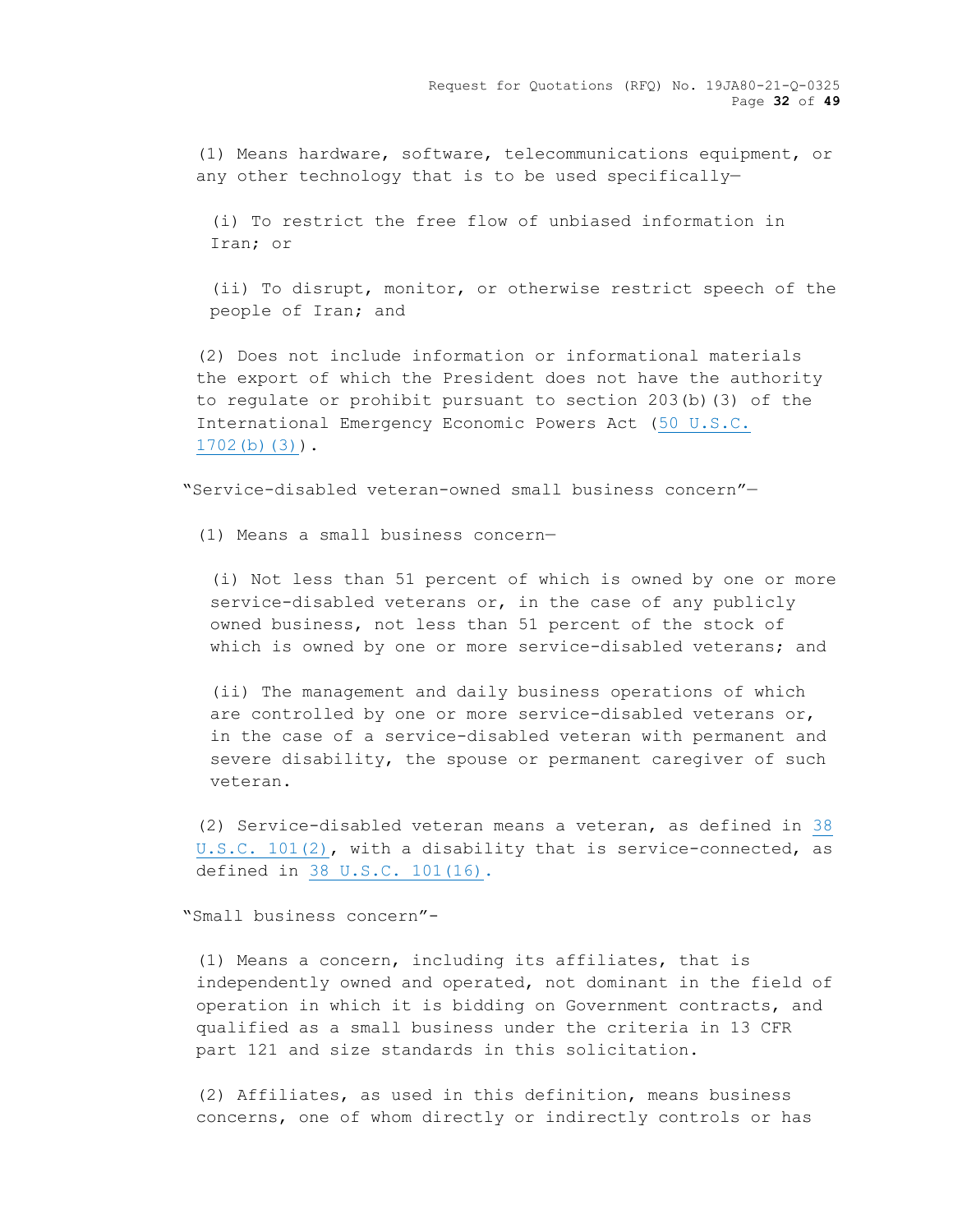Request for Quotations (RFQ) No. 19JA80-21-Q-0325 Page **33** of **49**

the power to control the others, or a third party or parties control or have the power to control the others. In determining whether affiliation exists, consideration is given to all appropriate factors including common ownership, common management, and contractual relationships. SBA determines affiliation based on the factors set forth at 13 CFR 121.103.

"Small disadvantaged business concern", consistent with 13 CFR 124.1002, means a small business concern under the size standard applicable to the acquisition, that—

(1) Is at least 51 percent unconditionally and directly owned (as defined at 13 CFR 124.105) by—

(i) One or more socially disadvantaged (as defined at 13 CFR 124.103) and economically disadvantaged (as defined at 13 CFR 124.104) individuals who are citizens of the United States; and

(ii) Each individual claiming economic disadvantage has a net worth not exceeding \$750,000 after taking into account the applicable exclusions set forth at 13 CFR  $124.104(c)(2)$ ; and

(2) The management and daily business operations of which are controlled (as defined at 13.CFR 124.106) by individuals, who meet the criteria in paragraphs (1)(i) and (ii) of this definition.

"Subsidiary" means an entity in which more than 50 percent of the entity is owned—

(1) Directly by a parent corporation; or

(2) Through another subsidiary of a parent corporation.

"Successor" means an entity that has replaced a predecessor by acquiring the assets and carrying out the affairs of the predecessor under a new name (often through acquisition or merger). The term "successor" does not include new offices/divisions of the same company or a company that only changes its name. The extent of the responsibility of the successor for the liabilities of the predecessor may vary, depending on State law and specific circumstances.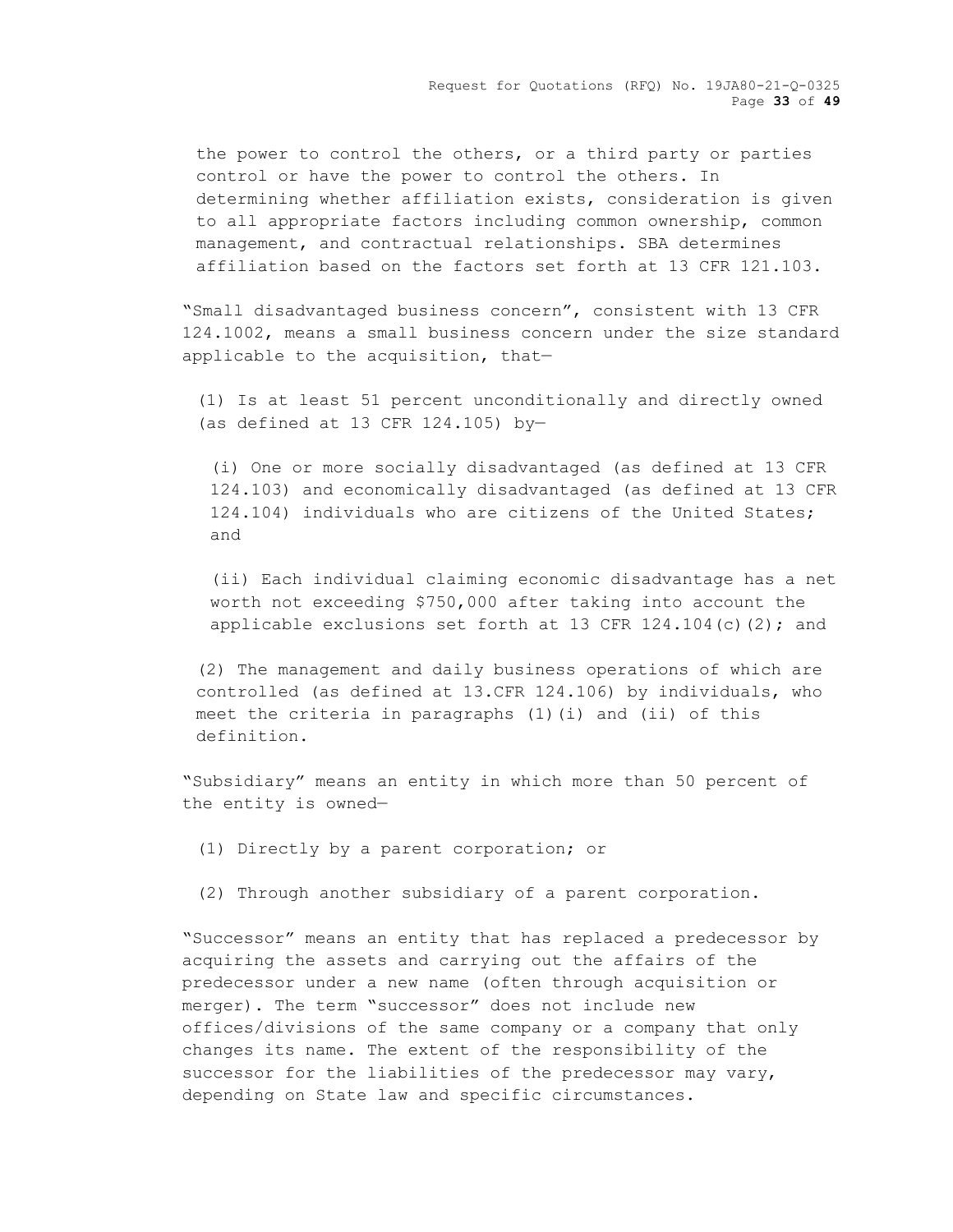"Veteran-owned small business concern" means a small business concern—

(1) Not less than 51 percent of which is owned by one or more veterans (as defined at 38 U.S.C. 101(2)) or, in the case of any publicly owned business, not less than 51 percent of the stock of which is owned by one or more veterans; and

(2) The management and daily business operations of which are controlled by one or more veterans.

"Women-owned small business (WOSB) concern eligible under the WOSB Program" (in accordance with 13 CFR part127), means a small business concern that is at least 51 percent directly and unconditionally owned by, and the management and daily business operations of which are controlled by, one or more women who are citizens of the United States.

"Women-owned small business concern" means a small business concern—

(1) That is at least 51 percent owned by one or more women; or, in the case of any publicly owned business, at least 51 percent of the stock of which is owned by one or more women; and

(2) Whose management and daily business operations are controlled by one or more women.

(b)

(1) Annual Representations and Certifications. Any changes provided by the Offeror in paragraph (b)(2) of this provision do not automatically change the representations and certifications in SAM.

(2) The offeror has completed the annual representations and certifications electronically in SAM accessed through [http://www.sam.gov.](http://www.sam.gov/) After reviewing SAM information, the Offeror verifies by submission of this offer that the representations and certifications currently posted electronically at FAR [52.212-3,](https://acquisition.gov/sites/default/files/current/far/html/52_212_213.html#wp1179194) Offeror Representations and Certifications-Commercial Items, have been entered or updated in the last 12 months, are current, accurate, complete, and applicable to this solicitation (including the business size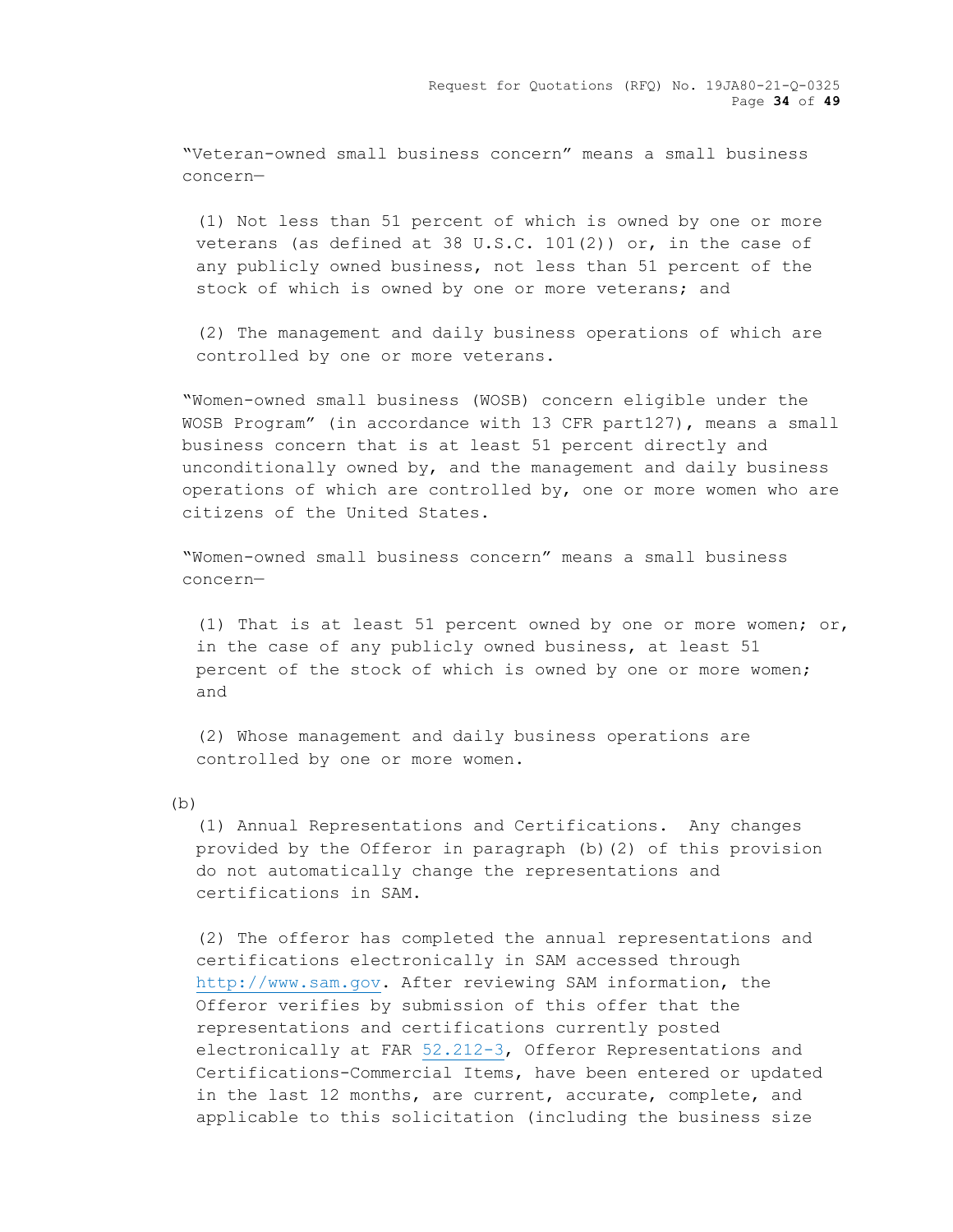Request for Quotations (RFQ) No. 19JA80-21-Q-0325 Page **35** of **49**

standard applicable to the NAICS code referenced for this solicitation), at the time this offer is submitted and are incorporated in this offer by reference (see FAR [4.1201\)](https://acquisition.gov/sites/default/files/current/far/html/Subpart%204_12.html#wp1073667), except for paragraphs  $\hspace{1cm}$ .

[*Offeror to identify the applicable paragraphs at (c) through (v) of this provision that the offeror has completed for the purposes of this solicitation only, if any. These amended representation(s) and/or certification(s) are also incorporated in this offer and are current, accurate, and complete as of the date of this offer. Any changes provided by the offeror are applicable to this solicitation only, and do not result in an update to the representations and certifications posted electronically on SAM.]*

- (c) Reserved.
- (d) Reserved.

(e) Certification Regarding Payments to Influence Federal Transactions (31 U.S.C. 1352). (Applies only if the contract is expected to exceed \$150,000.) By submission of its offer, the offeror certifies to the best of its knowledge and belief that no Federal appropriated funds have been paid or will be paid to any person for influencing or attempting to influence an officer or employee of any agency, a Member of Congress, an officer or employee of Congress or an employee of a Member of Congress on his or her behalf in connection with the award of any resultant contract. If any registrants under the Lobbying Disclosure Act of 1995 have made a lobbying contact on behalf of the offeror with respect to this contract, the offeror shall complete and submit, with its offer, OMB Standard Form LLL, Disclosure of Lobbying Activities, to provide the name of the registrants. The offeror need not report regularly employed officers or employees of the offeror to whom payments of reasonable compensation were made.

- (f) Reserved.
- (g) Reserved.

(h) Certification Regarding Responsibility Matters (Executive Order 12689). (Applies only if the contract value is expected to exceed the simplified acquisition threshold.) The offeror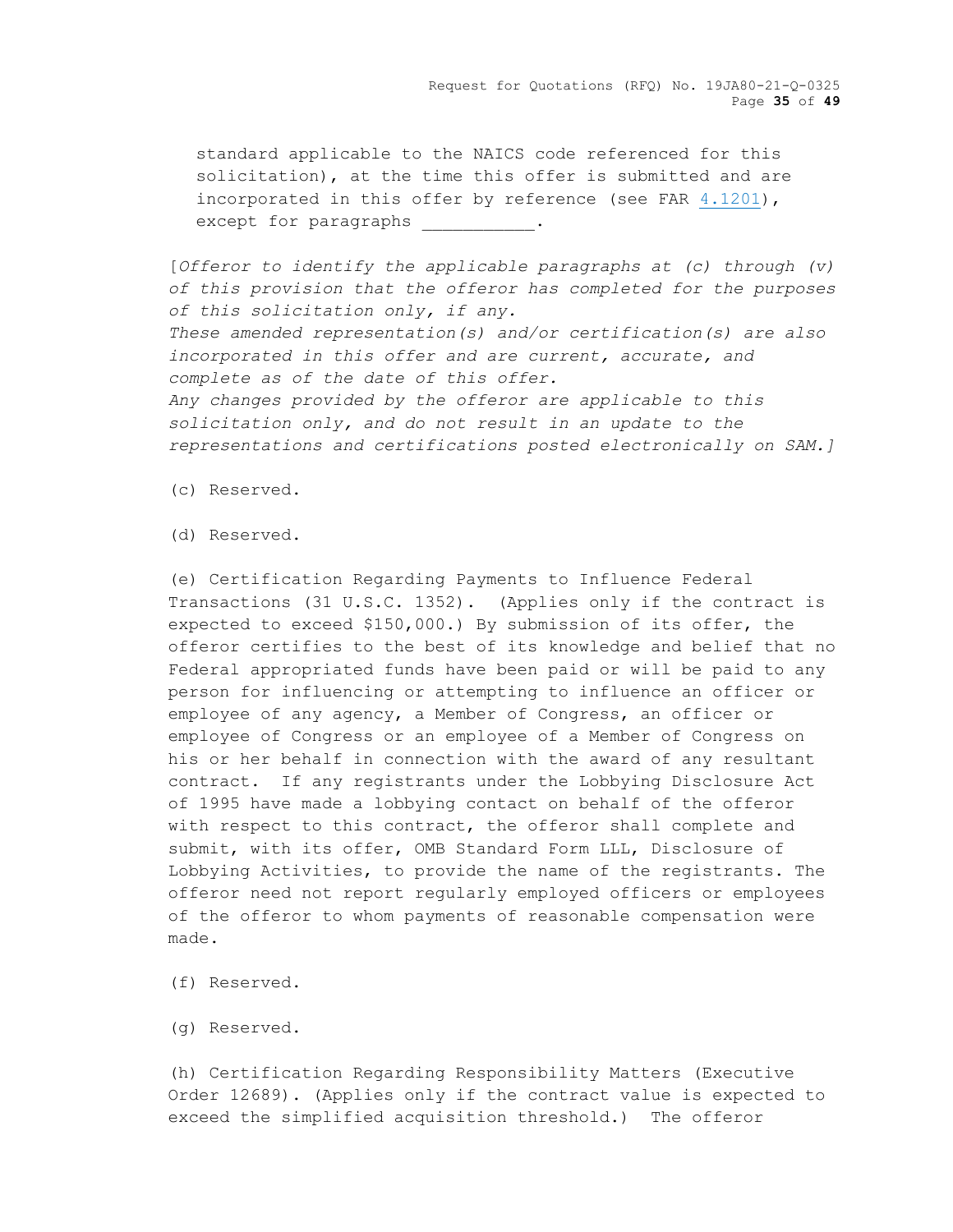certifies, to the best of its knowledge and belief, that the offeror and/or any of its principals—

(1)  $\Box$  Are,  $\Box$  are not presently debarred, suspended, proposed for debarment, or declared ineligible for the award of contracts by any Federal agency;

 $(2)$   $\Box$  Have,  $\Box$  have not, within a three-year period preceding this offer, been convicted of or had a civil judgment rendered against them for: commission of fraud or a criminal offense in connection with obtaining, attempting to obtain, or performing a Federal, state or local government contract or subcontract; violation of Federal or state antitrust statutes relating to the submission of offers; or commission of embezzlement, theft, forgery, bribery, falsification or destruction of records, making false statements, tax evasion, violating Federal criminal tax laws, or receiving stolen property;

(3)  $\Box$  Are,  $\Box$  are not presently indicted for, or otherwise criminally or civilly charged by a Government entity with, commission of any of these offenses enumerated in paragraph (h)(2) of this clause; and

(4)  $\Box$  Have,  $\Box$  have not, within a three-year period preceding this offer, been notified of any delinquent Federal taxes in an amount that exceeds \$3,500 for which the liability remains unsatisfied.

(i) Taxes are considered delinquent if both of the following criteria apply:

(A) The tax liability is finally determined. The liability is finally determined if it has been assessed. A liability is not finally determined if there is a pending administrative or judicial challenge. In the case of a judicial challenge to the liability, the liability is not finally determined until all judicial appeal rights have been exhausted.

(B) The taxpayer is delinquent in making payment. A taxpayer is delinquent if the taxpayer has failed to pay the tax liability when full payment was due and required. A taxpayer is not delinquent in cases where enforced collection action is precluded.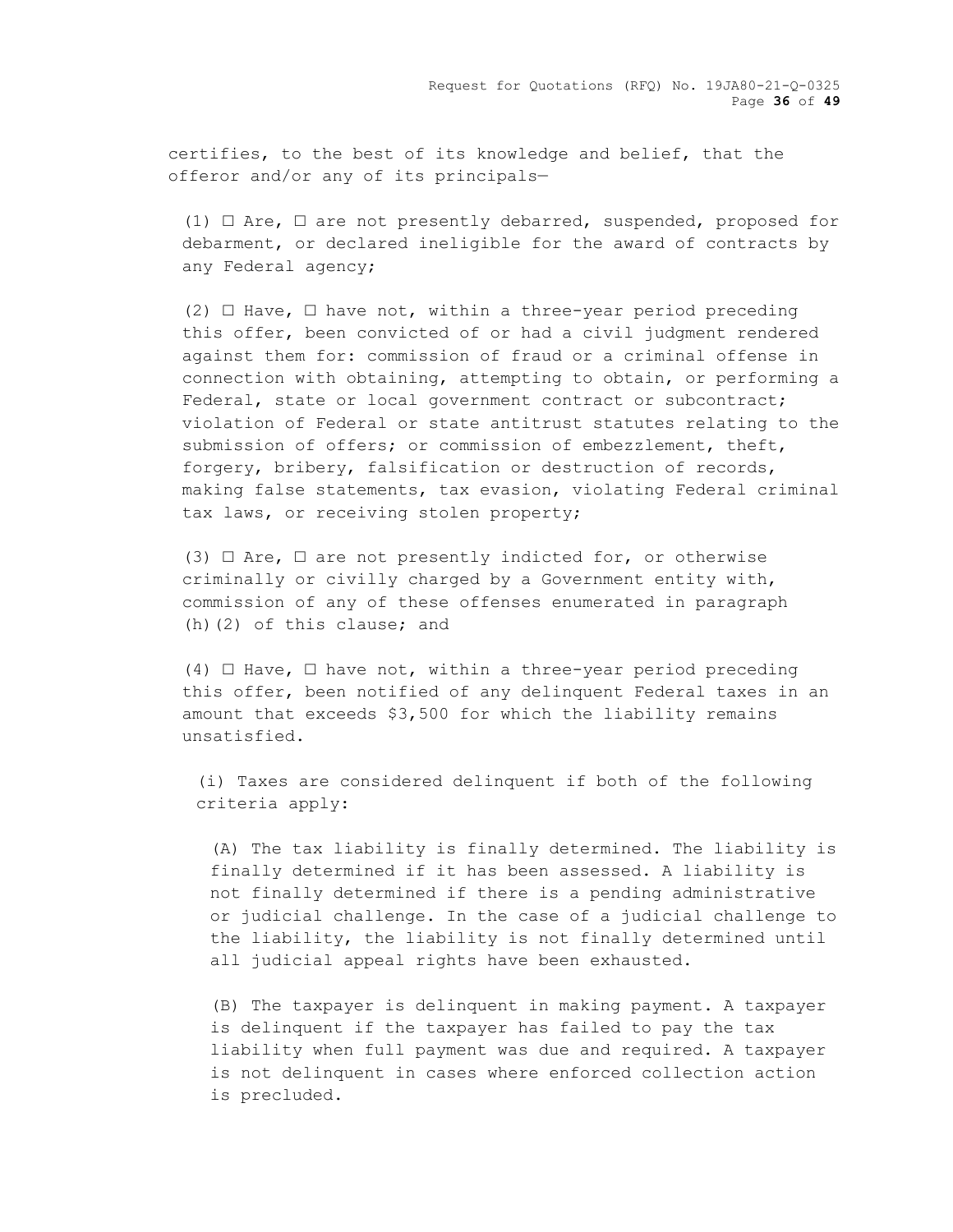Request for Quotations (RFQ) No. 19JA80-21-Q-0325 Page **37** of **49**

# (ii) Examples.

(A) The taxpayer has received a statutory notice of deficiency, under I.R.C. §6212, which entitles the taxpayer to seek Tax Court review of a proposed tax deficiency. This is not a delinquent tax because it is not a final tax liability. Should the taxpayer seek Tax Court review, this will not be a final tax liability until the taxpayer has exercised all judicial appeal rights.

(B) The IRS has filed a notice of Federal tax lien with respect to an assessed tax liability, and the taxpayer has been issued a notice under I.R.C. §6320 entitling the taxpayer to request a hearing with the IRS Office of Appeals contesting the lien filing, and to further appeal to the Tax Court if the IRS determines to sustain the lien filing. In the course of the hearing, the taxpayer is entitled to contest the underlying tax liability because the taxpayer has had no prior opportunity to contest the liability. This is not a delinquent tax because it is not a final tax liability. Should the taxpayer seek tax court review, this will not be a final tax liability until the taxpayer has exercised all judicial appeal rights.

(C) The taxpayer has entered into an installment agreement pursuant to I.R.C. §6159. The taxpayer is making timely payments and is in full compliance with the agreement terms. The taxpayer is not delinquent because the taxpayer is not currently required to make full payment.

(D) The taxpayer has filed for bankruptcy protection. The taxpayer is not delinquent because enforced collection action is stayed under 11 U.S.C. §362 (the Bankruptcy Code).

(i) *Certification Regarding Knowledge of Child Labor for Listed End Products (Executive Order 13126)*. [*The Contracting Officer must list in paragraph (i)(1) any end products being acquired under this solicitation that are included in the List of Products Requiring Contractor Certification as to Forced or Indentured Child Labor, unless excluded at [22.1503\(](https://acquisition.gov/sites/default/files/current/far/html/Subpart%2022_15.html#wp1088086)b)*.]

(1) Listed end products.

Listed End Product Listed Countries of Origin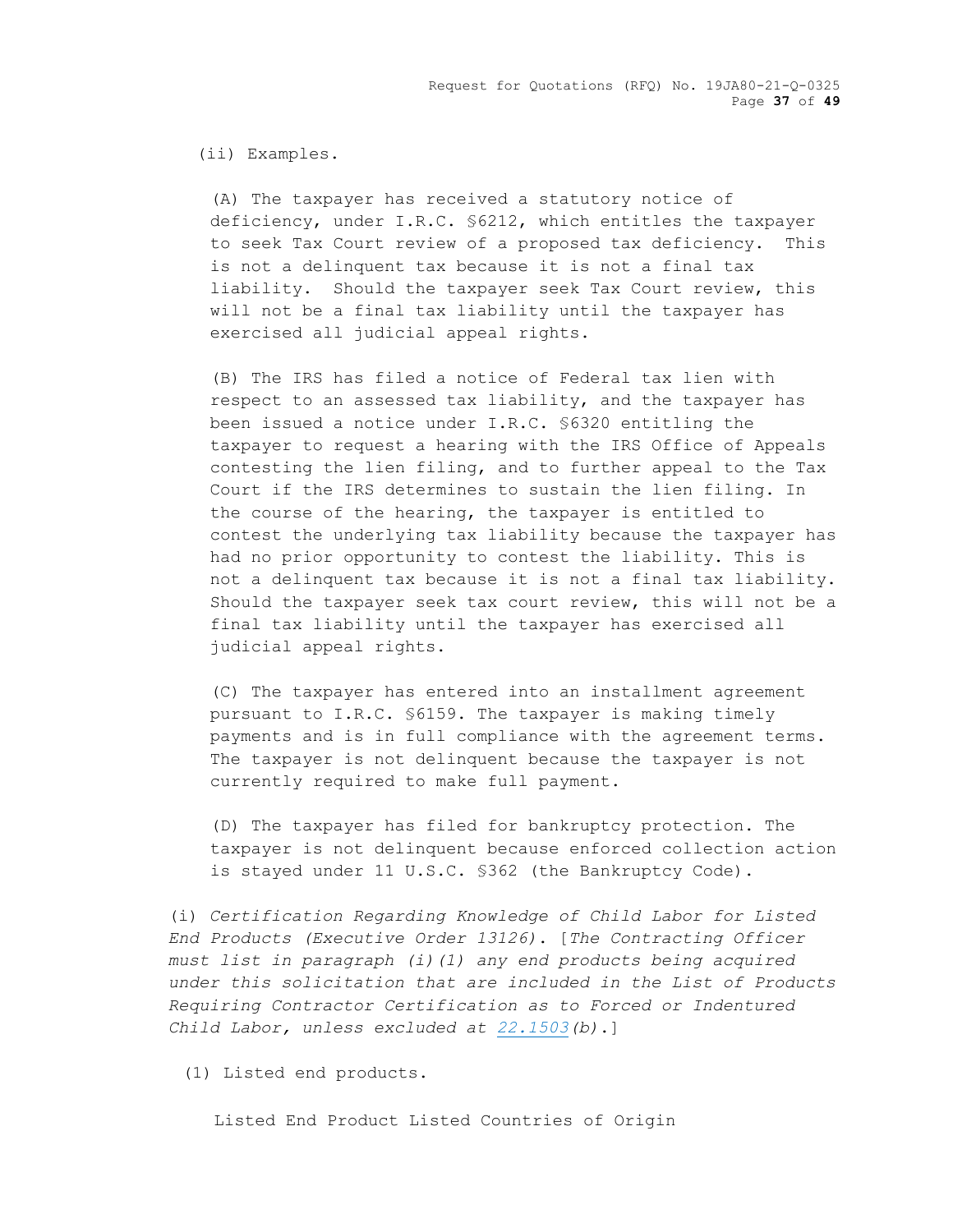Request for Quotations (RFQ) No. 19JA80-21-Q-0325 Page **38** of **49**

(2) Certification. [*If the Contracting Officer has identified end products and countries of origin in paragraph (i)(1) of this provision, then the offeror must certify to either (i)(2)(i) or (i)(2)(ii) by checking the appropriate block*.]

□ (i) The offeror will not supply any end product listed in paragraph (i)(1) of this provision that was mined, produced, or manufactured in the corresponding country as listed for that product.

□ (ii) The offeror may supply an end product listed in paragraph (i)(1) of this provision that was mined, produced, or manufactured in the corresponding country as listed for that product. The offeror certifies that it has made a good faith effort to determine whether forced or indentured child labor was used to mine, produce, or manufacture any such end product furnished under this contract. On the basis of those efforts, the offeror certifies that it is not aware of any such use of child labor.

(j) Reserved.

(k) *Certificates regarding exemptions from the application of the Service Contract Labor Standards* (Certification by the offeror as to its compliance with respect to the contract also constitutes its certification as to compliance by its subcontractor if it subcontracts out the exempt *services*.) [*The contracting officer is to check a box to indicate if paragraph (k)(1) or (k)(2) applies.*]

 $\Box$  (1) Maintenance, calibration, or repair of certain equipment as described in FAR  $22.1003-4$  (c)(1). The offeror  $\Box$  does  $\Box$  does not certify that—

(i) The items of equipment to be serviced under this contract are used regularly for other than Governmental purposes and are sold or traded by the offeror (or subcontractor in the case of an exempt subcontract) in substantial quantities to the general public in the course of normal business operations;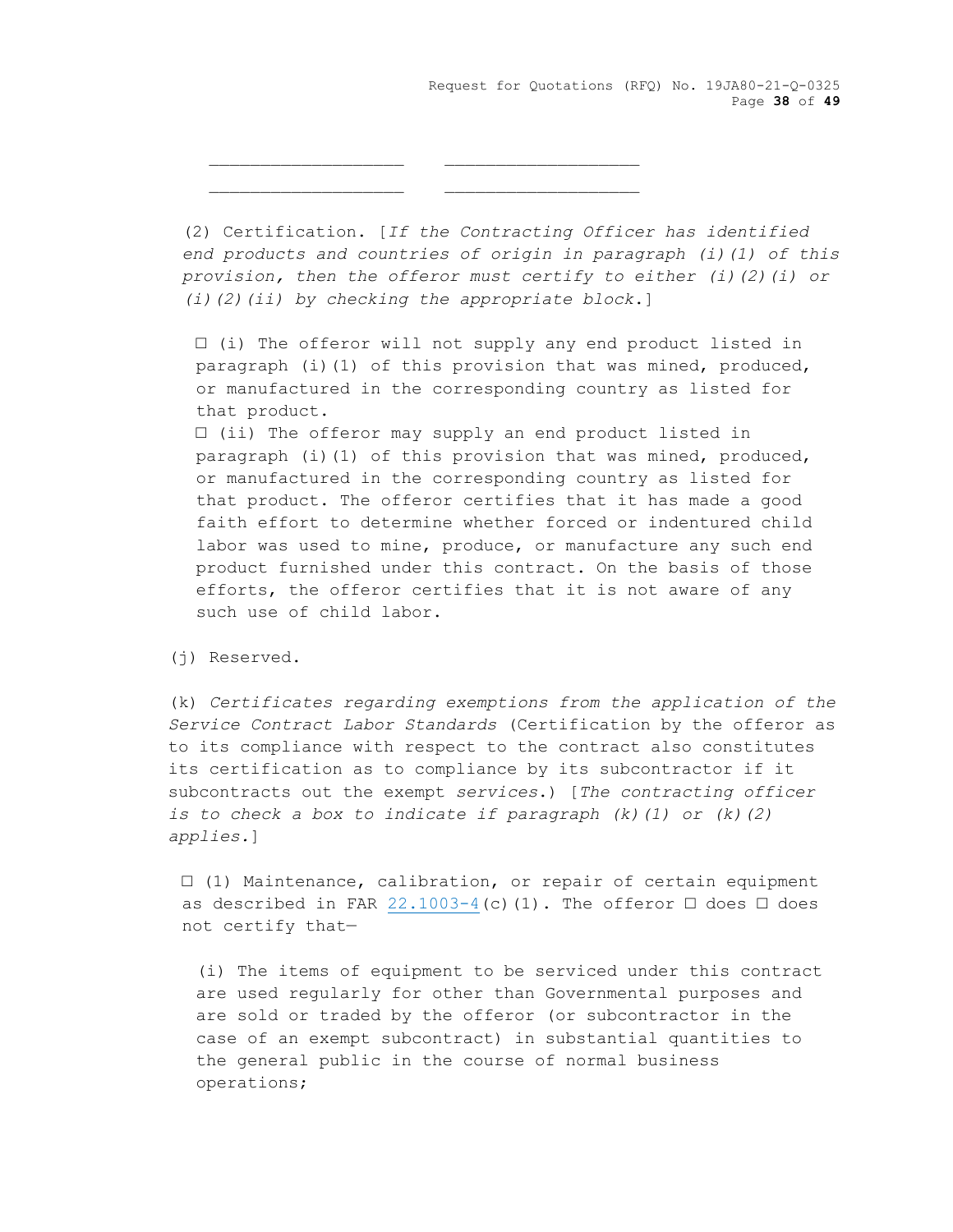Request for Quotations (RFQ) No. 19JA80-21-Q-0325 Page **39** of **49**

(ii) The services will be furnished at prices which are, or are based on, established catalog or market prices (see FAR  $22.1003-4$  (c)(2)(ii)) for the maintenance, calibration, or repair of such equipment; and (iii) The compensation (wage and fringe benefits) plan for all service employees performing work under the contract will be the same as that used for these employees and equivalent employees servicing the same equipment of commercial customers.

 $\Box$  (2) Certain services as described in FAR [22.1003-4\(](https://acquisition.gov/sites/default/files/current/far/html/Subpart%2022_10.html#wp1105165)d)(1). The offeror □ does □ does not certify that-

(i) The services under the contract are offered and sold regularly to non-Governmental customers, and are provided by the offeror (or subcontractor in the case of an exempt subcontract) to the general public in substantial quantities in the course of normal business operations;

(ii) The contract services will be furnished at prices that are, or are based on, established catalog or market prices (see FAR  $22.1003-4$  (d)(2)(iii));

(iii) Each service employee who will perform the services under the contract will spend only a small portion of his or her time (a monthly average of less than 20 percent of the available hours on an annualized basis, or less than 20 percent of available hours during the contract period if the contract period is less than a month) servicing the Government contract; and

(iv) The compensation (wage and fringe benefits) plan for all service employees performing work under the contract is the same as that used for these employees and equivalent employees servicing commercial customers.

(3) If paragraph  $(k)(1)$  or  $(k)(2)$  of this clause applies-

(i) If the offeror does not certify to the conditions in paragraph (k)(1) or (k)(2) and the Contracting Officer did not attach a Service Contract Labor Standards wage determination to the solicitation, the offeror shall notify the Contracting Officer as soon as possible; and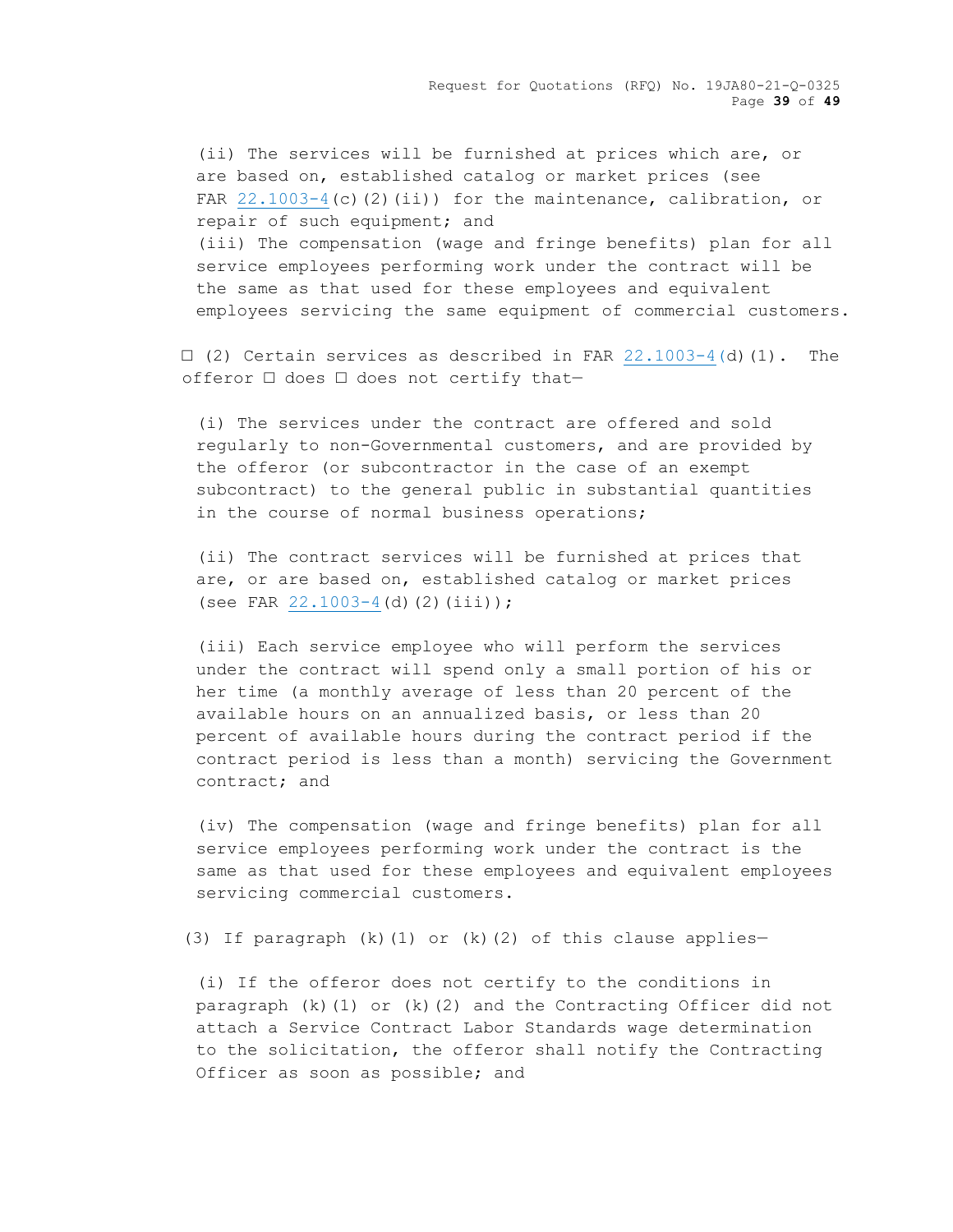Request for Quotations (RFQ) No. 19JA80-21-Q-0325 Page **40** of **49**

(ii) The Contracting Officer may not make an award to the offeror if the offeror fails to execute the certification in paragraph  $(k)(1)$  or  $(k)(2)$  of this clause or to contact the Contracting Officer as required in paragraph (k)(3)(i) of this clause.

(l) Taxpayer Identification Number (TIN) *(*[26 U.S.C. 6109, 31](http://uscode.house.gov/)  [U.S.C. 7701\).](http://uscode.house.gov/) (Not applicable if the offeror is required to provide this information to SAM to be eligible for award.)

(1) All offerors must submit the information required in paragraphs (l)(3) through (l)(5) of this provision to comply with debt collection requirements of [31 U.S.C. 7701\(c\) and](http://uscode.house.gov/)  [3325\(d\),](http://uscode.house.gov/) reporting requirements of [26 U.S.C. 6041, 6041A, and](http://uscode.house.gov/)  [6050M,](http://uscode.house.gov/) and implementing regulations issued by the Internal Revenue Service (IRS).

(2) The TIN may be used by the Government to collect and report on any delinquent amounts arising out of the offeror's relationship with the Government  $(31 \tU.S.C. 7701(c)(3))$ . If the resulting contract is subject to the payment reporting requirements described in FAR [4.904,](https://acquisition.gov/sites/default/files/current/far/html/Subpart%204_9.html#wp1091081) the TIN provided hereunder may be matched with IRS records to verify the accuracy of the offeror's TIN.

```
(3) Taxpayer Identification Number (TIN).
□ TIN: ________________________________.
□ TIN has been applied for.
□ TIN is not required because:
□ Offeror is a nonresident alien, foreign corporation, or 
 foreign partnership that does not have income effectively 
 connected with the conduct of a trade or business in the 
United States and does not have an office or place of business 
or a fiscal paying agent in the United States;
□ Offeror is an agency or instrumentality of a foreign 
government;
□ Offeror is an agency or instrumentality of the Federal
Government.
```
(4) Type of organization.

- □ Sole proprietorship;
- □ Partnership;
- □ Corporate entity (not tax-exempt);
- □ Corporate entity (tax-exempt);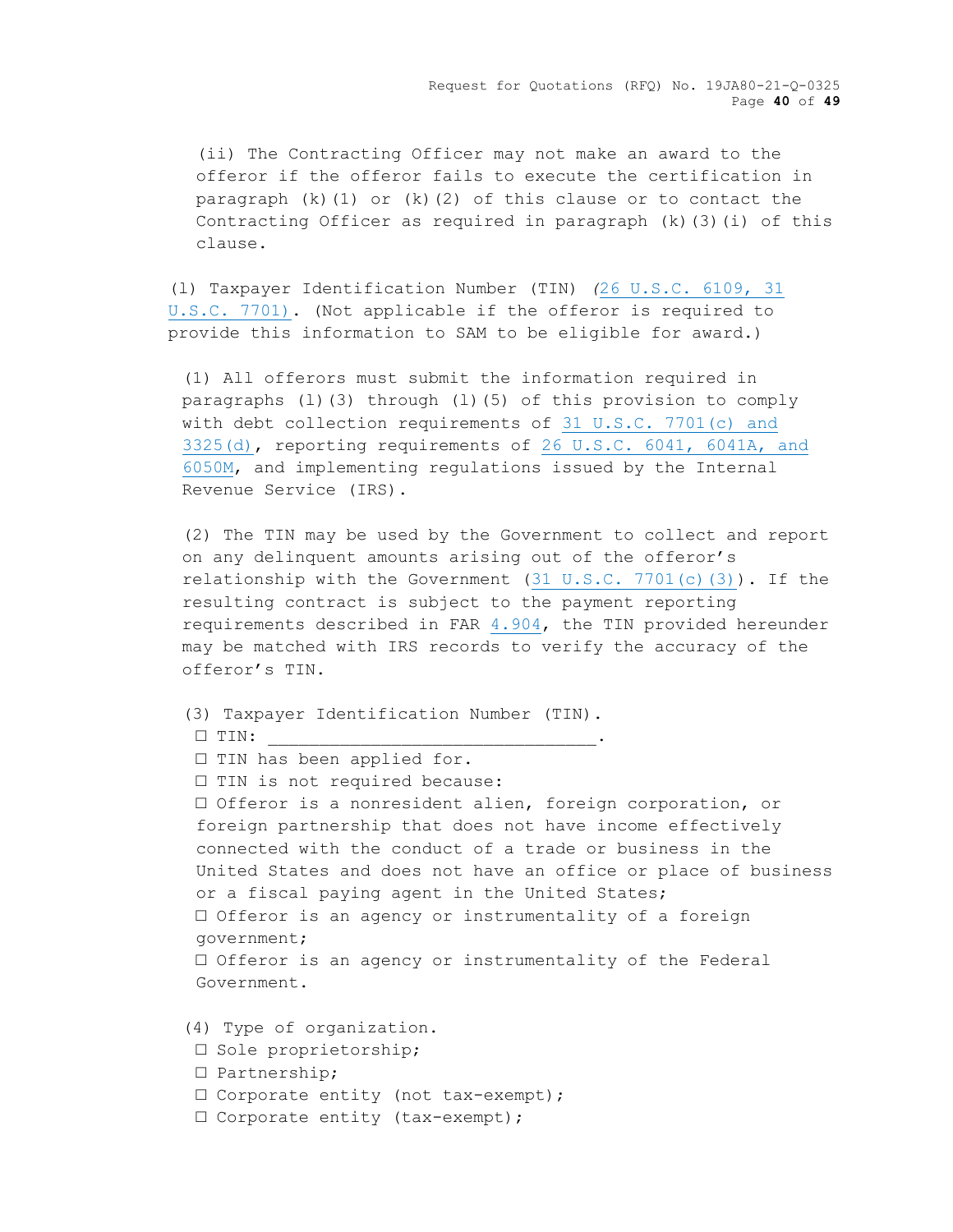Request for Quotations (RFQ) No. 19JA80-21-Q-0325 Page **41** of **49**

□ Government entity (Federal, State, or local); □ Foreign government; □ International organization per 26 CFR 1.6049-4;  $\Box$  Other

(5) Common parent. □ Offeror is not owned or controlled by a common parent; □ Name and TIN of common parent: Name \_\_\_\_\_\_\_\_\_\_\_\_\_\_\_\_\_\_\_\_\_\_\_\_\_\_\_\_\_\_\_\_. TIN \_\_\_\_\_\_\_\_\_\_\_\_\_\_\_\_\_\_\_\_\_\_\_\_\_\_\_\_\_\_\_\_\_.

(m) Restricted business operations in Sudan. By submission of its offer, the offeror certifies that the offeror does not conduct any restricted business operations in Sudan.

(n) Prohibition on Contracting with Inverted Domestic Corporations.

(1) Government agencies are not permitted to use appropriated (or otherwise made available) funds for contracts with either an inverted domestic corporation, or a subsidiary of an inverted domestic corporation, unless the exception at [9.108-2\(](https://acquisition.gov/sites/default/files/current/far/html/Subpart%209_1.html#wp1085903)b) applies or the requirement is waived in accordance with the procedures at [9.108-4.](https://acquisition.gov/sites/default/files/current/far/html/Subpart%209_1.html#wp1085953)

(2) *Representation*. The Offeror represents that— (i) It  $\square$  is,  $\square$  is not an inverted domestic corporation; and (ii) It  $\square$  is,  $\square$  is not a subsidiary of an inverted domestic corporation.

(o) Prohibition on contracting with entities engaging in certain activities or transactions relating to Iran.

(1) The offeror shall e-mail questions concerning sensitive technology to the Department of State at [CISADA106@state.gov.](https://acquisition.gov/sites/default/files/current/far/html/CISADA106@state.gov)

(2) Representation and Certifications. Unless a waiver is granted or an exception applies as provided in paragraph (o)(3) of this provision, by submission of its offer, the offeror—

(i) Represents, to the best of its knowledge and belief, that the offeror does not export any sensitive technology to the government of Iran or any entities or individuals owned or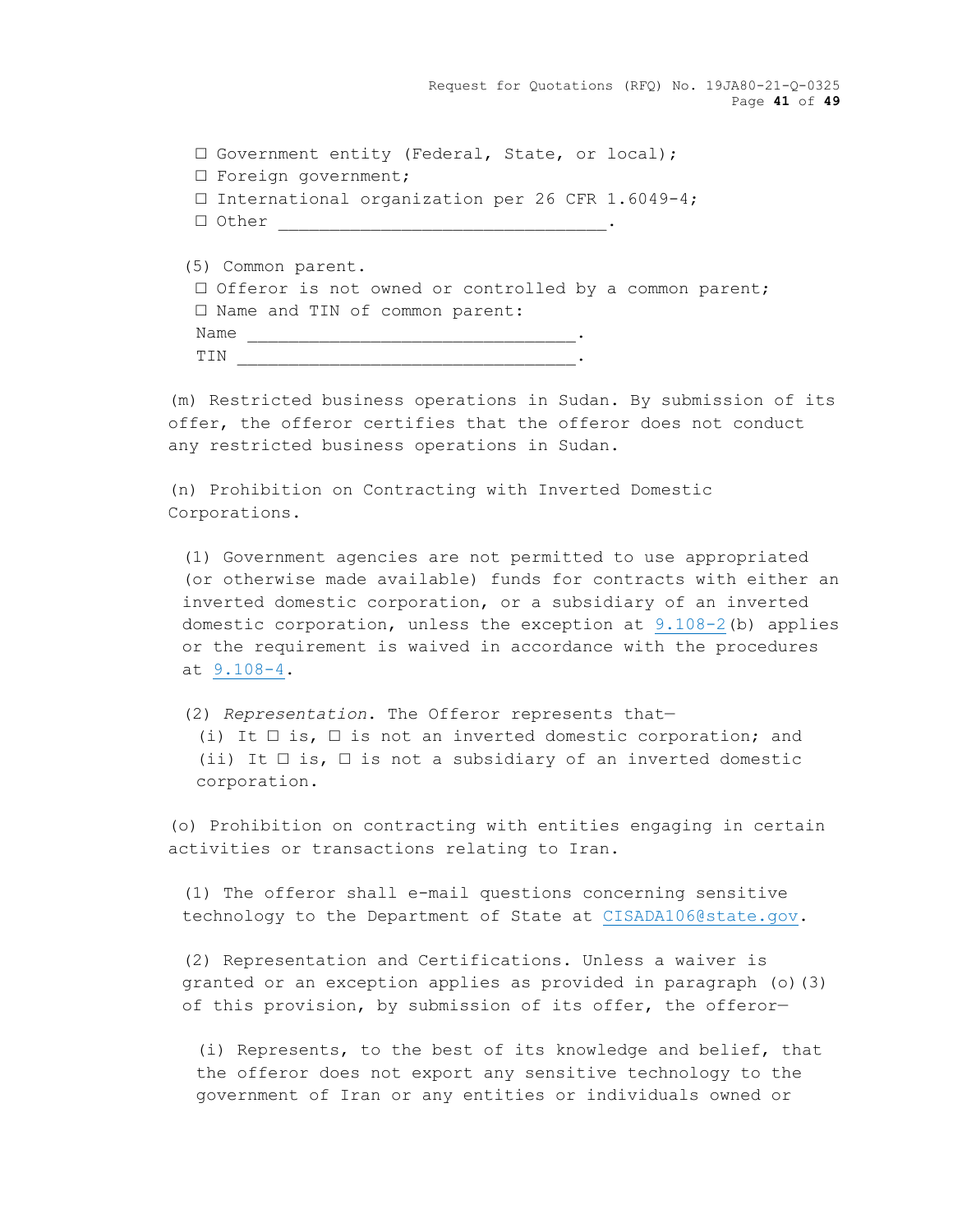Request for Quotations (RFQ) No. 19JA80-21-Q-0325 Page **42** of **49**

controlled by, or acting on behalf or at the direction of, the government of Iran;

(ii) Certifies that the offeror, or any person owned or controlled by the offeror, does not engage in any activities for which sanctions may be imposed under section 5 of the Iran Sanctions Act; and

(iii) Certifies that the offeror, and any person owned or controlled by the offeror, does not knowingly engage in any transaction that exceeds \$3,500 with Iran's Revolutionary Guard Corps or any of its officials, agents, or affiliates, the property and interests in property of which are blocked pursuant to the International Emergency Economic Powers Act (50 U.S.C. 1701 et seq.) (see OFAC's Specially Designated Nationals and Blocked Persons List at [https://www.treasury.gov/resource-center/sanctions/SDN-](https://www.treasury.gov/resource-center/sanctions/SDN-List/Pages/default.aspx)[List/Pages/default.aspx\)](https://www.treasury.gov/resource-center/sanctions/SDN-List/Pages/default.aspx).

(3) The representation and certification requirements of paragraph (o)(2) of this provision do not apply if—

(i) This solicitation includes a trade agreements certification (*e.g.*, [52.212-3\(](https://acquisition.gov/sites/default/files/current/far/html/52_212_213.html#wp1179194)g) or a comparable agency provision); and

(ii) The offeror has certified that all the offered products to be supplied are designated country end products.

(p) Ownership or Control of Offeror. (Applies in all solicitations when there is a requirement to be registered in SAM or a requirement to have a unique entity identifier in the solicitation.)

(1) The Offeror represents that it  $\square$  has or  $\square$  does not have an immediate owner. If the Offeror has more than one immediate owner (such as a joint venture), then the Offeror shall respond to paragraph (2) and if applicable, paragraph (3) of this provision for each participant in the joint venture.

(2) If the Offeror indicates "has" in paragraph (p)(1) of this provision, enter the following information: Immediate owner CAGE code: \_\_\_\_\_\_\_\_\_\_\_\_\_\_\_\_\_\_\_\_. Immediate owner legal name: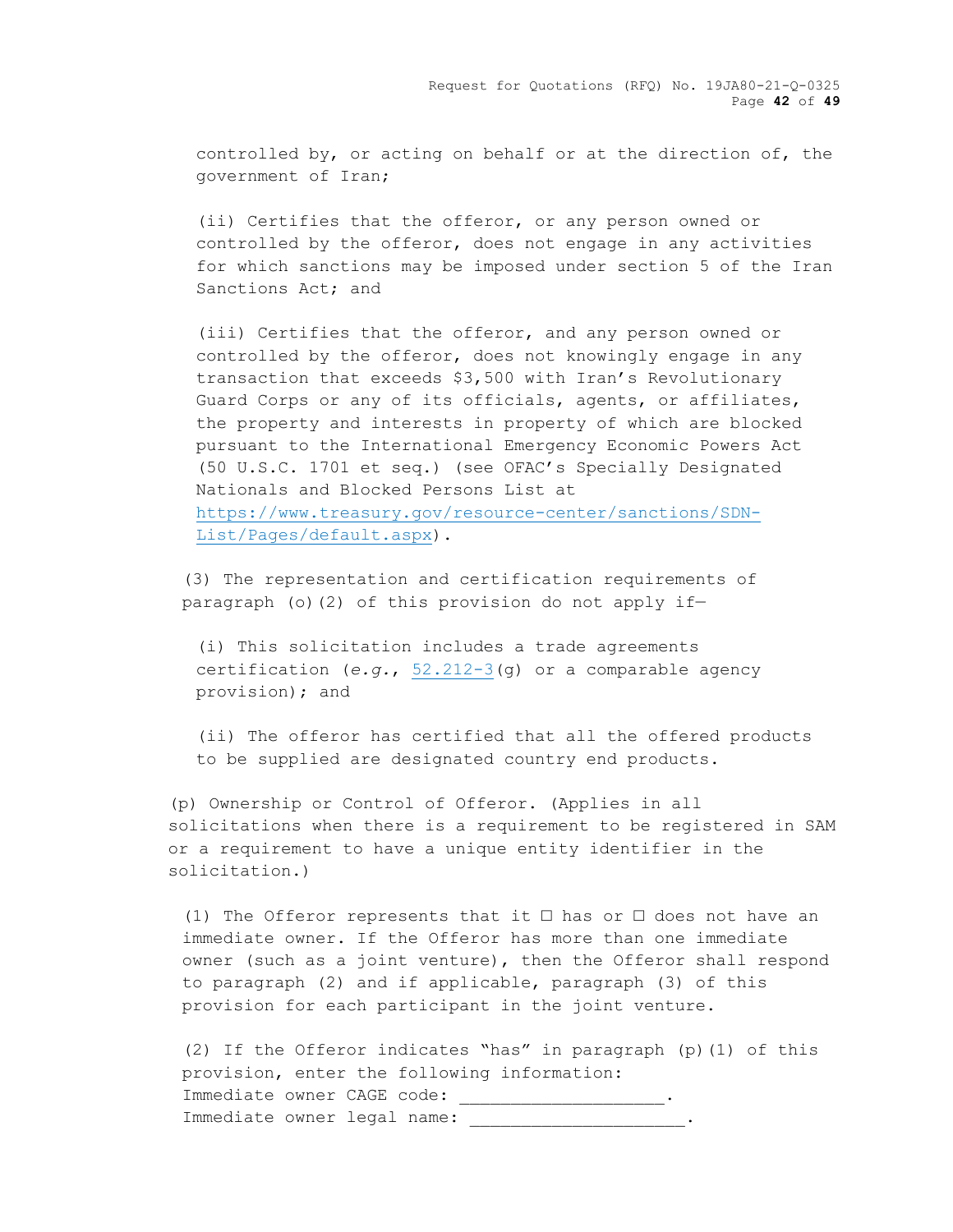Request for Quotations (RFQ) No. 19JA80-21-Q-0325 Page **43** of **49**

(Do not use a "doing business as" name) Is the immediate owner owned or controlled by another entity: □ Yes or □ No.

(3) If the Offeror indicates "yes" in paragraph (p)(2) of this provision, indicating that the immediate owner is owned or controlled by another entity, then enter the following information: Highest-level owner CAGE code: \_\_\_\_\_\_\_\_\_\_\_\_\_\_\_\_\_\_\_\_\_. Highest-level owner legal name: (Do not use a "doing business as" name)

(q) Representation by Corporations Regarding Delinquent Tax Liability or a Felony Conviction under any Federal Law.

(1) As required by sections 744 and 745 of Division E of the Consolidated and Further Continuing Appropriations Act, 2015 (Pub. L. 113-235), and similar provisions, if contained in subsequent appropriations acts, The Government will not enter into a contract with any corporation that—

(i) Has any unpaid Federal tax liability that has been assessed, for which all judicial and administrative remedies have been exhausted or have lapsed, and that is not being paid in a timely manner pursuant to an agreement with the authority responsible for collecting the tax liability, where the awarding agency is aware of the unpaid tax liability, unless an agency has considered suspension or debarment of the corporation and made a determination that suspension or debarment is not necessary to protect the interests of the Government; or

(ii) Was convicted of a felony criminal violation under any Federal law within the preceding 24 months, where the awarding agency is aware of the conviction, unless an agency has considered suspension or debarment of the corporation and made a determination that this action is not necessary to protect the interests of the Government.

(2) The Offeror represents that—

(i) It is  $\Box$  is not  $\Box$  a corporation that has any unpaid Federal tax liability that has been assessed, for which all judicial and administrative remedies have been exhausted or have lapsed,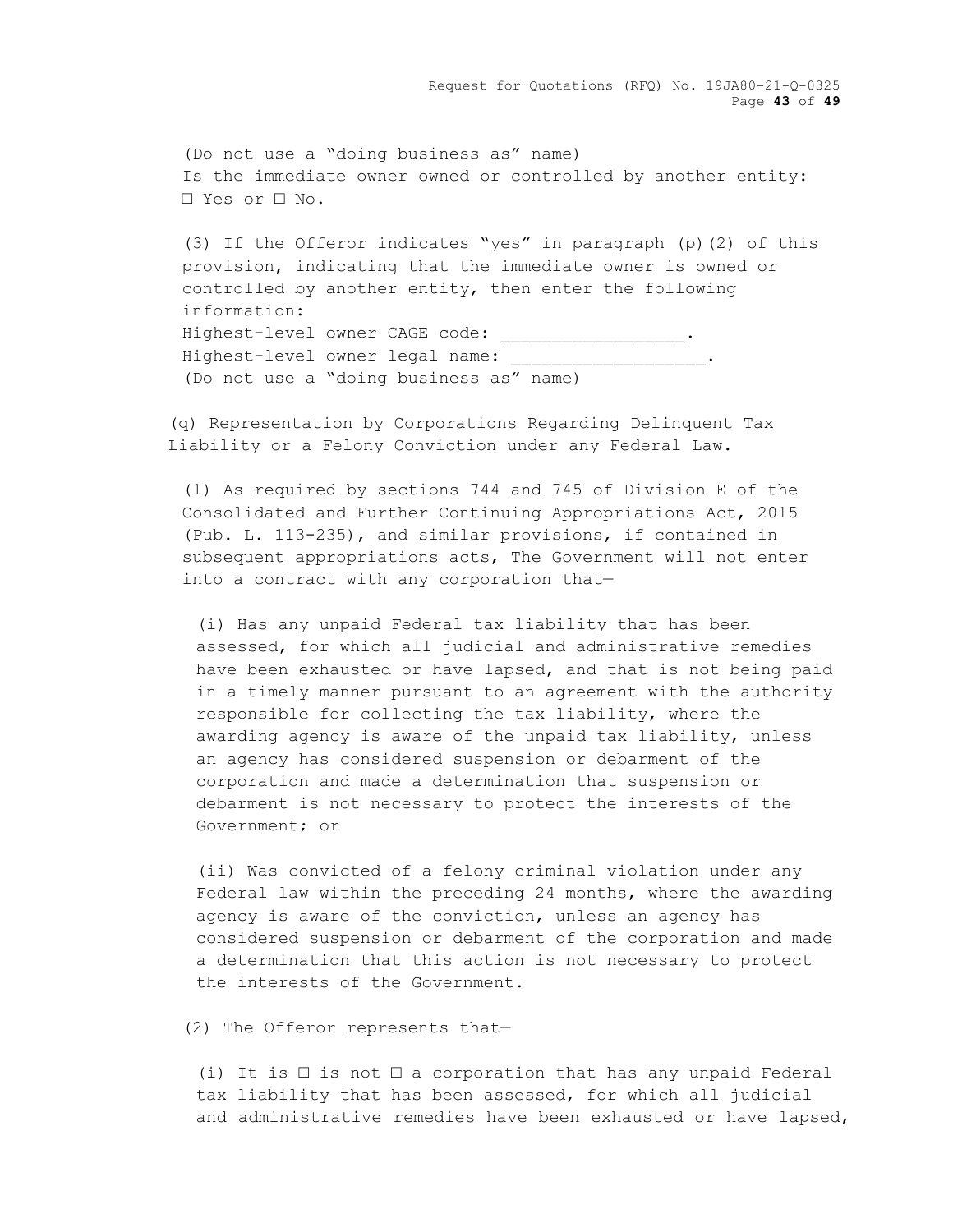and that is not being paid in a timely manner pursuant to an agreement with the authority responsible for collecting the tax liability; and

(ii) It is  $\Box$  is not  $\Box$  a corporation that was convicted of a felony criminal violation under a Federal law within the preceding 24 months.

(r) Predecessor of Offeror. (Applies in all solicitations that include the provision at [52.204-16,](https://acquisition.gov/sites/default/files/current/far/html/52_200_206.html#wp1152012) Commercial and Government Entity Code Reporting.)

(1) The Offeror represents that it  $\square$  is or  $\square$  is not a successor to a predecessor that held a Federal contract or grant within the last three years.

(2) If the Offeror has indicated "is" in paragraph  $(r)$  (1) of this provision, enter the following information for all predecessors that held a Federal contract or grant within the last three years (if more than one predecessor, list in reverse chronological order): Predecessor CAGE code:  $($ or mark "Unknown") Predecessor legal name: (Do not use a "doing business as" name)

(s) Reserved.

(t) Public Disclosure of Greenhouse Gas Emissions and Reduction Goals. Applies in all solicitations that require offerors to register in SAM [\(12.301\(](https://acquisition.gov/sites/default/files/current/far/html/Subpart%2012_3.html#wp1084399)d)(1)).

(1) This representation shall be completed if the Offeror received \$7.5 million or more in contract awards in the prior Federal fiscal year. The representation is optional if the Offeror received less than \$7.5 million in Federal contract awards in the prior Federal fiscal year.

(2) Representation. [*Offeror to check applicable block(s) in paragraph (t)(2)(i) and (ii)*].

(i) The Offeror (itself or through its immediate owner or highest-level owner) □ does, □ does not publicly disclose greenhouse gas emissions, *i.e*., makes available on a publicly accessible website the results of a greenhouse gas inventory,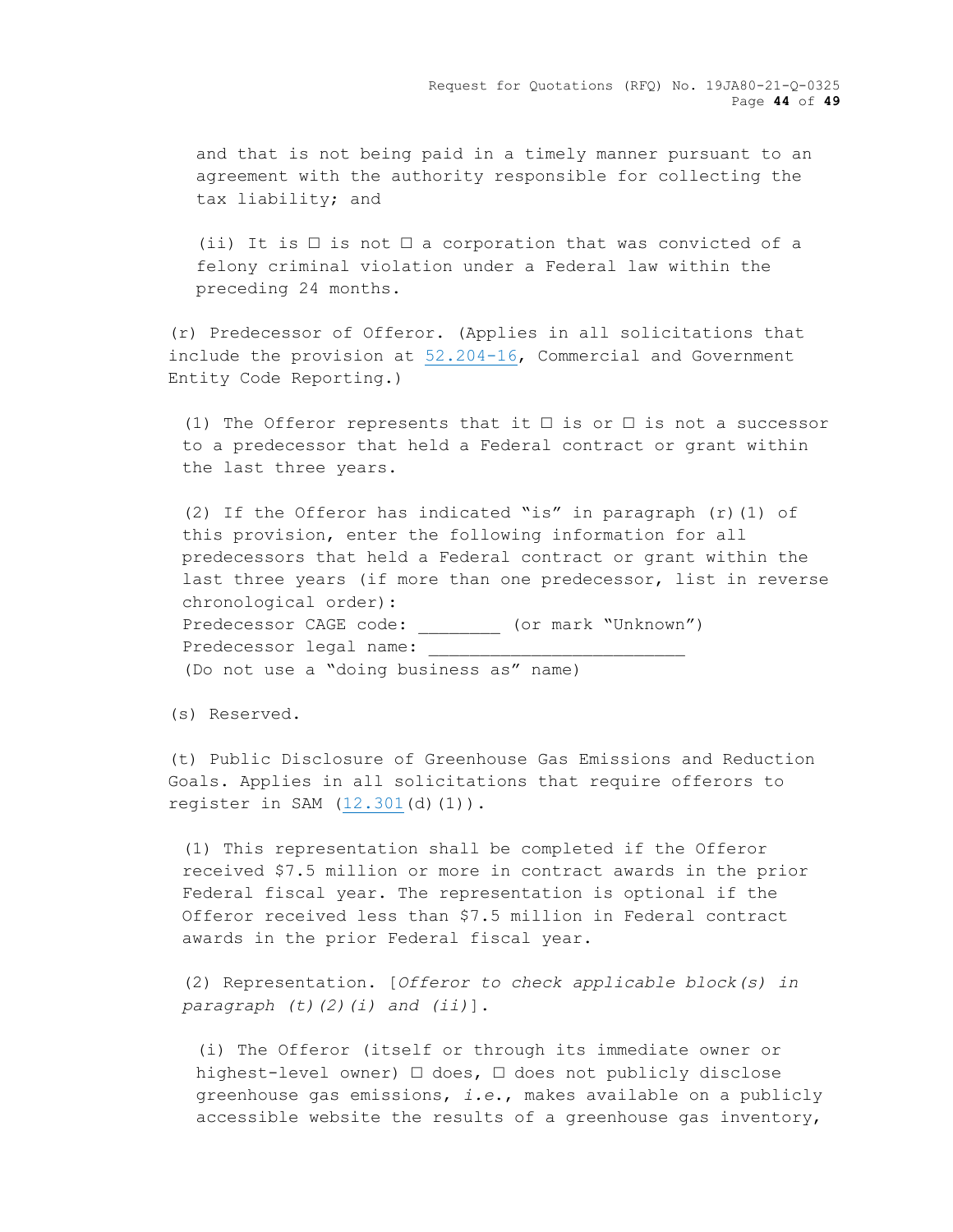performed in accordance with an accounting standard with publicly available and consistently applied criteria, such as the Greenhouse Gas Protocol Corporate Standard.

(ii) The Offeror (itself or through its immediate owner or highest-level owner) □ does, □ does not publicly disclose a quantitative greenhouse gas emissions reduction goal, *i.e.*, make available on a publicly accessible website a target to reduce absolute emissions or emissions intensity by a specific quantity or percentage.

(iii) A publicly accessible website includes the Offeror's own website or a recognized, third-party greenhouse gas emissions reporting program.

(3) If the Offeror checked "does" in paragraphs (t)(2)(i) or (t)(2)(ii) of this provision, respectively, the Offeror shall provide the publicly accessible website(s) where greenhouse gas emissions and/or reduction goals are reported:

(u)

(1) In accordance with section 743 of Division E, Title VII, of the Consolidated and Further Continuing Appropriations Act, 2015 (Pub. L. 113-235) and its successor provisions in subsequent appropriations acts (and as extended in continuing resolutions), Government agencies are not permitted to use appropriated (or otherwise made available) funds for contracts with an entity that requires employees or subcontractors of such entity seeking to report waste, fraud, or abuse to sign internal confidentiality agreements or statements prohibiting or otherwise restricting such employees or subcontractors from lawfully reporting such waste, fraud, or abuse to a designated investigative or law enforcement representative of a Federal department or agency authorized to receive such information.

(2) The prohibition in paragraph (u)(1) of this provision does not contravene requirements applicable to Standard Form 312 (Classified Information Nondisclosure Agreement), Form 4414 (Sensitive Compartmented Information Nondisclosure Agreement), or any other form issued by a Federal department or agency governing the nondisclosure of classified information.

(3) *Representation*. By submission of its offer, the Offeror represents that it will not require its employees or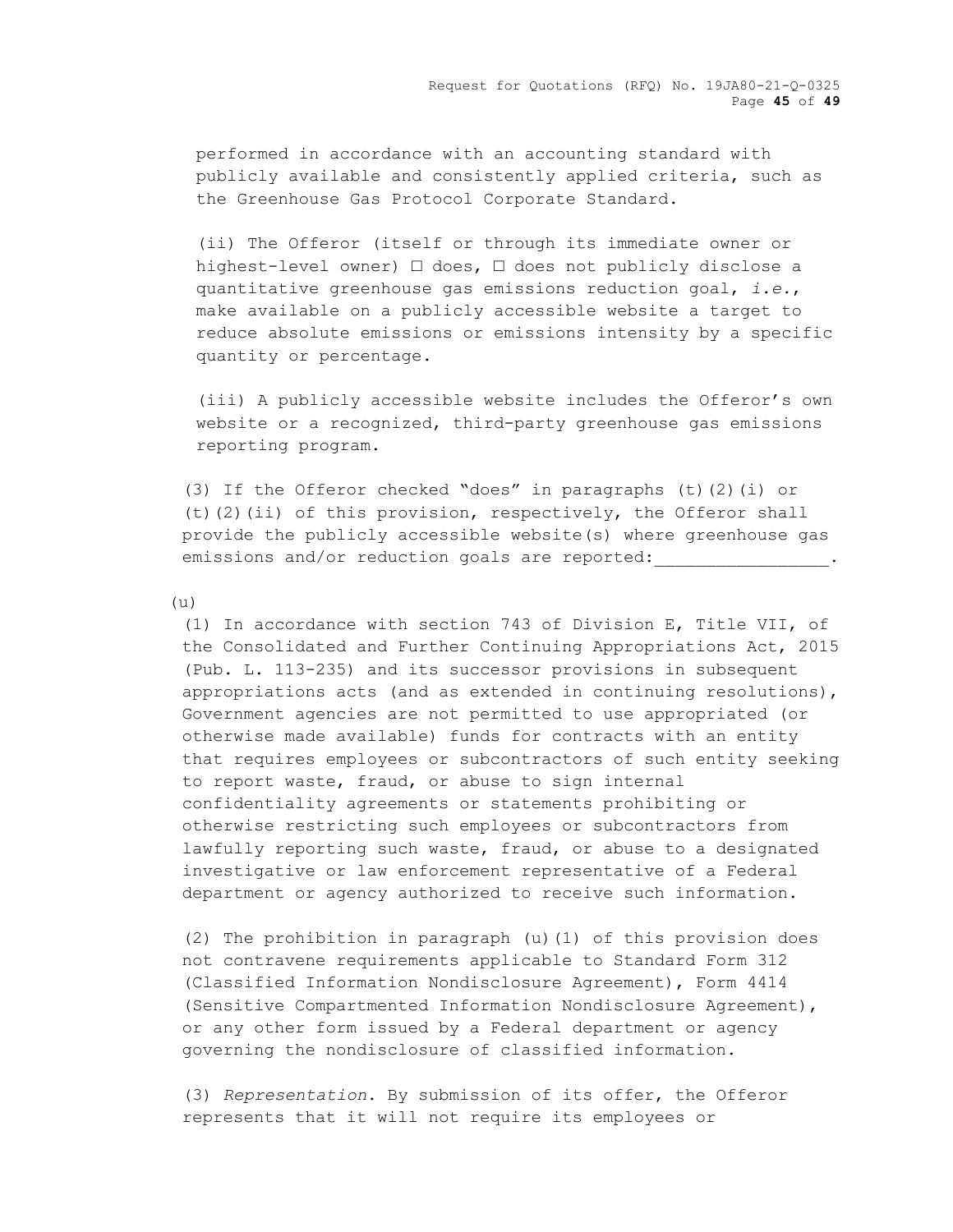Request for Quotations (RFQ) No. 19JA80-21-Q-0325 Page **46** of **49**

subcontractors to sign or comply with internal confidentiality agreements or statements prohibiting or otherwise restricting such employees or subcontractors from lawfully reporting waste, fraud, or abuse related to the performance of a Government contract to a designated investigative or law enforcement representative of a Federal department or agency authorized to receive such information (*e.g*., agency Office of the Inspector General).

(v) *Covered Telecommunications Equipment or Services-Representation*. Section 889(a)(1)(A) of Public Law 115-232.

(1) The Offeror shall review the list of excluded parties in the System for Award Management (SAM) [\(https://www.sam.gov](https://www.sam.gov/) ) for entities excluded from receiving federal awards for "covered telecommunications equipment or services".

(2) The Offeror represents that–

(i) It $\Box$  does,  $\Box$  does not provide covered telecommunications equipment or services as a part of its offered products or services to the Government in the performance of any contract, subcontract, or other contractual instrument.

(ii) After conducting a reasonable inquiry for purposes of this representation, that it  $\square$  does,  $\square$  does not use covered telecommunications equipment or services, or any equipment, system, or service that uses covered telecommunications equipment or services.

(End of Provision)

Add the following provision:

FAR 52.229-11 Tax on Certain Foreign Procurements—Notice and Representation (JUN 2020)

(a) Definitions. As used in this provision—

Foreign person means any person other than a United States person. Specified Federal procurement payment means any payment made pursuant to a contract with a foreign contracting party that is for goods, manufactured or produced, or services provided in a foreign country that is not a party to an international procurement agreement with the United States. For purposes of the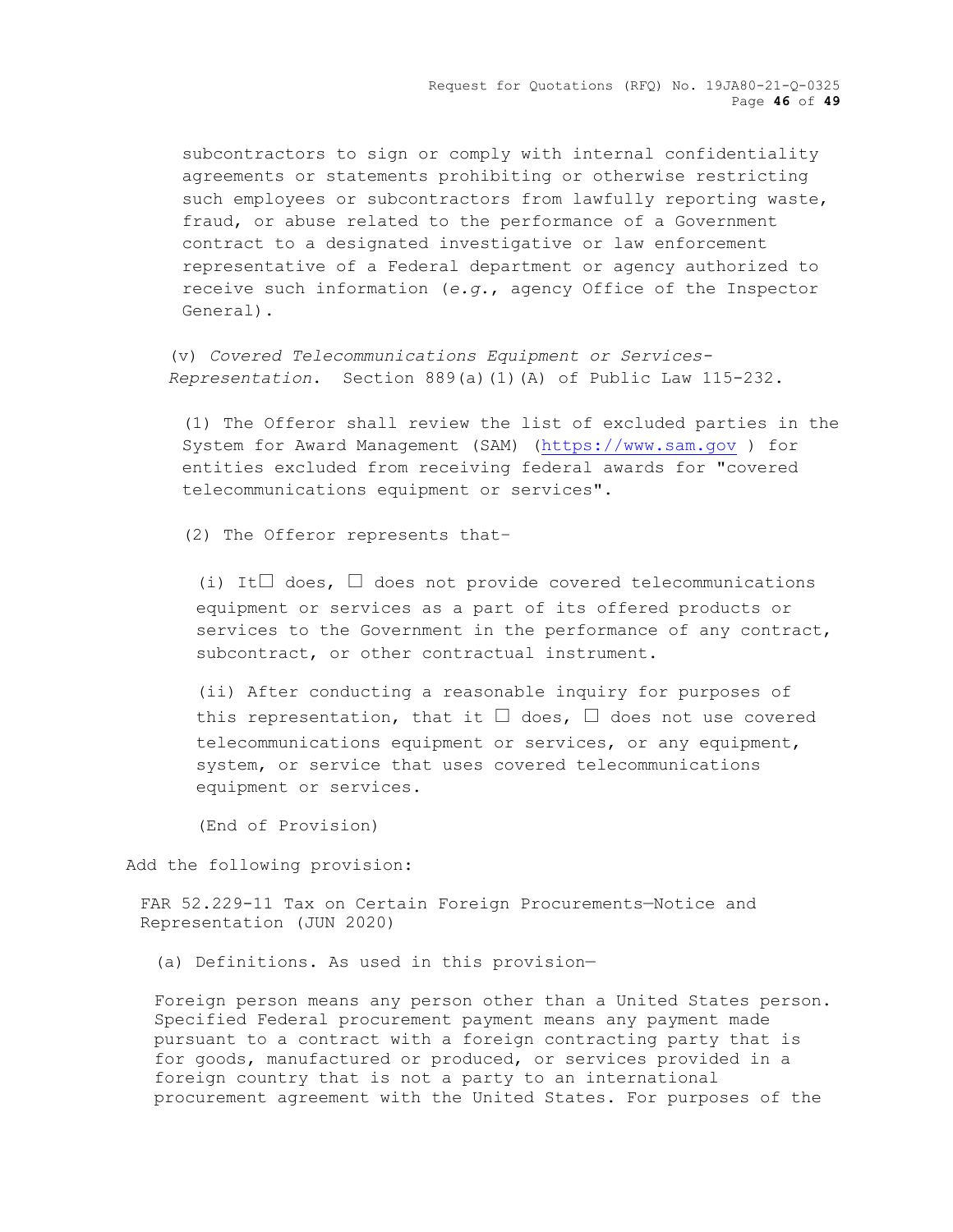Request for Quotations (RFQ) No. 19JA80-21-Q-0325 Page **47** of **49**

prior sentence, a foreign country does not include an outlying area.

United States person as defined in 26 U.S.C. 7701(a)(30) means—

(1) A citizen or resident of the United States;

(2) A domestic partnership;

(3) A domestic corporation;

(4) Any estate (other than a foreign estate, within the meaning of 26 U.S.C. 701(a)(31)); and

(5) Any trust if—

(i) A court within the United States is able to exercise primary supervision over the administration of the trust; and

(ii) One or more United States persons have the authority to control all substantial decisions of the trust.

(b) Unless exempted, there is a 2 percent tax of the amount of a specified Federal procurement payment on any foreign person receiving such payment. See 26 U.S.C. 5000C and its implementing regulations at 26 CFR 1.5000C-1 through 1.5000C-7.

(c) Exemptions from withholding under this provision are described at 26 CFR 1.5000C-1(d)(5) through (7). The Offeror would claim an exemption from the withholding by using the Department of the Treasury Internal Revenue Service Form W-14, Certificate of Foreign Contracting Party Receiving Federal Procurement Payments, available via the internet at www.irs.gov/w14. Any exemption claimed and self-certified on the IRS Form W-14 is subject to audit by the IRS. Any disputes regarding the imposition and collection of the 26 U.S.C. 5000C tax are adjudicated by the IRS as the 26 U.S.C. 5000C tax is a tax matter, not a contract issue. The IRS Form W-14 is provided to the acquiring agency rather than to the IRS.

(d) For purposes of withholding under 26 U.S.C. 5000C, the Offeror represents that—

(1) It [\_\_]is [\_\_]is not a foreign person; and

(2) If the Offeror indicates "is" in paragraph (d)(1) of this provision, then the Offeror represents that—I am claiming on the IRS Form W-14 [\_\_\_\_] a full exemption, or [\_\_\_\_] partial or no exemption [Offeror shall select one] from the excise tax.

(e) If the Offeror represents it is a foreign person in paragraph (d)(1) of this provision, then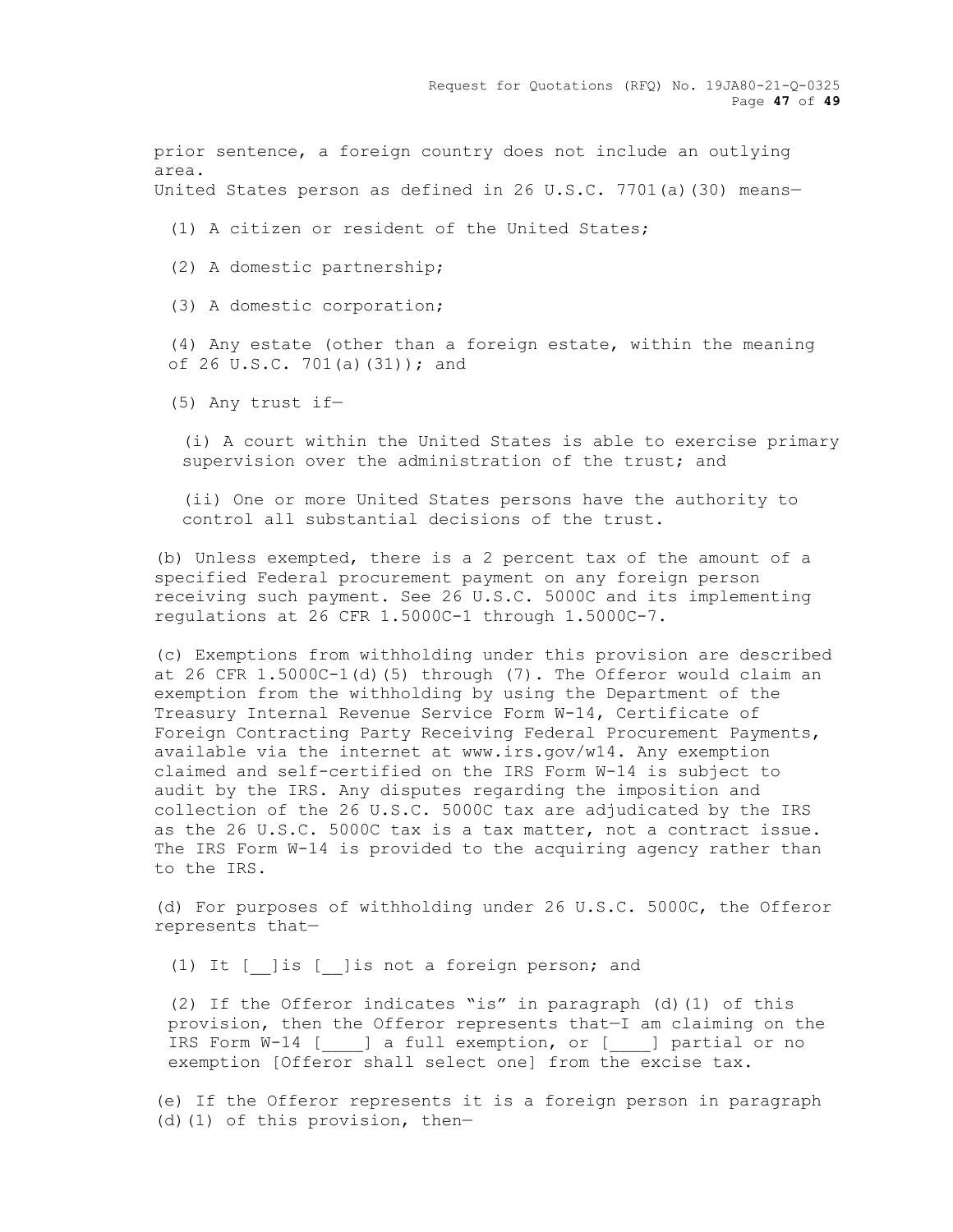(1) The clause at FAR 52.229-12, Tax on Certain Foreign Procurements, will be included in any resulting contract; and

(2) The Offeror shall submit with its offer the IRS Form W-14. If the IRS Form W-14 is not submitted with the offer, exemptions will not be applied to any resulting contract and the Government will withhold a full 2 percent of each payment.

(f) If the Offeror selects "is" in paragraph (d)(1) and "partial or no exemption" in paragraph (d)(2) of this provision, the Offeror will be subject to withholding in accordance with the clause at FAR 52.229-12, Tax on Certain Foreign Procurements, in any resulting contract.

(g) A taxpayer may, for a fee, seek advice from the Internal Revenue Service (IRS) as to the proper tax treatment of a transaction. This is called a private letter ruling. Also, the IRS may publish a revenue ruling, which is an official interpretation by the IRS of the Internal Revenue Code, related statutes, tax treaties, and regulations. A revenue ruling is the conclusion of the IRS on how the law is applied to a specific set of facts. For questions relating to the interpretation of the IRS regulations go to [https://www.irs.gov/help/tax-law-questions.](https://www.irs.gov/help/tax-law-questions)

(End of provision)